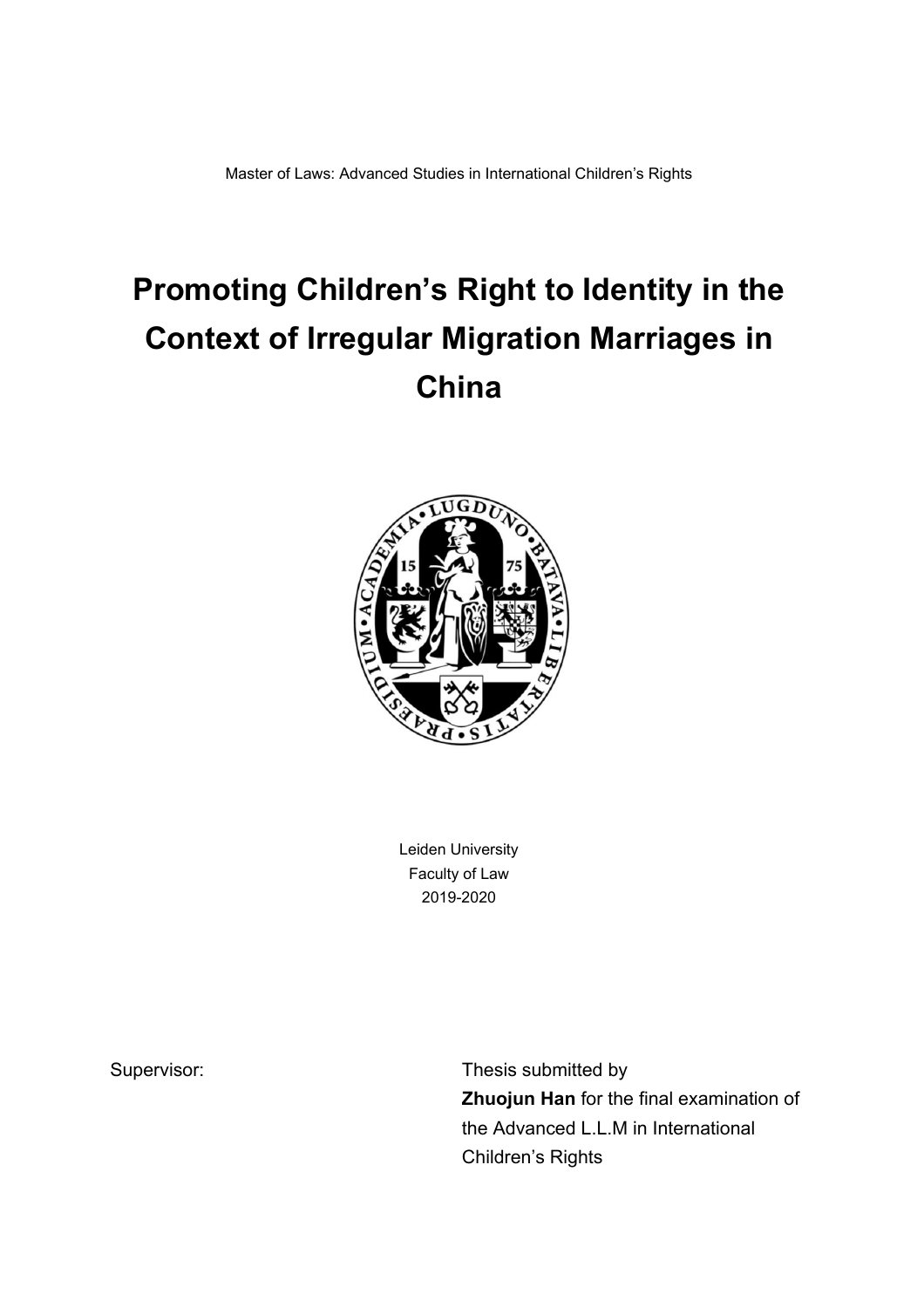

Date: 09-07-2020 Location: Leiden, the Netherlands

## **Declaration Statement**

I further hereby certify that this is an original work, that this thesis does not contain any materials from other sources unless these sources have been clearly identified in footnotes, and any and all quotations have been properly marked as such and full attribution made to the author('s) thereof.

I further authorise Leiden University, the Faculty of Law, the LL.M. Adv. Programme in International Children's Rights, its Programme Board and Director, and/or any authorised agents of the Institution, and persons named here in and above, to place my thesis in a library or other repository including but not limited to associated websites, for the use of the visitors to or personnel of said library or other repository. Access shall include but not be limited to hard copy or electronic media.

Name: Zhuojun Han

Student ID Number:

Signature: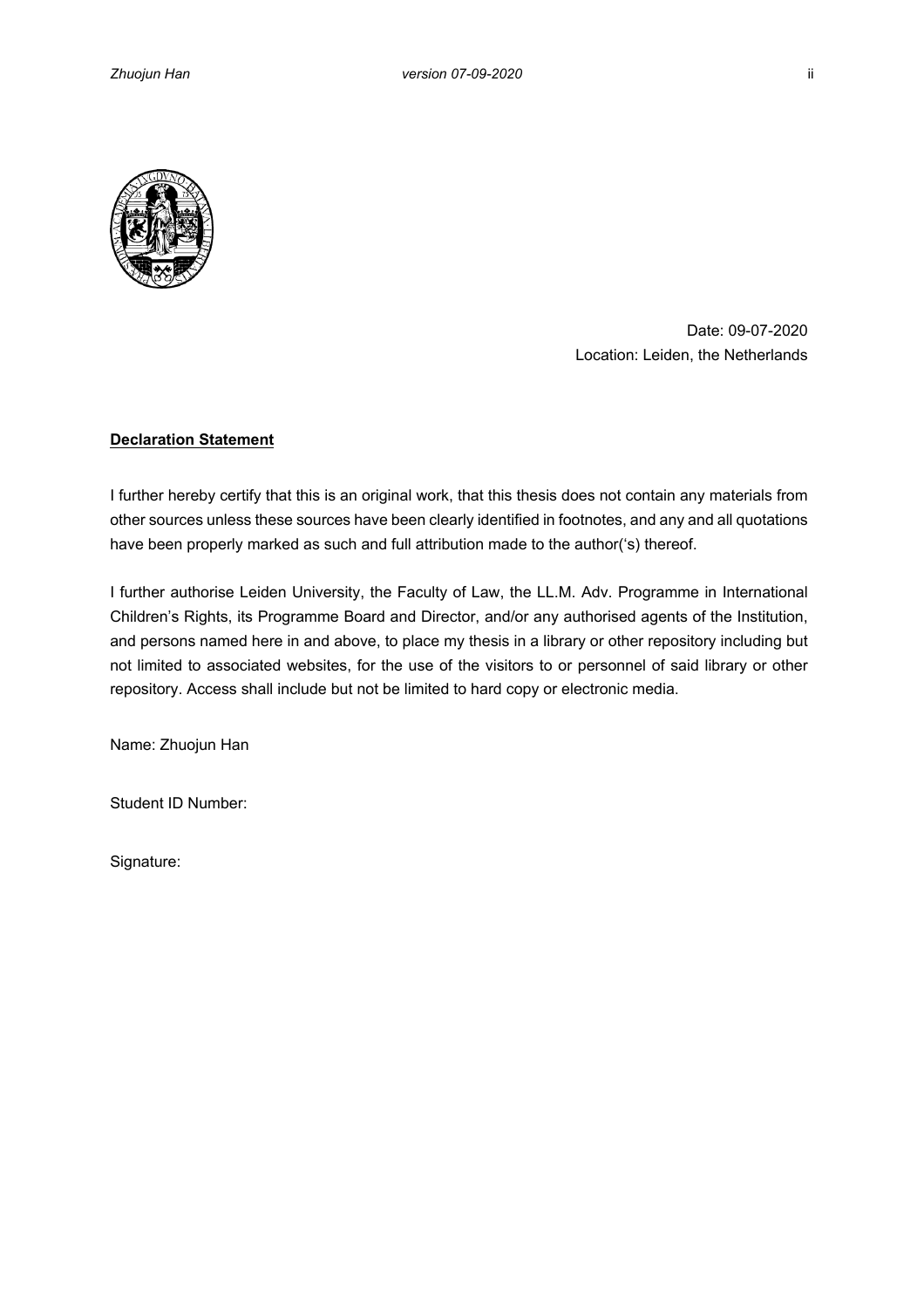# **Table of Content**

| $\mathbf{1}$ . |                                                                                   |  |  |  |
|----------------|-----------------------------------------------------------------------------------|--|--|--|
| 2.             |                                                                                   |  |  |  |
|                |                                                                                   |  |  |  |
|                |                                                                                   |  |  |  |
|                |                                                                                   |  |  |  |
|                | 2.3.1. Laws Concerning Cross-border Marriages and Residence Permit5               |  |  |  |
|                | 2.3.2. Laws Concerning Undocumented Marriage and De Facto Marriage7               |  |  |  |
|                | 2.3.3. Absence of Immigration Law and Family Reunification Principle in Practice9 |  |  |  |
|                |                                                                                   |  |  |  |
|                |                                                                                   |  |  |  |
|                |                                                                                   |  |  |  |
| 3.             |                                                                                   |  |  |  |
|                |                                                                                   |  |  |  |
|                |                                                                                   |  |  |  |
|                |                                                                                   |  |  |  |
|                |                                                                                   |  |  |  |
|                |                                                                                   |  |  |  |
|                |                                                                                   |  |  |  |
|                |                                                                                   |  |  |  |
|                |                                                                                   |  |  |  |
|                |                                                                                   |  |  |  |
|                |                                                                                   |  |  |  |
| 4.             | Impacts of Non-registration on Social and Economic Rights of Children 27          |  |  |  |
|                |                                                                                   |  |  |  |
|                |                                                                                   |  |  |  |
|                |                                                                                   |  |  |  |
|                |                                                                                   |  |  |  |
|                |                                                                                   |  |  |  |
|                |                                                                                   |  |  |  |
|                |                                                                                   |  |  |  |
|                |                                                                                   |  |  |  |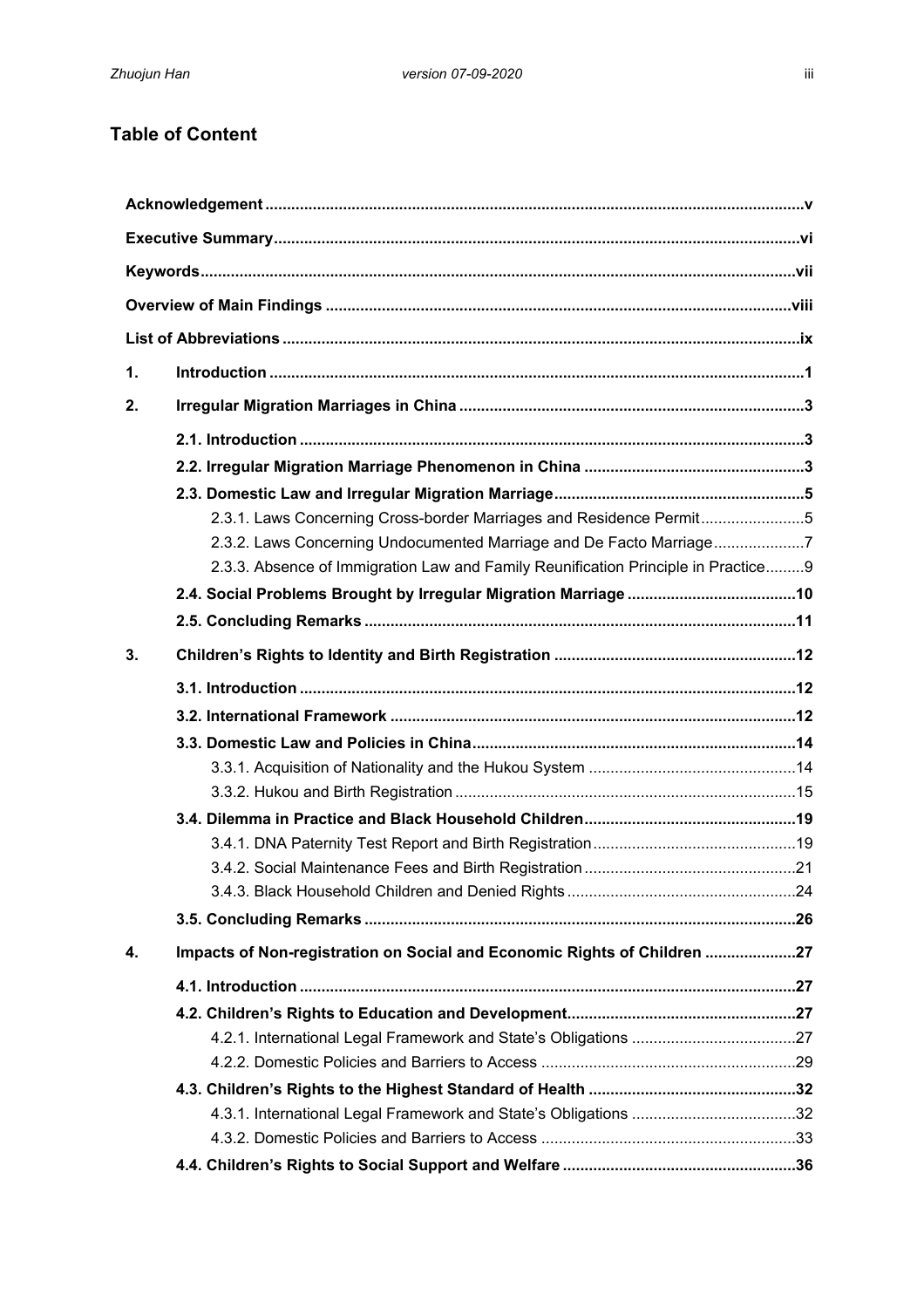| 5. | Further Steps to Realize the Right to Identity of Children in the Context of Irregular |  |  |
|----|----------------------------------------------------------------------------------------|--|--|
|    |                                                                                        |  |  |
|    |                                                                                        |  |  |
|    | 5.2. Adopting General Children's Rights Principles into Domestic Laws and Policies 39  |  |  |
|    |                                                                                        |  |  |
|    |                                                                                        |  |  |
|    |                                                                                        |  |  |
|    | 5.3.3. Reforms on the Management of Irregular Migration Marriages 43                   |  |  |
|    |                                                                                        |  |  |
| 6. |                                                                                        |  |  |
|    |                                                                                        |  |  |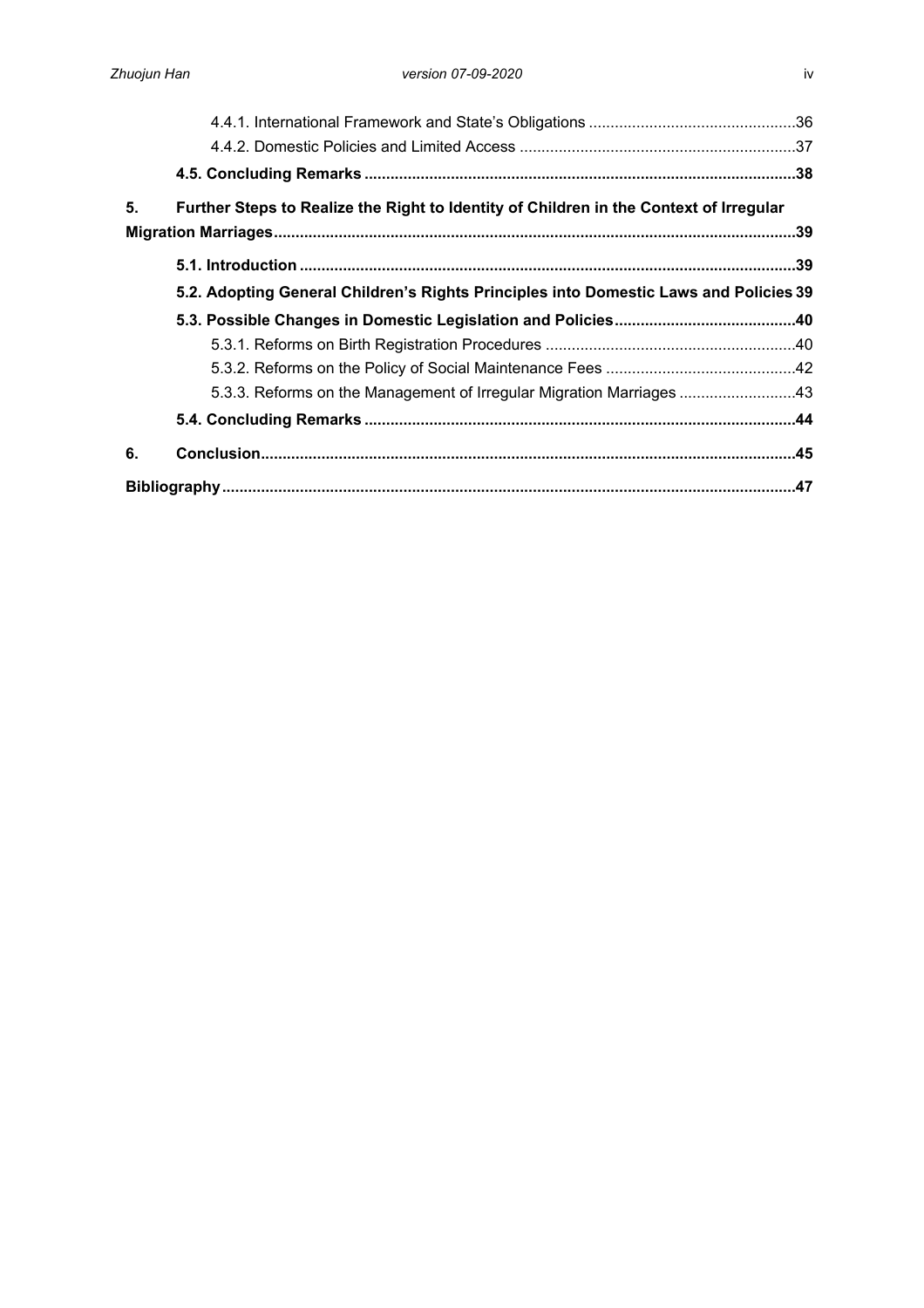# <span id="page-4-0"></span>**Acknowledgement**

Zhuojun Han July 2020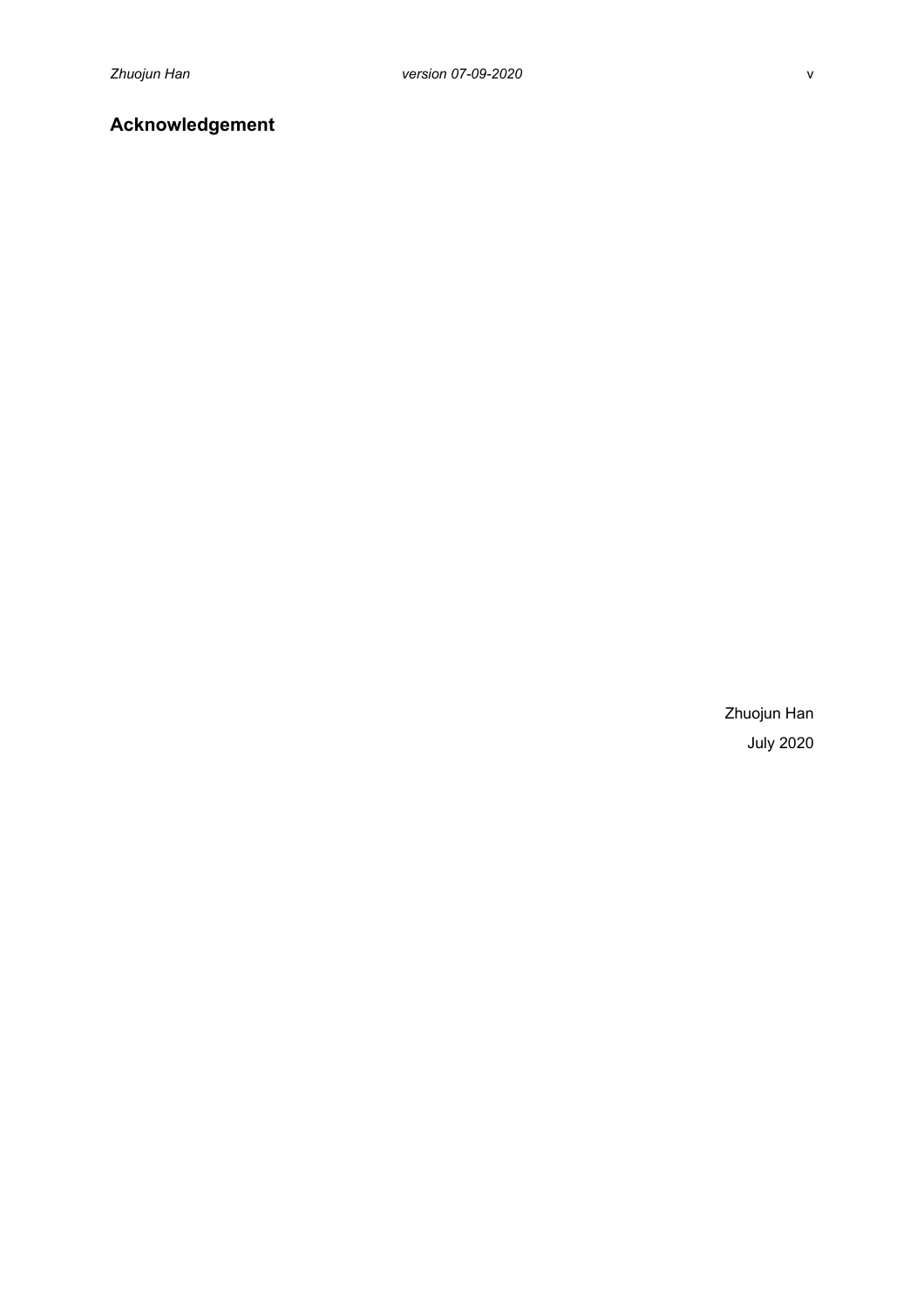## <span id="page-5-0"></span>**Executive Summary**

Each child enjoys equal rights to identity and nationality since he is born, regardless of the status of his parents. Article 7 of the UN Convention on the Rights of the Child (hereinafter CRC) confirms that each child should be registered immediately after his birth, and has the right to a nationality. Article 8 of the CRC further emphasizes the obligation of the state parties to realize children's rights to identity, including the right to nationality without unlawful interference. State authority also has a positive obligation to provide assistance and protection when a child is deprived of his right to identity. Besides, as a general principle of the CRC, Article 2 confirms that all children enjoy equal rights set forth in the CRC, irrespective of their parents' status; Article 3 stipulates that the best interests of the child should always be a primary consideration in any action that may influence children.

State parties to the CRC have both positive and negative obligations to fulfill and realize the rights that children are entitled to. China ratified the CRC in 1992 and is legally bound to the obligation to realize children's rights within its jurisdiction.

In respect to the issue of irregular migration marriages in China, however, children born to this form of marriage are facing great violations of their right to identity and nationality. This complicated issue combines irregular migration management, Hukou registration, and family planning policy when their parents register their children's birth in the Hukou system (the national household registration system). Because of their mothers' illegal status as irregular migrants, documents required by birth registration and household registration are lacked. Furthermore, since each province has its own criteria on the birth registration procedure, there lacks a national policy to realize children's rights to identity, which adds more complexity and uncertainty to the situation. These unregistered children are called "black household children" in China and as a result, their social and economic rights to education, medical care, social protection are also breached.

Children born from irregular migration marriages are neglected, because previous studies on "black household children" mainly focus on children who born outside the "one-child policy". From a children's rights perspective, the main research question of this thesis is as follows: how to promote and protect children's rights to identity under Article 7 of the CRC of children in the context of irregular migration marriages in China? It manages to figure out how children's rights to identity and birth registration are violated in the context of irregular migration marriages in china, to what extent does China comply with its obligation under the CRC, and the consequent adverse impacts on realizing other rights of this group of children, including rights to education, medical care, social protection. Several possible solutions will be presented: the authority should adopt a children's rights-oriented methods in the national policy to promote the birth registration rates of children born from irregular migration marriage. And reforms in all levels of birth registration procedures should be launched. Furthermore, cross-border cooperation and mutual efforts between China and neighboring countries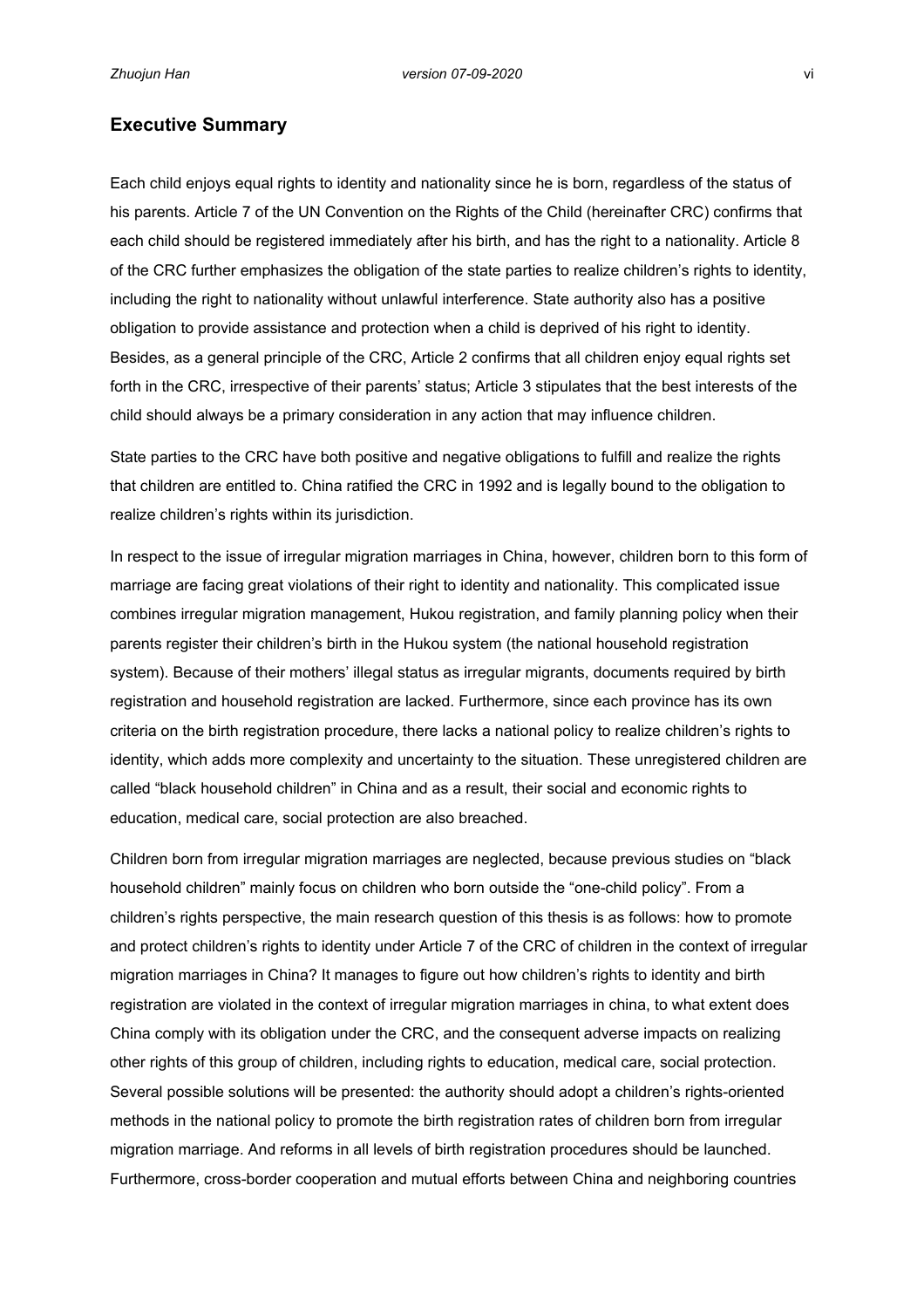should be developed to manage the illegal migrants for the realization of children's rights to birth registration and identity. The thesis is concluded by summarizing the main findings that the children born from irregular migration marriages are Chinese citizens, but they are facing barriers in their access to birth registration because of their parents' status. They are invisible and neglected in society, and their social and economic rights are hard to realize. China as a state party to the CRC shall take further legislative and administrative reforming measures to fulfill its obligation to promote equal rights to identity and birth registration of children born from irregular migration marriages.

## <span id="page-6-0"></span>**Keywords**

Children's rights - Right to Identity - Birth Registration - Irregular Migration Marriage - Social and Economic Rights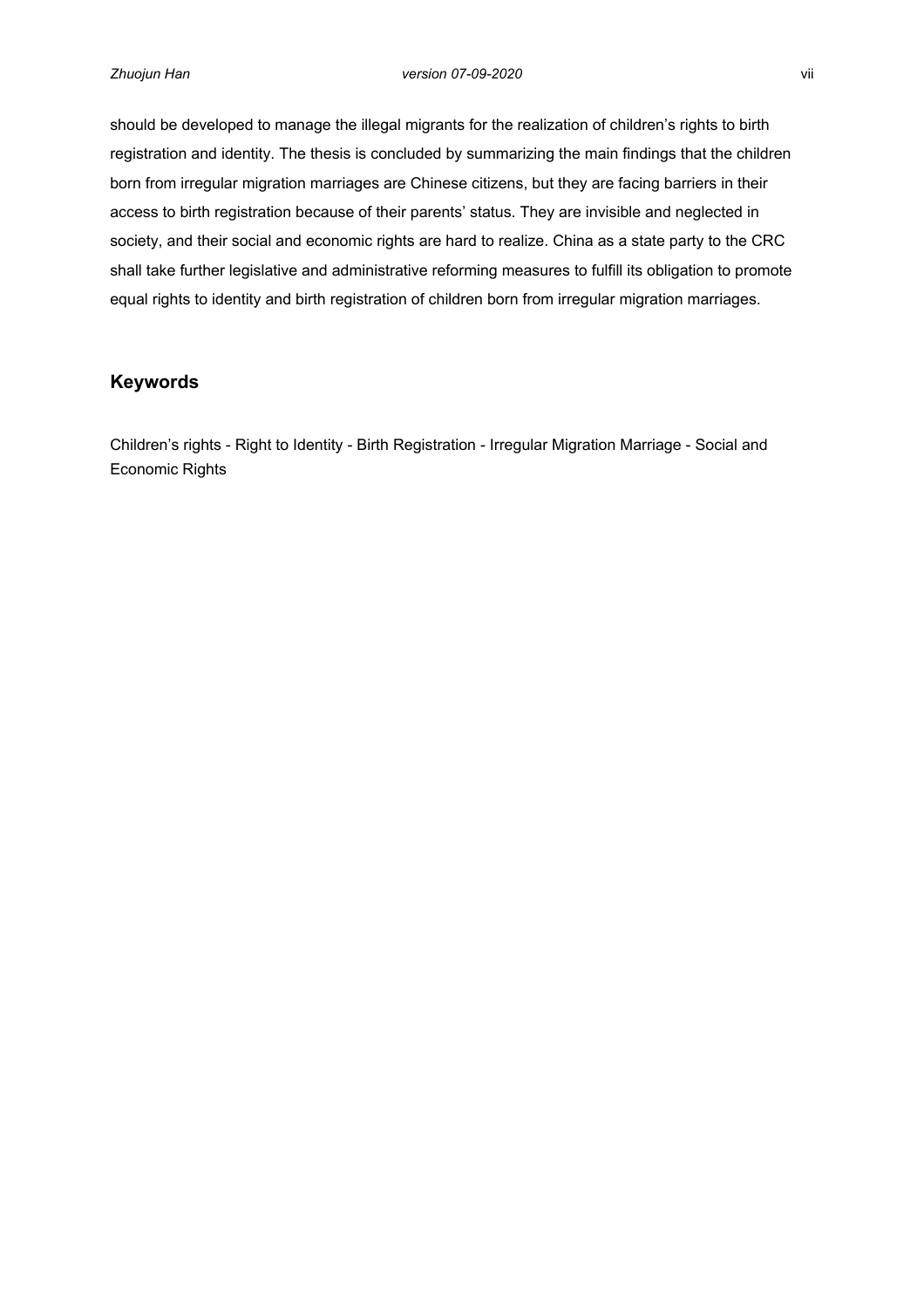## <span id="page-7-0"></span>**Overview of Main Findings**

Children born from irregular immigration marriages enjoy equal rights to identity, birth registration, and nationality under the CRC. As state parties to the CRC, China has the positive obligation to realize children's rights to identity, birth registration, and nationality without any form of discrimination.

According to domestic nationality law, children from irregular migration families with Chinese fathers are Chinese citizens and shall enjoy all rights equally. In practice, however, they are facing lots of barriers in registering their birth in the Hukou household system. First of all, they have difficulties in getting required documents for birth registration because their mothers have no legal identity so irregular migration mothers can hardly get a medical certificate of birth for their children when they give birth at hospitals. Besides, according to domestic laws and policies, children born from undocumented irregular migration marriages are born out of wedlock and their birth thus violates the family planning policy a sum of social maintenance fees shall be paid by their parents and therefore, these families are reluctant to register their children in the Hukou system to avoid the social maintenance fees and to avoid possible investigation on the family. All these barriers defer their parents to take active steps to register their children born from irregular migration marriages.

In 2015, the State Council of China launched a national policy aiming at registering all unregistered children in the Hukou system. According to this policy, irregular migration families can register their children after taking a DNA paternity test. However, some irregular migration families are still reluctant to take the DNA test to register their children. Unregistered children are forgotten in the national household system and their identities are denied. Without a Hukou booklet and a legal identity, their social and economic rights entitled by the CRC are also difficult to realize, including access to education, health care and health institutions, and social support and protection.

As rights bearers, children born from irregular migration marriages are entitled to equal rights and they should not be left behind. To ensure universal access to birth registration for children born from irregular migration marriages, reformed legislative and administrative measures and procedures shall be adopted by local governments. General children's rights principles: best interests, participation, and non-discrimination shall be introduced throughout the birth registration work. Besides, all levels of the public security department may consider offering free DNA tests and collaborative investigation with the local community in order to include this ignored group and realize their equal right to birth registration. Specific reforms on the management of irregular migration families should also be launched for the best interests of children born from such families.

As rights holders, all children are protected by the CRC. Chinese government shall take further effective and practical legislative and administrative measures in all levels to realize the rights to identity, birth registration, and nationality of children born from irregular migration marriages.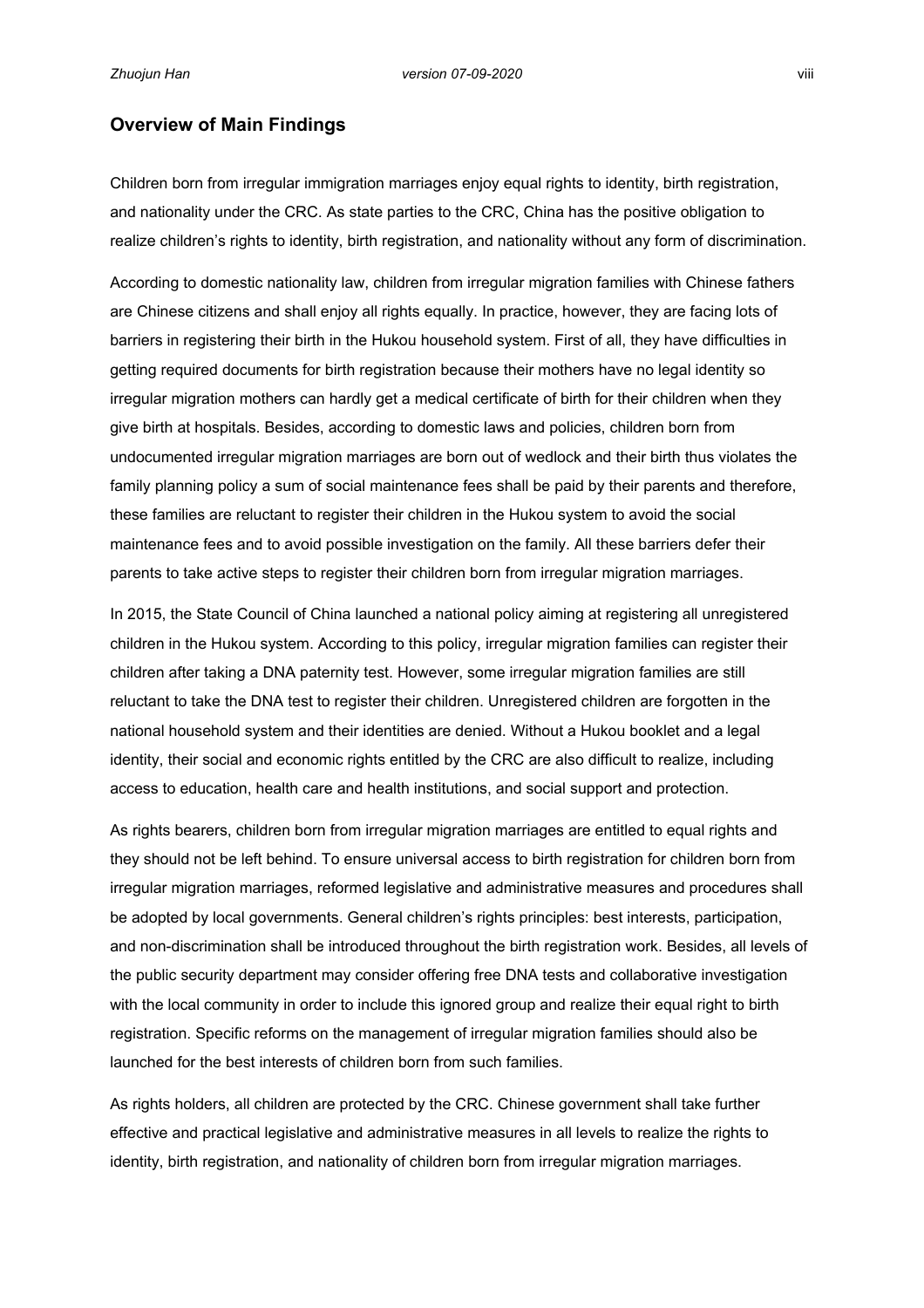## <span id="page-8-0"></span>**List of Abbreviations**

| <b>CRC</b>                  | UN Convention on the Rights of the Child                                                                 |
|-----------------------------|----------------------------------------------------------------------------------------------------------|
| <b>CRC Committee</b>        | UN Committee on the Rights of the Child                                                                  |
| <b>Hukou</b>                | China National Household Registration System                                                             |
| <b>ICCPR</b>                | UN International Covenant on Civil and Political Rights                                                  |
| <b>PRC</b>                  | People's Republic of China                                                                               |
| <b>UN</b>                   | <b>United Nations</b>                                                                                    |
| <b>Unicef</b>               | The United Nations International Children's Fund                                                         |
| <b>2015 National Policy</b> | PRC State Council, Opinion on Resolving Issues of Hukou Registration for<br>Unregistered Citizens (2015) |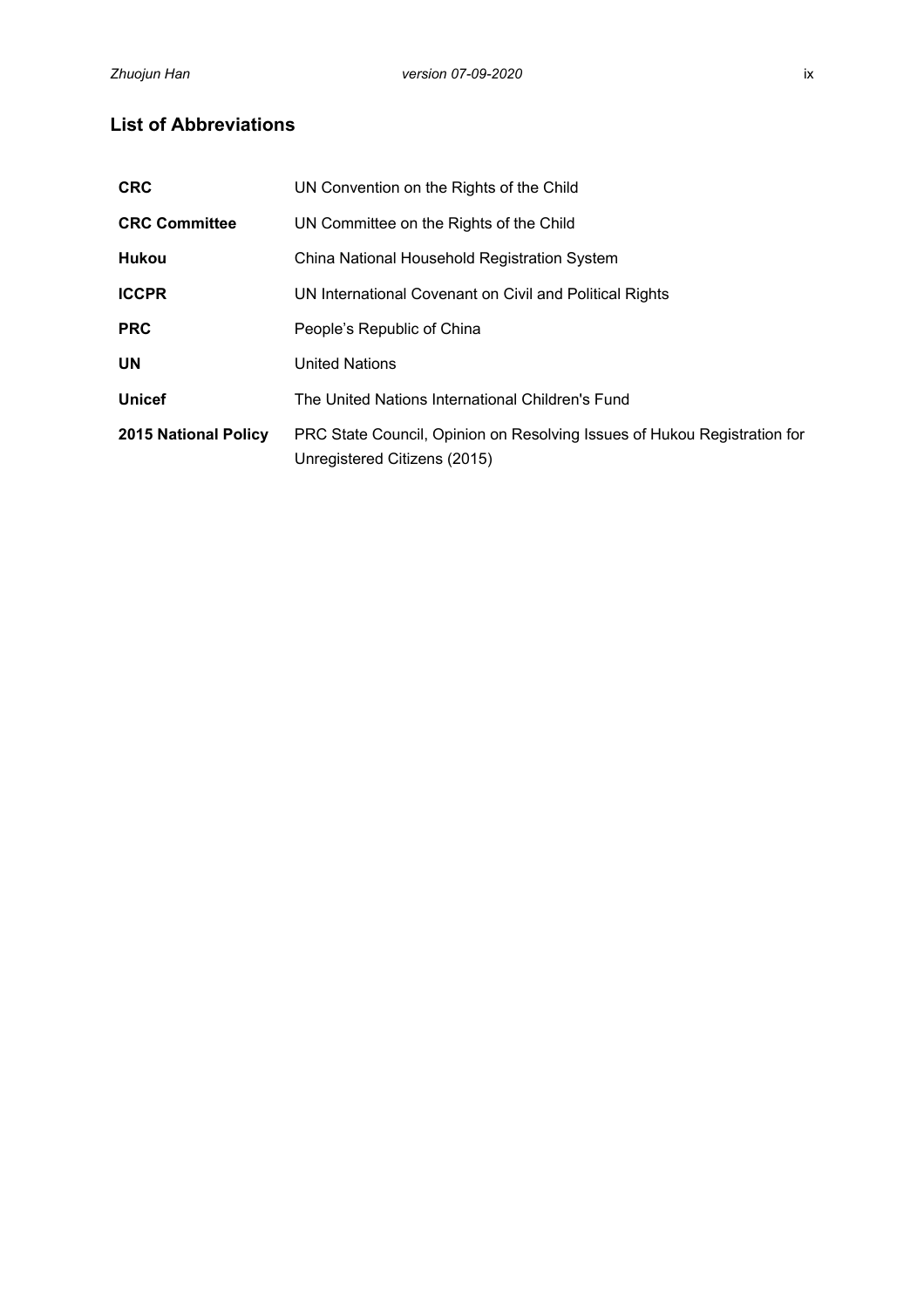## <span id="page-9-0"></span>**1. Introduction**

There are lots of female illegal immigrants across the Sino-Korea border in the northeast of China, and the Sino-Vietnam border in the southwest. Although the exact total numbers are hard to come by, each year tens of thousands of irregular migrants' cases are reported by border provinces.<sup>1</sup> Some of these female irregular migrants may choose to marry Chinese men in border areas. Children born to this form of irregular migration marriage, born in China with a Chinese father and a foreign mother are facing violations of Children's rights to identity and birth registration. $^2$  Consequently, their social and economic rights are also be breached.

According to China's domestic law, children born from irregular migration brides with Chinese fathers shall have Chinese nationality. $^3$  However, they confront great difficulties being registered under the household registration system (hereinafter Hukou) in China since birth, because their mother lacks the required documents, or in the case of North Korea, their mother is afraid of being repatriated to their original country where they may face severe punishment.<sup>4</sup> These children's rights to identity and nationality that they are entitled to under the CRC are thus greatly violated. Furthermore, these ignored children lack access to other rights under the CRC, such as non-discrimination, education, health, social support, and development.

China has ratified the CRC and has positive obligations to protect all children present on its territory equally, regardless of their or their parents' social status. Presently in China, however, there lack of legal and administrative measures to ensure the equal realization of this group of children's civil rights to birth registration, and their economic and social rights of education, health care, and social protection.<sup>5</sup> Children's right to development, best-interests consideration, participation, and nondiscrimination are also impacted. Existing laws and policies in China lack children's rights sensitivity and should be improved to protect the children's right to identity under the CRC.

This thesis focuses on the research question as follows: how to realize and promote the rights to identity and nationality of children born in the context of irregular migration marriages as they are entitled by Article 7 and 8 of the CRC within the jurisdiction of the People's Republic of China?6 And

5 See Yue, *supra* note 2.

<sup>&</sup>lt;sup>1</sup> S. Lin, Research on the Main Types and Governance of Illegal Immigration in China, *National Academy of Governance* (2019).

<sup>2</sup> Z. Yue, A study on the Issue of Cross-Border Illegal Migration Marriages on China-Myanmar Border, *Central China Normal University* (2014).

<sup>&</sup>lt;sup>3</sup> PRC National People's Congress, *Nationality Law of the People's Republic of China* (1980), available at: http://www.npc.gov.cn/wxzl/gongbao/2000-12/11/content\_5004393.htm

<sup>4</sup> See Yue, *supra* note 2.

<sup>6</sup> This thesis does not discuss the situation in Hong Kong and Macao Special Administrative Region, considering their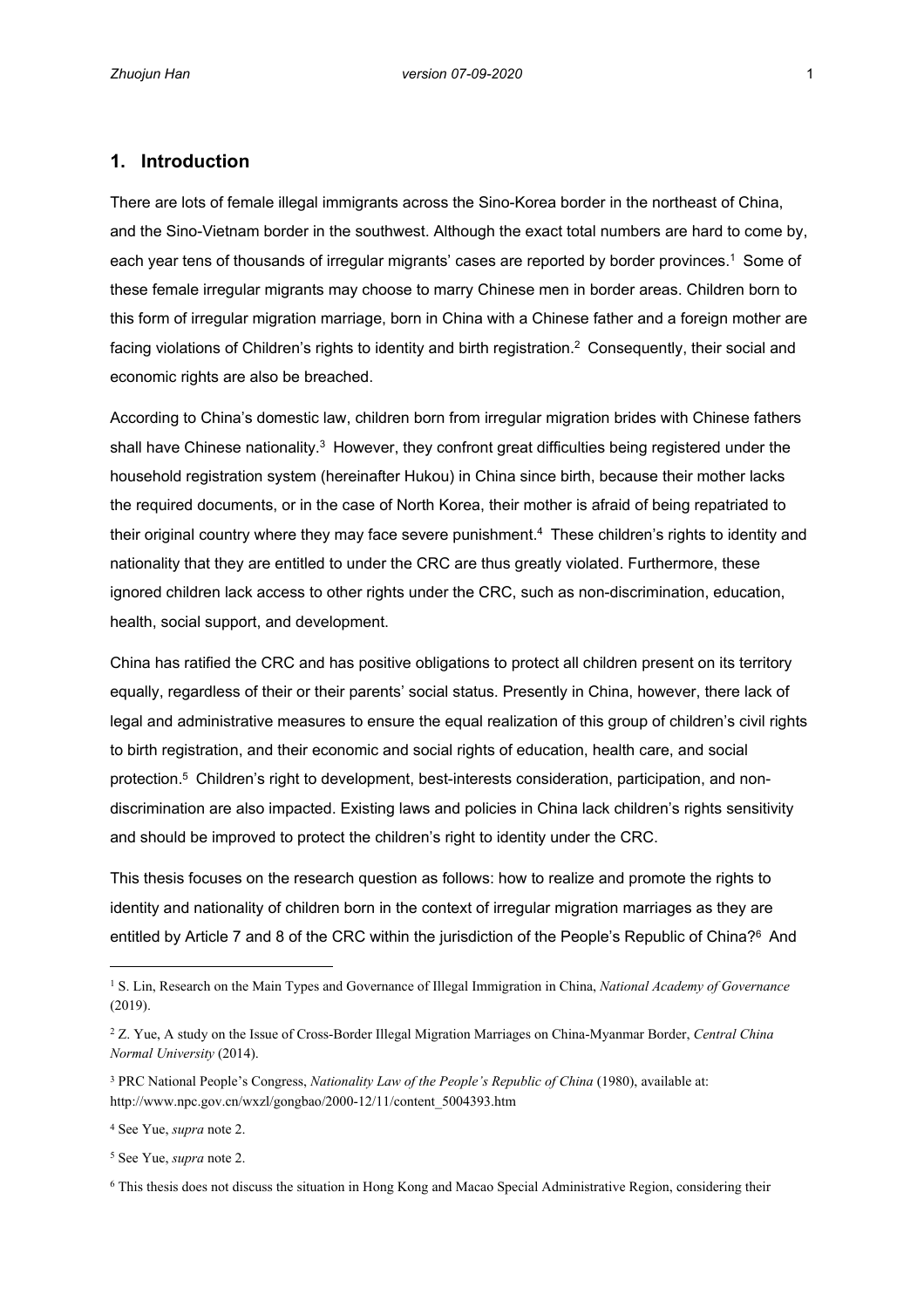how to realize the social and economic rights under the CRC of this group of ignored children with limited access to education, medical care, and social support? Several sub-questions will be explored: according to International treaties and domestic law, do this group of children enjoy equal rights to identity and birth registration as any other Chinese children? Do they face barriers in the birth registration procedure in practice? Why their parents are reluctant to register them in the Hukou system? Are there specific legislative and administrative measures focusing on them to realize their right to birth registration? What social and economic rights under the CRC are impacted because their rights to identity and birth registration are hard to realize? And what further measures may be taken to realize the rights to identity and birth registration of this group of children. This research aims at ensuring that children born from irregular migration marriages in China can enjoy equal rights to identity and birth registration they hold under the CRC.

This thesis is formulated in 6 chapters. It starts with the introduction, in chapter 2 it presents the irregular immigration marriage phenomenon in China. It explores the reasons behind it and the related domestic laws and policies regulating this form of undocumented marriage. This chapter will end by the impacts of irregular migration marriages, including social problems in practice and violations of rights of children born to this form of marriage.

In chapter 3 it will move specifically to children's rights to identity and nationality at both international and domestic levels. Although in principle, laws in China recognize children's right to identity and birth registration, this chapter zooms in what difficulties children born in the context of irregular migration marriages face in the Hukou registration procedure. Practical barriers in birth registration procedure including lacking required documents, DNA paternity test and family planning fees will be explored in this part. Then it centers on how children's rights to identity, nationality, and birth registration of this group of children are violated under the domestic regulations. In chapter 4, this thesis will discuss the adverse impacts on children whose rights to identity and birth registration are breached: their social and economic rights to education, health care, social protection under the CRC are breached. As chapter 3 and 4 focus on different aspect of children's rights: civil and political rights to identity in chapter 3, and social and economic rights in chapter 4, in these two chapters the analysis of international framework concerning each right will be discussed respectively in each sub sections, followed by analysis of domestic policies, and dilemma in practice.

In chapter 5, with an effort to remedy the dearth of protection on children's rights to identity and birth registration they are entitled by the CRC, this thesis will then try to present several possible solutions on domestic measures and policies to promote children's equal right to identity and birth registration, before reaching the conclusion in chapter 6.

independent legal and administrative systems.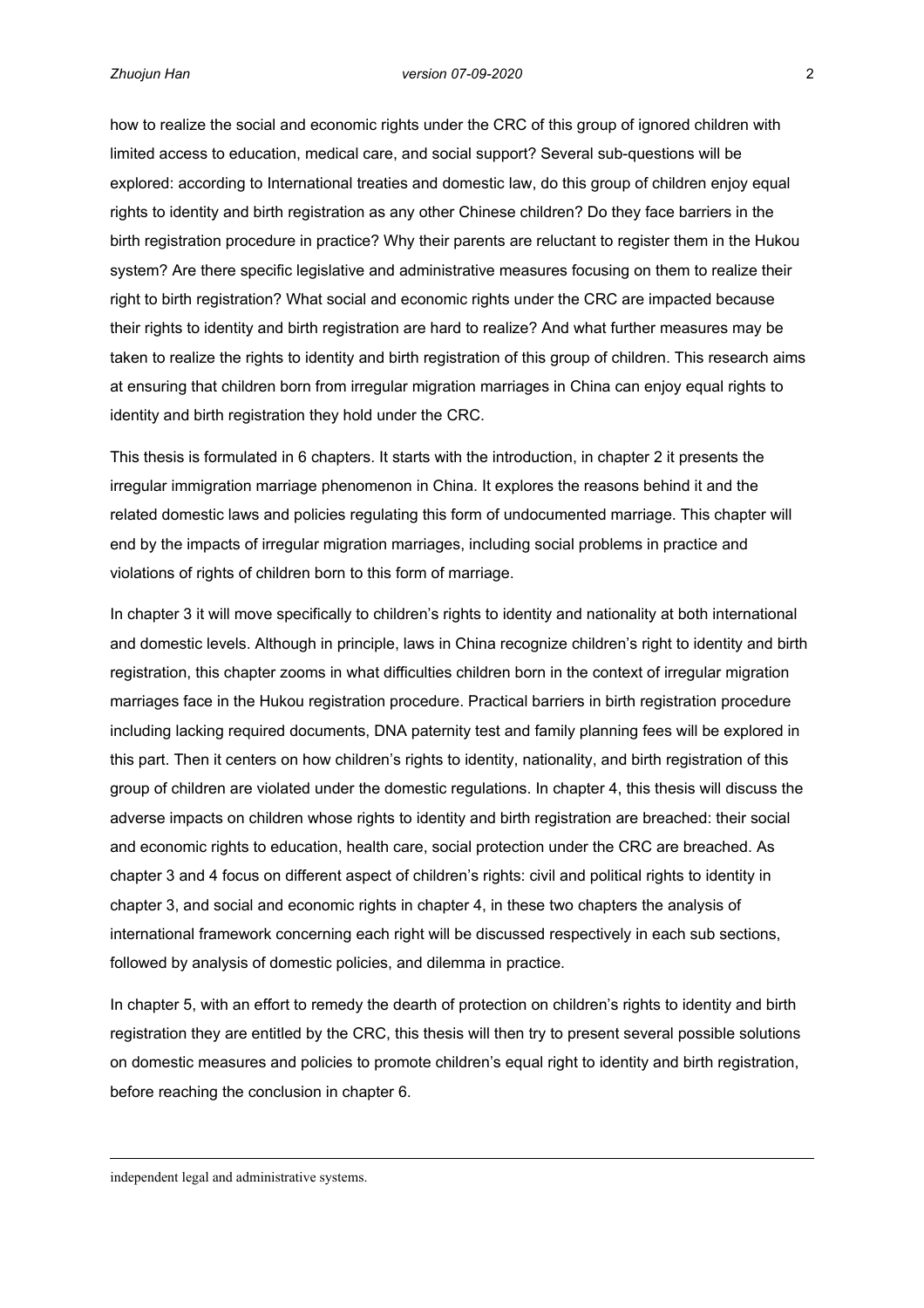## <span id="page-11-0"></span>**2. Irregular Migration Marriages in China**

## <span id="page-11-1"></span>**2.1. Introduction**

Irregular migration marriages in China have a long history and form in the daily life of people living in border areas.<sup>7</sup> This form of marriages mainly exists in the China and North Korea in the northeast border, and the China and Southeast Asia borders in the southeast border. $8$  Since most irregular migrant brides have no legal visa or residency in China, these marriages are seldom registered according to Marriage Law in China and thus are not protected by domestic laws in China. $9$  As a result, a series of social problems are brought by this form of undocumented marriages, including their children being unregistered in the Hukou system and becoming "black household" children. In practice, rights to identity and birth registration of children born from these irregular migration marriages are impacted in the birth registration procedure.<sup>10</sup>

#### <span id="page-11-2"></span>**2.2. Irregular Migration Marriage Phenomenon in China**

Mainland China has the longest land border and shares international borders with 14 countries.<sup>11</sup> As the second economy in the world, China is attracting growing numbers of foreigners to enter the country for investment, employment, and residence. While most migrants applying for legal residence in compliance with the Exit and Entry Administration Law,<sup>12</sup> the number of illegal migrants is also increasing. Irregular migrants are called "three-illegalities" (*sanfei*) in Chinese, referring to their "illegal entry, illegal residence, and illegal work" status.<sup>13</sup> There is no accurate statistics on the total number of illegal migrants in China, but the illegal immigration cases handled by the border departments and public security organs are increasing year by year.<sup>14</sup> In 2018, the National Immigration Administration dealt with 121000 "*sanfei*" cases.<sup>15</sup> China has evolved from a migrant-sending state to a destination

<sup>13</sup> See Hong, *supra* note 7.

<sup>7</sup> M. Hong, A Study on Illegal Immigration in Temporary China, *Minzu University of China* (2011).

<sup>8</sup> See Yue, *supra* note 2.

<sup>9</sup> See Yue, *supra* note 2.

<sup>10</sup> See Hong, *supra* note 7.

<sup>11</sup> S. Lobell, The Political Economy of Regional Peacemaking, *Peace Research*, at 187 (2019).

<sup>12</sup> PRC National People's Congress, *Exit and Entry Administration Law of the People's Republic of China* (2012), available at: [http://english.www.gov.cn/archive/laws\\_regulations/2014/09/22/content\\_281474988553532.htm](http://english.www.gov.cn/archive/laws_regulations/2014/09/22/content_281474988553532.htm), last visited (26-05-2020).

<sup>14</sup> See Hong, *supra* note 7, at 84.

<sup>15</sup> Youth.cn, *National Immigration Management Work in 2018*, (<https://baijiahao.baidu.com/s?id=1623398260924614564&wfr=spider&for=pc>), last visited (26-05-2020).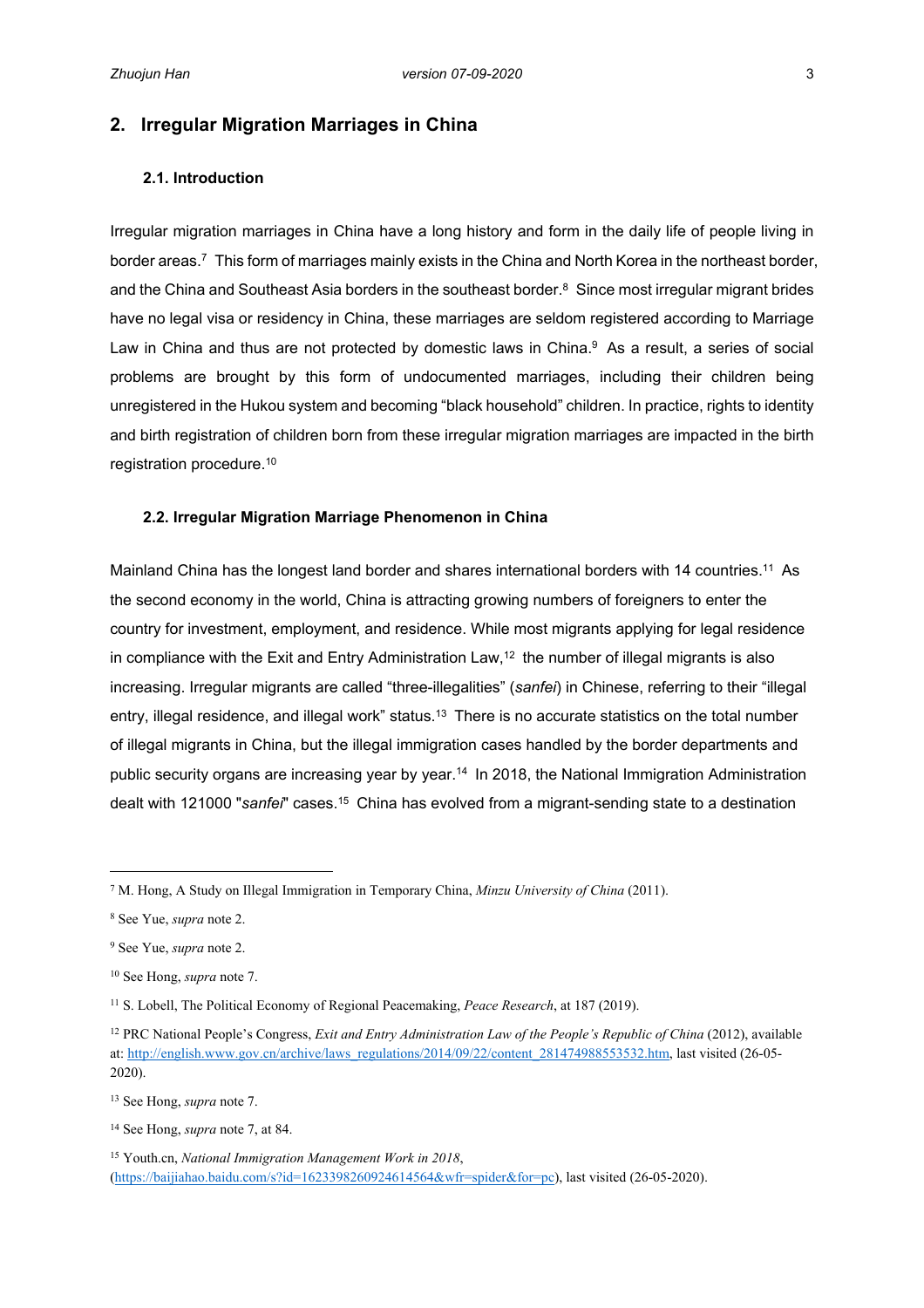country.<sup>16</sup> One of the challenges posed by such waves to China's society is the irregular migration marriage (illegal foreign brides) issue.

The first region of concern is the border of China and North Korea.<sup>17</sup> The two countries have a long history of civil exchanges. The Korea nationality living in this area in China have deep geographical and identity relationship with the Korean Peninsula, which makes the area a main immigration destination for people from North Korea.<sup>18</sup> Since the 1990s, with the economic decline in the North Korea, many people from North Korea have been taking risks to illegally cross the border to enter China.<sup>19</sup> These irregular migrants do not have a passport, a legal visa, or a residence permit. Many females choose to marry a local Chinese single man to survive in China. This is visible in many villages in the border areas, since the majority in habitats are of Korean nationality, and they are also happy to help these migrants who share common nationality with them. This form of marriage between a Chinses man and a North Korean bride is not documented, and brides from North Korea would not be discovered if no one reports them to the authority. People living in the community also choose to protect these women and their children.<sup>20</sup> It happens that Chinese husbands bribe local police to get legal status for their wives and children. Some brides may take advantage of their marriages as a springboard: they would leave their family and their children once they get better chances to earn money elsewhere in China.<sup>21</sup>

Another region of concern is China's southeast border that connects China's Guangxi, Yunnan Provinces, and three Southeast Asian countries: Vietnam, Laos, and Myanmar. There have been lots of Southeast Asian brides in this region before the founding of the People's Republic of China. Convenient geographical conditions, similar languages, and shared cultural backgrounds in border areas encourage people's close contacts across the border. In history, people living in this border areas have less recognition of the concept of "state" and "border". In one village on the Vietnam-China border, half of the families in the village have cross-border marriages within their four

https://www.hrnk.org/uploads/pdfs/The%20Criminal%20Law%20of%20the%20Democratic%20Republic%20of%20Korea\_ 2009\_%20(1).pdf, last visited (26-05-2020).

<sup>20</sup> See Hong, *supra* note 7, at 86.

21 See Hong, *supra* note 7, at 87.

<sup>16</sup> Migration Policy Institute, *China: An Emerging Destination for Economic Migration,*  ([https://www.migrationpolicy.org/article/china-emerging-destination-economic-migration\)](https://www.migrationpolicy.org/article/china-emerging-destination-economic-migration), last visited (29-06-2020).

<sup>&</sup>lt;sup>17</sup> See Hong, *supra* note 7, at 84-85. This border area mainly includes Yanji city, Hunchun city in Jilin province, and Dandong city, Yellow Sea coast in Liaoning Province.

<sup>18</sup> See Hong, *supra* note 7, at 85.

<sup>&</sup>lt;sup>19</sup> The domestic criminal law in North Korea prohibits illegal departure; so those "North Korean defectors" would face criminal penalties once they back to North Korea, art. 62 (Treason against the Fatherland) of the Criminal law impose penalties on defectors "reform through labor for more than five years... (for) a grave offense... reform through labor for more than five years and less than ten years." See *Criminal Law of the Democratic People's Republic of Korea* (2009), art. 62, available at: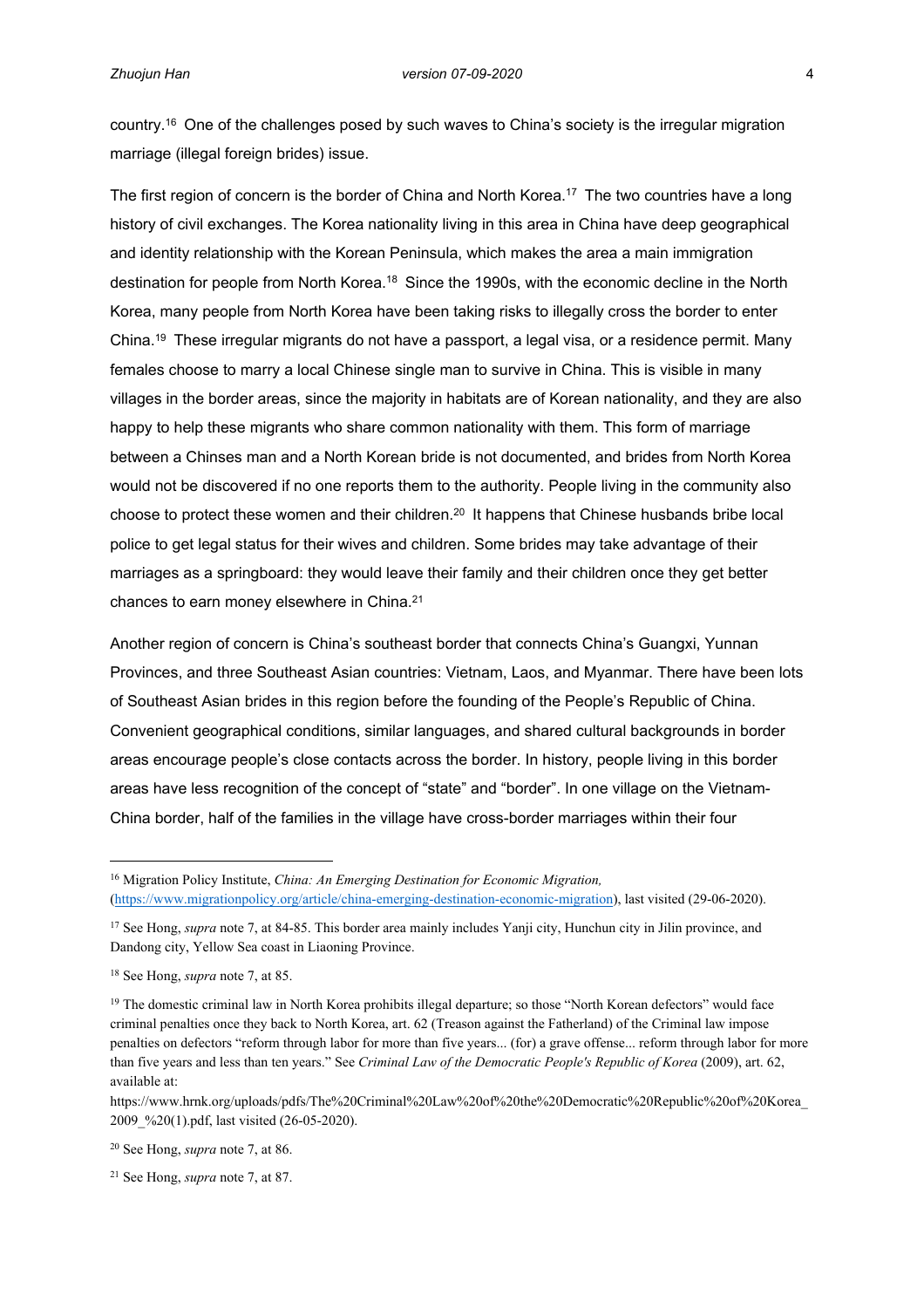generations.<sup>22</sup> After the founding of modern China, although the exchange activities of people living in this border area are under the regulation of China's law, people still visit friends, relatives and carry out trade activities across the border. Recently, the booming economy of China is attracting more women from southeast Asian countries to marry a Chinese man and to pursue a better life in China. Besides, the gender imbalance in China and poverty also prompts single Chinese men living in rural border areas to seek a foreign wife. According to statistics, by 2015 there were more than 100,000 "Vietnamese brides" living in China, while less than half of their marriages are legally documented.<sup>23</sup> Most of these brides illegally enter the border without a visa or a residence permit. Furthermore, the demand for foreign brides even results in lucrative business: a Chinese single man can pay some money to illegal intermediaries, then girls from Southeast Asia countries would be introduced to the man by the intermediaries.<sup>24</sup> There are also cases of girls trafficking reported by Chinese police: in 2019, Chinese police rescued more than 1,100 girls involved in brides trafficking cases, most of them are from Cambodia and Vietnam.<sup>25</sup>

## <span id="page-13-0"></span>**2.3. Domestic Law and Irregular Migration Marriage**

#### <span id="page-13-1"></span>2.3.1. Laws Concerning Cross-border Marriages and Residence Permit

China has issued a series of laws and regulations on the residence of foreigners. Article 7 of the Nationality Law stipulates that a foreigner or a stateless person who is willing to abide by the laws of China may be gain a Chinese nationality upon their application if he meets one of the three conditions: he is near relatives of Chinese nationals; he has settled in China, or he has other legitimate reasons.<sup>26</sup> Under this provision, an irregular migration bride may be grated a Chinese nationality if she meets one of the two necessary conditions: she is the near relative of Chinese nationals or she has settled in China. Foreign brides have been living with their Chinese husbands can be regarded as meets the settlement condition. However, irregular migration families may find it hard to prove that irregular migration brides are family members of Chinese citizens because of their illegal status. Besides, until now, there is no specific regulations on the nationality application procedure for irregular migration brides in local level governments because in some regulations, the terms are too general or simple to apply, which add more complexity and difficulty to deal with the

<sup>22</sup> L. Luo, The Foundation of Cross-border Marriage between China and Vietnam, *Guangxi Ethnic Studies* (2010).

<sup>23</sup> Oushinet.com, *More than 100000 Vietnamese Brides Have Been Illegally Married in China,* (http://www.oushinet.com/news/china/chinanews/20150428/191488\_4.html), last visited (27-05-2020).

<sup>24</sup> Reuters, *Southeast Asia Urged to Improve Women's Rights to Stop China Bride Trafficking,*  ([https://www.reuters.com/article/us-china-crime-humantrafficking-asia/southeast-asia-urged-to-improve-womens-rights-to](https://www.reuters.com/article/us-china-crime-humantrafficking-asia/southeast-asia-urged-to-improve-womens-rights-to-stop-china-bride-trafficking-idUSKCN1TQ19R)[stop-china-bride-trafficking-idUSKCN1TQ19R\)](https://www.reuters.com/article/us-china-crime-humantrafficking-asia/southeast-asia-urged-to-improve-womens-rights-to-stop-china-bride-trafficking-idUSKCN1TQ19R), last visited (27-05-2020).

<sup>25</sup> See Reuters, *supra* note 24.

<sup>26</sup> See PRC National People's Congress, *supra* note 3.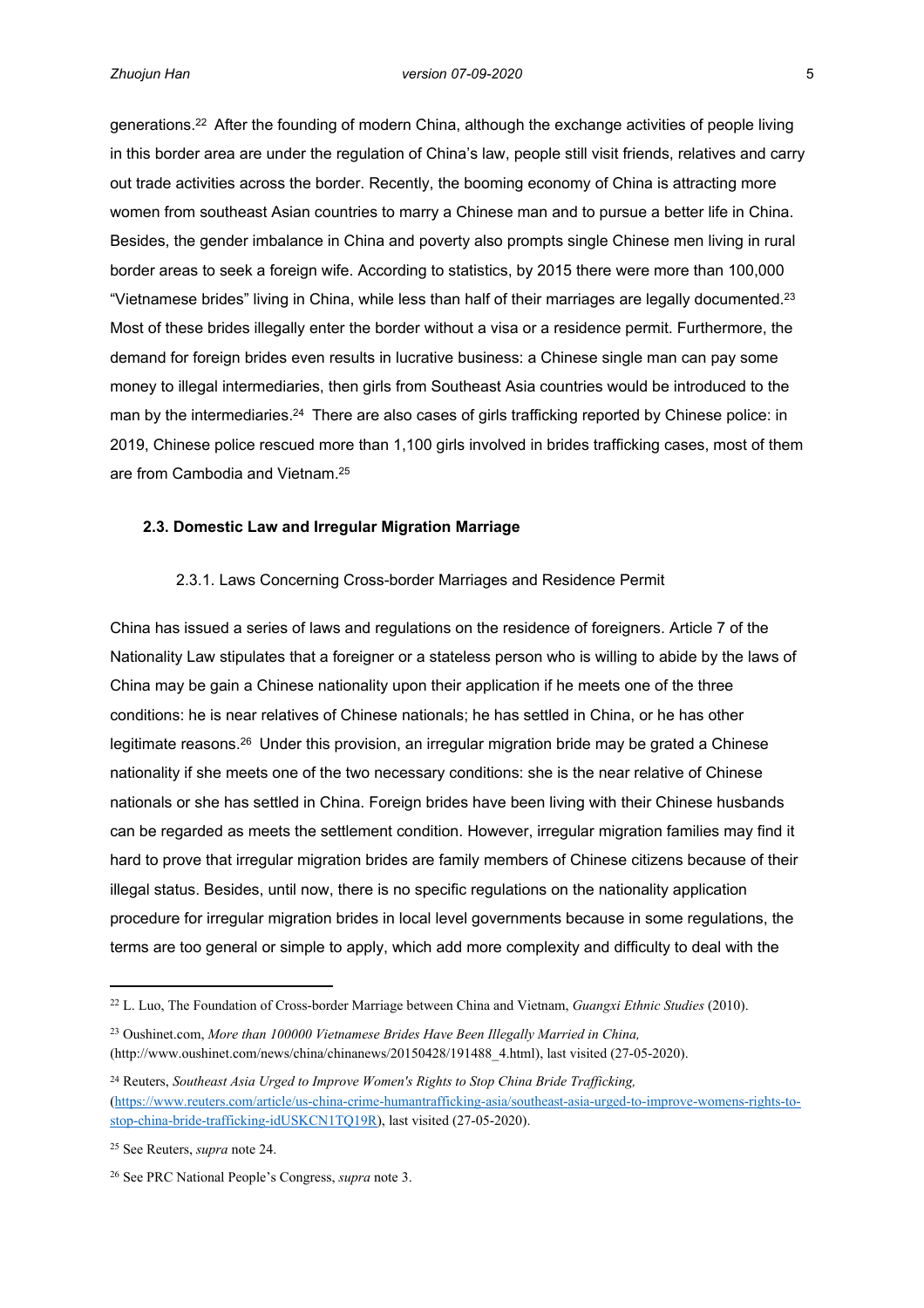legal status of these foreign brides. Lacking legal awareness and knowledge, many foreign brides also do not take a positive attitude to apply for a Chinese nationality.<sup>27</sup> And local governments and household departments in each province are not sure about how to apply this provision in practice to deal with the application from these brides. Irregular migration marriage families, as administrative objects, also do not know how to apply a Chinese nationality for the brides.

Difficulties also exist in the application of residence permit of these foreign brides. Article 29 of the Exit and Entry Administration Law confirms that:

> *[w]here the duration of stay specified in a visa held by a foreigner does not exceed 180 days […] Where the duration of stay needs to be extended, the visa holder shall file an application.<sup>28</sup>*

Article 47 further regulates the condition for permanent residence:

*[f]oreigners who have made remarkable contributions to China's economic and social development or meet other conditions for permanent residence in China may obtain permanent residence status.*<sup>29</sup>

Therefore, for irregular migration brides, they can only get a temporary residence permit- in most cases 180 days residence permit- unless they make "*remarkable contributions to China's economic*  and social development<sup>", 30</sup> then they can get a permanent residence permit to live with her Chinese family.

Article 16 of the 2013 Regulations on Administration of the Entry and Exit of Foreigners holds that if a foreigner wants to apply for a residence permit, required documents include: "*passport or other international travel documents […] with the exit and entry administration authority of the public security organ of the local people's government".*<sup>31</sup> And if one wants to apply for a residence permit for family reunification, required documents are:

#### *[p]roof of family relationship and certification documents relating to the purpose of*

<sup>27</sup> R. Huang, J. Li & Y. Long, Sociological Thinking on Cross-border Marriage between China and Vietnam, *Journal of Liaoning Administration College* (2008).

<sup>28</sup> See PRC National People's Congress, *supra* note 12.

<sup>29</sup> See PRC National People's Congress, *supra* note 12.

<sup>30</sup> See PRC National People's Congress, *supra* note 12.

<sup>31</sup> PRC State Council, *Regulations of the People's Republic of China on Administration of the Entry and Exit of Foreigners* (2013), available at: http://cs.mfa.gov.cn/zlbg/flfg/crjxg/t1060665.shtml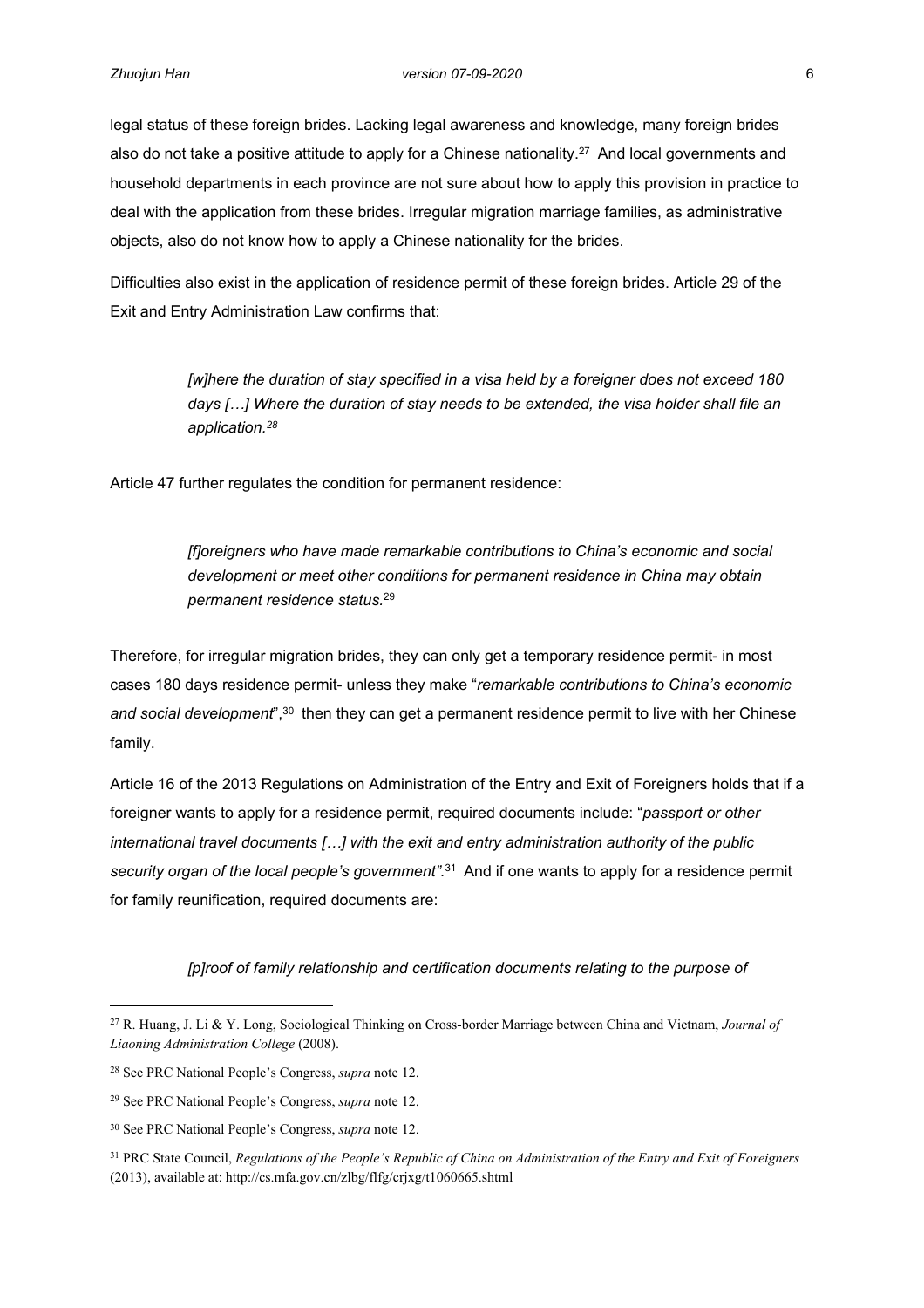*application; if the applicant needs to reside in China for fosterage or other purposes, he or she shall submit such certification documents as a power of attorney.<sup>32</sup>*

It should be noticed that in most irregular migration marriages cases, these foreign brides entering the border through smuggling, and they may find it hard to get valid documentations to apply for their residence permit in China: some may lack valid travel documents; some may enter the border on tourist visas and their visa is inconsistent with the purpose of their entry; some may still stay in China after their residence permit is expired.<sup>33</sup> Thus, these laws and regulations actually overlook the limitations in reality, and close the door for irregular migration brides to apply for a permanent residence permit in practice.

Consequently, these irregular migration brides who lack legal residence permits may face "*on-thespot interrogation, continued interrogation, detention for investigation, movement restriction and repatriation*" as regulated in Chapter VI of the Regulations on Administration of the Entry and Exit of Foreigners.<sup>34</sup>

## <span id="page-15-0"></span>2.3.2. Laws Concerning Undocumented Marriage and De Facto Marriage

According to Article 21 to the Law on Choice of Law for Foreign-related Civil Relationships: *"the laws at the mutual habitual residence of the parties shall apply to the marriage qualifications […] if there is no mutual nationality, the laws at the locality where the marriage is established shall apply".*<sup>35</sup>

Therefore, irregular migration marriages in China are governed by applicable Chinese laws and policies, including Marriage Law,<sup>36</sup> Regulation on Marriage Registration<sup>37</sup> and Measures for Registering the Marriage between Border Inhabitants of China and Neighboring Countries.<sup>38</sup>

Article 8 of the Marriage Law stipulates that: "*marriage shall register in person with the marriage* 

<sup>35</sup> PRC Standing Committee of the National People's Congress, *Law of the People's Republic of China on Choice of Law for Foreign-related Civil Relationships* (2010), available at: https://www.baidu.com/link?url=aNseYtH2V-KbF4ljJ4aKi7aXXKryoK2W\_QL6zOtAbc6b0vPvyfcwNUHUyBnB7B-3qiPqYRzCXecw6u8bbyYC3a&wd=&eqid=bd633343000d4e10000000065ece7f43

<sup>36</sup> PRC National People's Congress, *Marriage Law of the People's Republic of China* (2001), available at: http://www.chinalawedu.com/new/23223a23228a2010/20101219shangf16569.shtml

<sup>37</sup> PRC State Council, *Regulation on Marriage Registration* (2003), available at: http://www.gov.cn/gongbao/content/2003/content\_62350.htm

<sup>38</sup> PRC Ministry of Civil Affairs, *Measures for Registering the Marriage between Border Inhabitants of China and Neighboring Countries* (2012)

<sup>32</sup> See PRC State Council, *supra* note 31.

<sup>33</sup> See Yue, *supra* note 2.

<sup>34</sup> See PRC State Council, *supra* 31.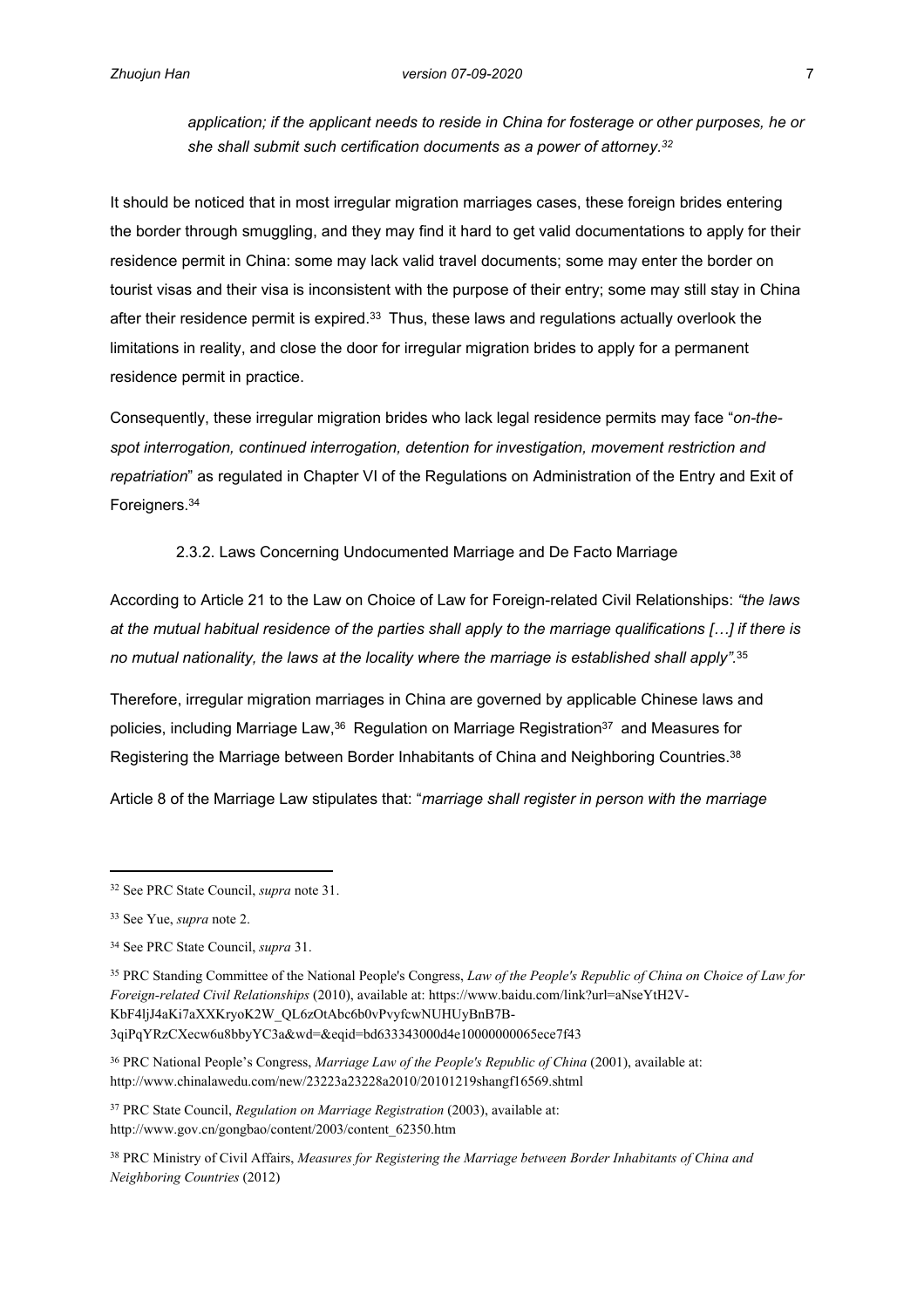*registration office*".<sup>39</sup> Required documents for a foreign bride to apply for marriage registration in with a Chinese citizen include:

> *[a] valid passport, an international travel document or a border areas exit-entry pass […] and a certification for proving that he or she has no spouse, as issued by a notarization institution or a competent agency in his or her country, and certified by the Chinese embassy […] by the country's embassy (consulate) stationed in China, or by the government in the border area of the neighboring country at the same level as the China's township people's government.<sup>40</sup>*

However, the three neighboring countries lack effective management and standard to issue required documents for these foreign brides to register their marriages in China. Thus, brides from Vietnam, Laos, and Myanmar find it complicated to get required documents issued by their government. In Vietnam, marriage certificate materials are regulated by multiple departments and the cost is high;<sup>41</sup> in Laos, the application shall first be signed by parents, village heads and country heads, then would be submitted to provincial governors for further approval before be submitted to the Ministry of foreign affairs and the Ministry of public security for further approval. In the Myanmar border area, there are lots of conflicts and local separatist forces, which makes it hard for local people to apply for identity certificate and marriage status certificate required by Chinese procedure.<sup>42</sup> Poor living condition and poverty also limit their willingness to register their marriage: they can hardly afford the time and transportation costs between the two countries. Besides, as they have no legal residence permit as analyzed above, many foreign brides dare not go to the civil affairs department for marriage registration, for fear of investigation, detention, or repatriation.

These irregular migration marriages do not follow legal registration procedures. Most couples would rather choose to hold a simple marriage ceremony according to local customs and people in the villages also recognize this form of marriage: they get used to this form of marriage for a long time and they do not consider it as an illegal marriage. Local governments also face obstacles from local people and officials when investigating these undocumented marriages.<sup>43</sup>

<sup>39</sup> See PRC National People's Congress, *supra* note 36.

<sup>40</sup> See PRC State Council, *supra* note 37. Besides, art. 5 of the *Regulation on Marriage Registration* also stipulates that a foreigner applying for marriage registration shall present the applicant's valid passport or other valid international travel certificate, and the certification issued by the notary office or entitled organ in the applicant's country of nationality upon the authentication by the embassy (consulate) of the People's Republic of China in the said country to indicate that he / she has no spouse, or that issued by the embassy (consulate) of this country in the People's Republic of China. See 24, *supra*.

<sup>41</sup> H. Zhuang, G. Du & H. Lin, Cross Border Marriage in Yunnan and the Construction of a Harmonious Border, *Yunnan Normal University Business School* (2015).

<sup>42</sup> See 41, *supra*.

<sup>43</sup> M. Liang, Transnational Undocumented Marriages in the Sino-Vietnamese Border Areas of China, *Peking University*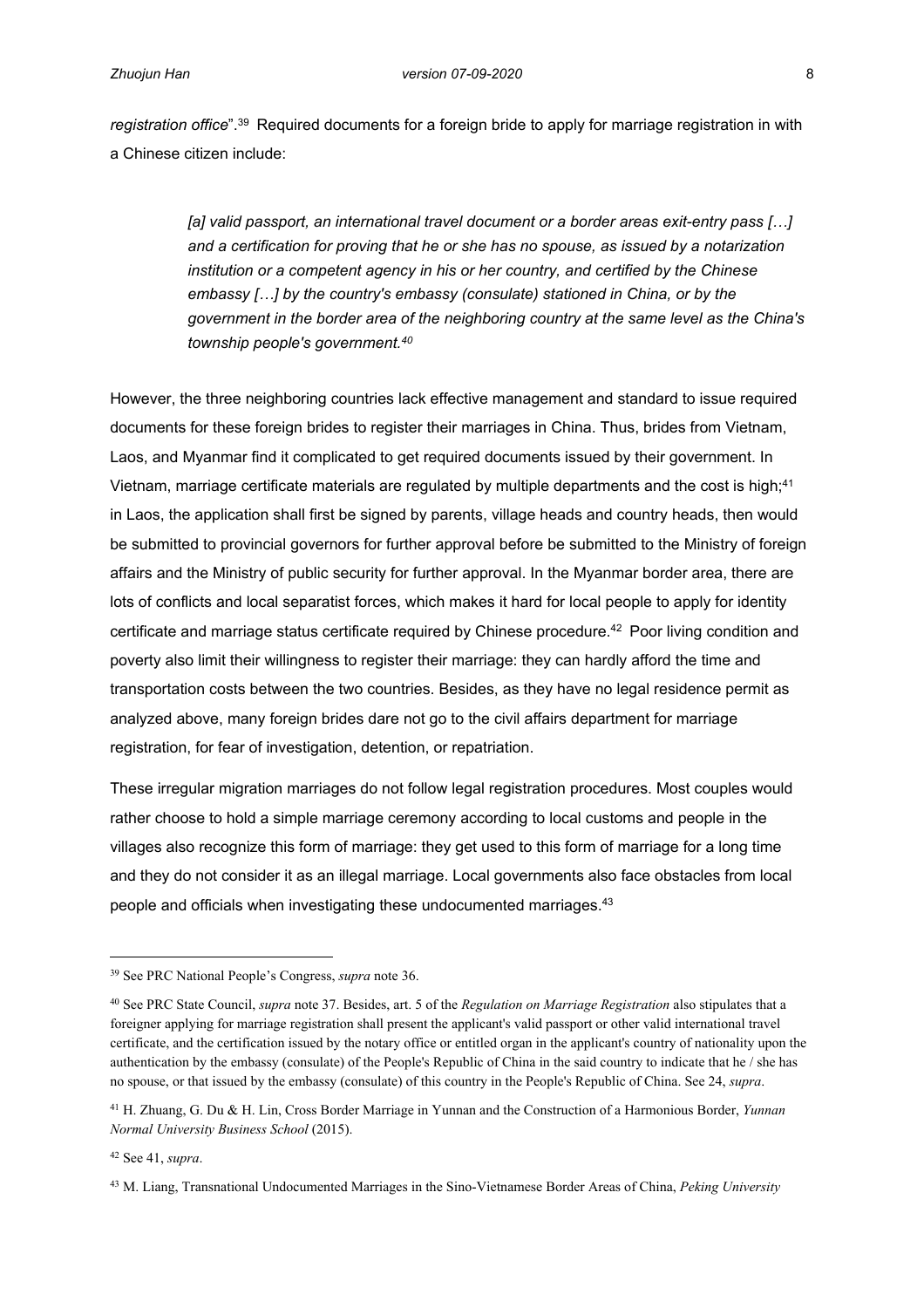As a result, there exists large number of undocumented de facto marriages in the border areas. In some villages, more than one-half of the families are de facto marriages that formed after living together and giving birth to children.<sup>44</sup> Such de facto marriages are not registered in the civil affairs department and had no marriage registration certificate issued by the authority.

Since February 1994, de facto marriages are no longer legally recognized in China. According to Article 5 of the Interpretation on Several Issues in the Application of Marriage Law, for couples who live together in the name of husband and wife without registration their marriages, if they bring the case to a court, their marriage can be treated as de facto marriage if the conditions happened before February 1, 1994; after the Regulation on Marriage Registration was implemented since February 1, 1994, their marriages would not be recognized as de facto marriage but as dissolution of cohabiting relations.<sup>45</sup>

That is to say, irregular migration marriages that happen after February 1, 1994 is illegal and cannot be protected by Chinses marriage law. All in all, the current marriage law and marriage registration policies all clearly stipulate that the only form of legal marriage is registered marriage, and registration is the deciding condition for a valid cross-border marriage. Therefore, presently most undocumented irregular marriages are not recognized as legal form of marriages and are not protected by marriage law and other civil laws in China.

## <span id="page-17-0"></span>2.3.3. Absence of Immigration Law and Family Reunification Principle in Practice

Until 2020, China still has no National Immigration Law. Current regulations on immigration control are Exit and Entry Administration Law and the Regulations on Administration of the Entry and Exit of Foreigners. The provision concerning the family reunification principle is Article 6 of the Regulations on Administration of the Entry and Exit of Foreigners: "t*he Q1 visa is issued to family members of Chinese citizens*",<sup>46</sup> and according to Article 7, required documents to apply for a Q1 visa include: "*application form … passport or other international travel documents, qualified photos…in the case of applying for residence in China for family reunion, the applicant shall submit the invitation letter… and*  proof of family relationship<sup>"47</sup> Mistry of Foreign Affairs further lists the requirement for above documents, and for "proof of family relationship", marriage certificate, kinship certificate issued by

*Department of Sociology* (2018).

<sup>44</sup> C. Wu, An Analysis of the Illegal Foreign Marriage in the Southwest Border Area of China, 29 *Journal of Hunan Public Academy* 15, at 18 (2017).

<sup>45</sup> PRC Supreme People's Court, *Interpretation No. I of the Supreme People's Court on Several Issues in the Application of Marriage Law of the People's Republic of China (2001), available at:* https://www.chinacourt.org/law/detail/2001/12/id/41906.shtml

<sup>46</sup> See PRC State Council, *supra* note 31.

<sup>47</sup> See PRC State Council, *supra* note 31.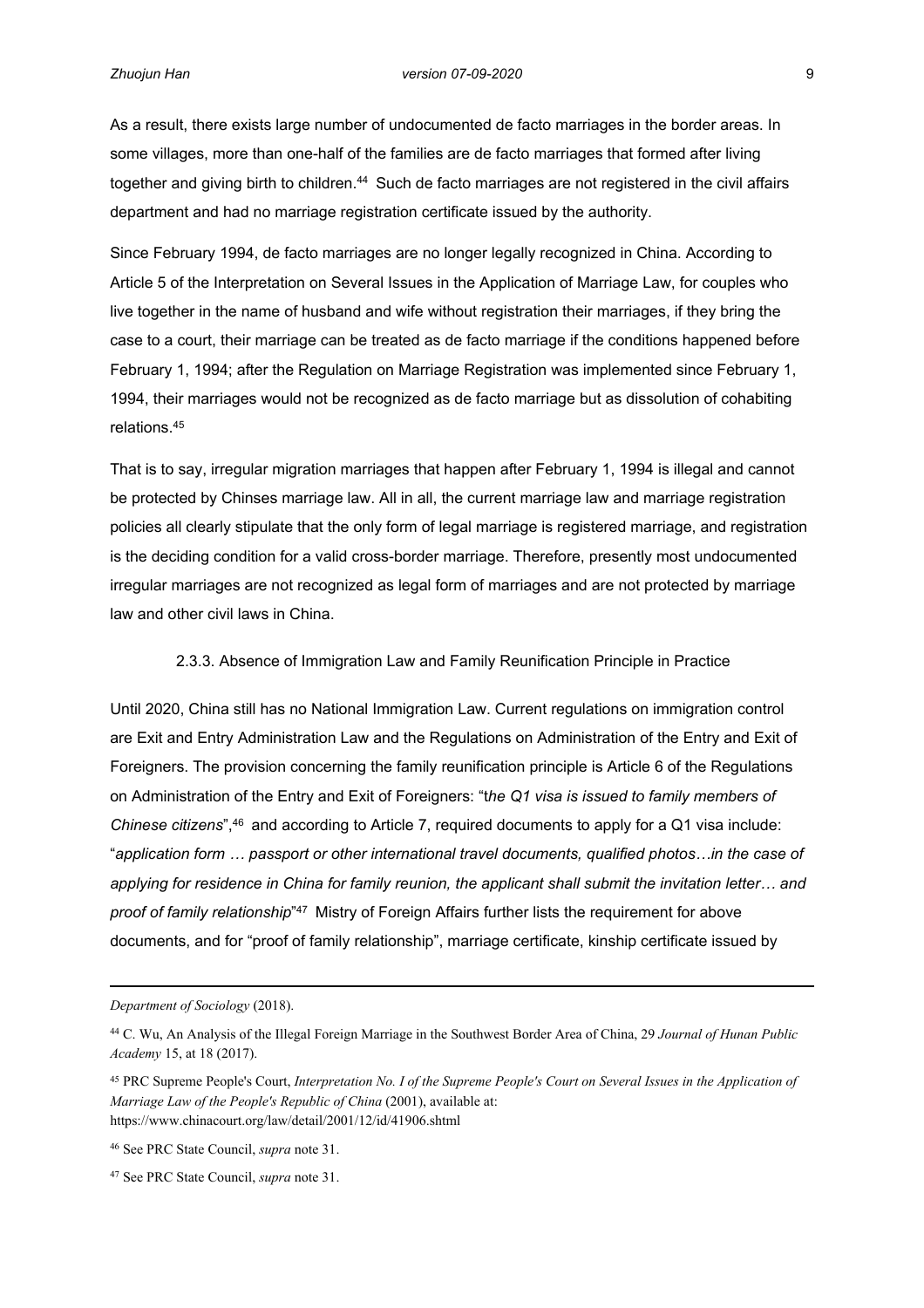public security department or kinship notarial certificate are required.<sup>48</sup>

In the case of irregular migration brides, as analyzed above, these marriages are not documented in the local civil departments and most of them are not recognized as de facto marriages. Therefore, in administrative procedure it is impossible for a Chinese husband of irregular migration marriage family to prove that the irregular migration bride is his "family member", not to mention getting a valid "invitation letter" and "proof of family relationship" from public security department. Therefore, for these unregistered irregular migration marriages, irregular migration brides can hardly resort to family reunification visa to legally resident in China.

#### <span id="page-18-0"></span>**2.4. Social Problems Brought by Irregular Migration Marriage**

Undocumented irregular immigration marriages are void marriages under the Marriage law, and not protected by civil laws in China.<sup>49</sup> Consequently, a series of social problems are caused by this form of marriages in border areas, including limited access to social and economic rights, and barriers in household registration for children from irregular migration marriages.<sup>50</sup>

There has been increasing "black households" in border regions. Irregular immigration brides enter and stay in China illegally, they don't have valid identity documents and cannot be registered in the Hukou system. Some may face the risk of losing their own nationality and being stateless when they marry to Chinese citizens.<sup>51</sup> In Chinese they are called "black households", referring to their unregistered status. These "black households" impose great challenges to the local household management and border exit and entry control work. Lacking a legal identity, these brides find it hard to find a job and integrate themselves into local social life. Economically, their life largely relies on their husbands. With lower status in families and communities, they are vulnerable to domestic violence and they find no ways to safeguard their rights. These foreign brides cannot enjoy social welfare and policies because of their illegal status. Gradually, they become invisible groups of people in their villages.

Children born from irregular immigration marriages also face the dilemma of being "black household children".<sup>52</sup> These children who are not registered in the household system at birth and can therefore

<sup>48</sup> PRC Ministry of Foreign Affair Consular Department, *Required Documents List for Family Reunification Visa,* (https://www.fmprc.gov.cn/ce/cetur/chn/xwdt/P020171225819738504919.pdf) , last visited (29-06-2020).

<sup>49</sup> See 36, *supra*, at Article 12.

<sup>50</sup> See Yue, *supra* note 2.

<sup>51</sup> According to Law in Vietnam, a girl would lose her Vietnamese nationality after she marry to a foreigner. See M. Lei, B. Wang, The Dilemma and Thinking of Cross-Border Marriage and Family of Border People in China: Analysis of Examples in Yunnan and Guangxi Provinces, Journal of Minzu University of China Philosophy and Social Sciences Edition (2016).

<sup>52</sup> See Wu, *supra* note 44, at 18.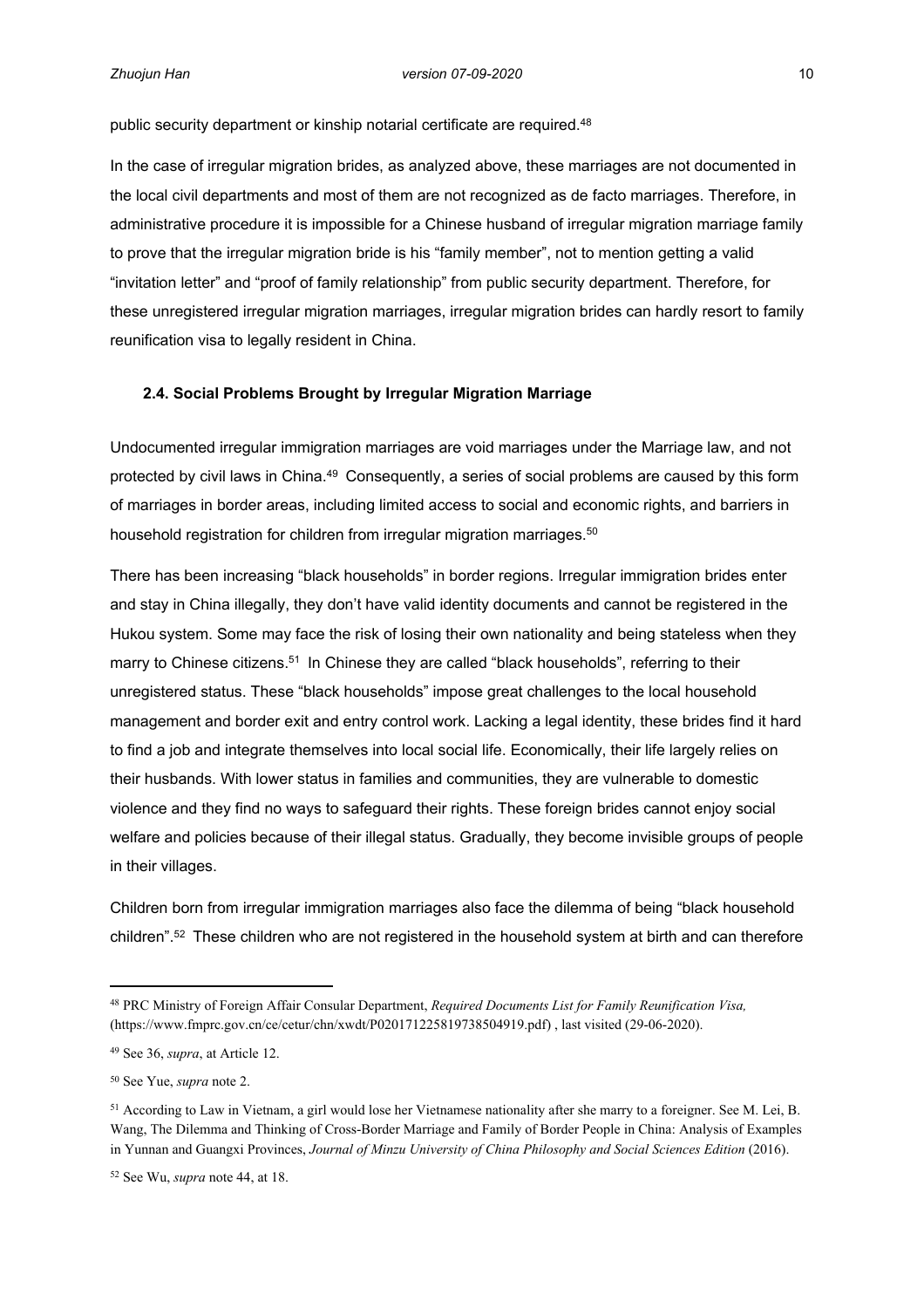hardly enjoy the preferential policies in the local community. They are unable to receive nine-year compulsory education like their Chinese peers. Most of them are left at home with a low school attendance rate. Their rights to medical treatment and employment are also difficult to realize. Unlike "black household" children who born outside the one-child policy, undocumented children born from irregular migration marriages are largely neglected by present academic research and mass media. Promoting their rights to identity and birth registration entitled to under the CRC is an urgent children's rights issue in China.<sup>53</sup>

## <span id="page-19-0"></span>**2.5. Concluding Remarks**

Irregular migration marriage is a migration reality that should not be neglected in modern China society. Specific legislative and administrative measures should be taken to manage the illegal identity and residence permit issue of irregular migration brides, irregular migration marriage and household registration of irregular migration marriages and family members from such form of marriages. Children from irregular migration families are facing risks of being "black household" children,<sup>54</sup> and they are among vulnerable groups of children. Their rights to identity and birth registration under the CRC may be violated because of their irregular migration family and the status of their irregular migrant parents.

<sup>53</sup> UN Committee on the Rights of the Child, *Concluding Observations on the Combined Third and Fourth Periodic Reports of China*, CRC/C/CHN/CO/3-4, at 39 (2013).

<sup>54</sup> See Wu, *supra* note 44, at 18.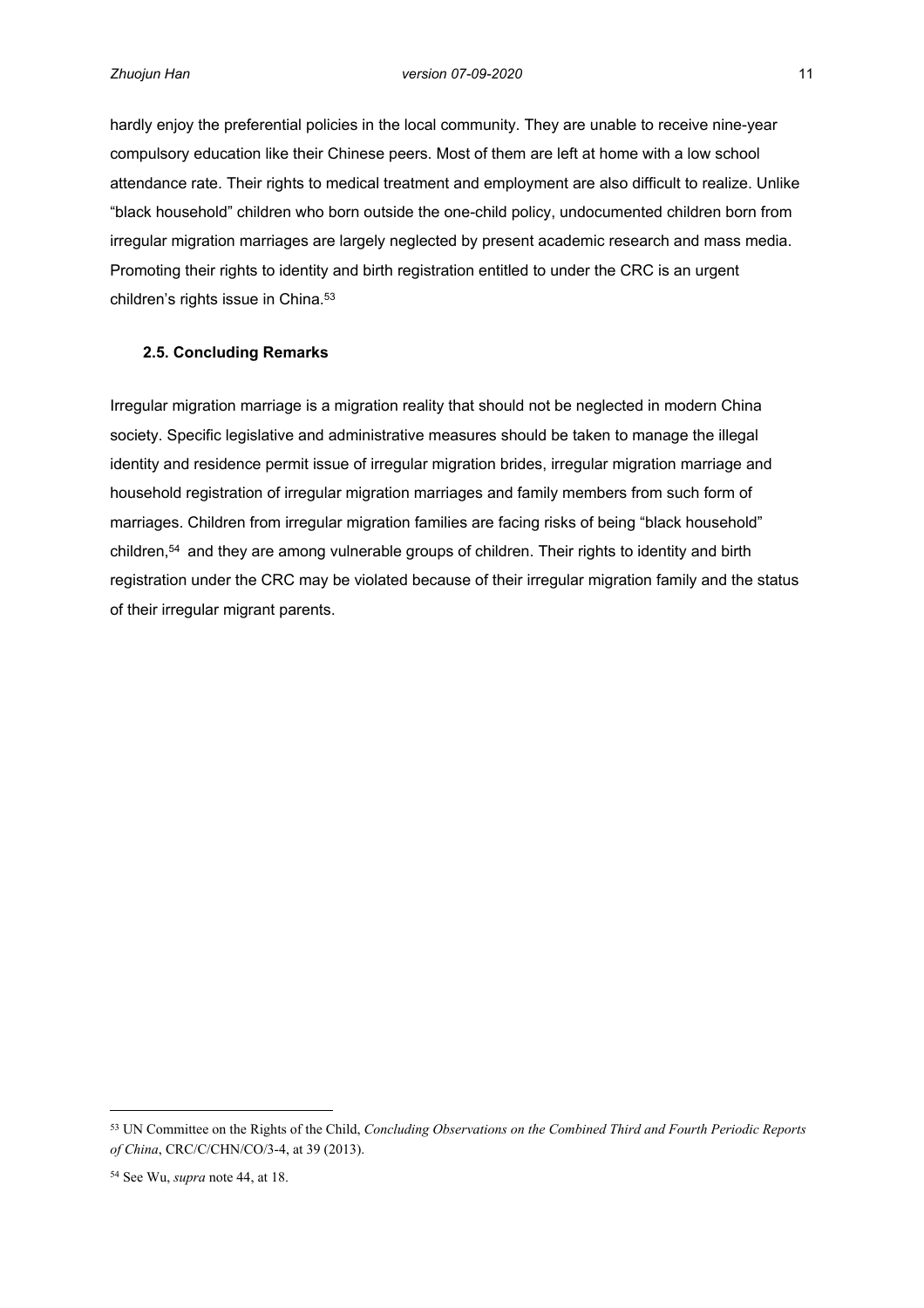## <span id="page-20-0"></span>**3. Children's Rights to Identity and Birth Registration**

## <span id="page-20-1"></span>**3.1. Introduction**

Each child is entitled to equal rights to identity and birth registration under the CRC, regardless of his parents' status or the situation of his family.<sup>55</sup> As state parties to the CRC, China has an obligation to realize children's rights to identity and birth registration on an equal basis within its jurisdiction. In China, each child with a Chinese nationality has the right to be registered in the Hukou system at their birth to realize their right to identity and birth registration.<sup>56</sup> In the context of children born from irregular migration marriages, however, they face barriers throughout the birth registration procedure.<sup>57</sup> Because their mothers have no legal identity, they may find it difficult to get the documents required to register their birth in the Hukou system, including Medical Certificate of Birth and family planning certificate.<sup>58</sup>

In 2015, the central government launched a new national policy with an attempt to register all unregistered citizens in the Hukou to realize their right to identity and birth registration.<sup>59</sup> This policy put specific emphasis on children born from irregular migration marriages. It regulates that for this group of children, a DNA paternity test report showing their kinship with their Chinese fathers is enough to register them in Hukou the Hukou system. However, some irregular migration families living in rural areas are still reluctant to take active steps to register their children: on the one hand, they are not familiar with the money and time-consuming DNA test; on the other hand, they are still worrying about paying social maintenance fees for their children born out of wedlock.<sup>60</sup>

Therefore, despite the effective 2015 policy aiming at realizing the rights to identity and birth registration for all, children from irregular migration marriages still have limited access to birth registration in practice. Local government should consider launch proper administrative measures focusing on this group of children to realize their rights to birth registration in accordance with the 2015 national policy.

<sup>55</sup> UN *Convention on the Rights of the Child*, UN Treaty Series vol. 1577, at 3 (1989).

<sup>56</sup> S. Li, Y. Zhang and H. Liu, Birth Registration of Chinese Children: Current situation, Problems and Policy Suggestions, *Population Research* (2006).

<sup>57</sup> See Yue, *supra* note 2.

<sup>58</sup> See Yue, *supra* note 2.

<sup>59</sup> PRC State Council, *Opinion on resolving issues of Hukou Registration for citizens with no Hukou* (2015).

<sup>60</sup> See Li, *supra* note 56.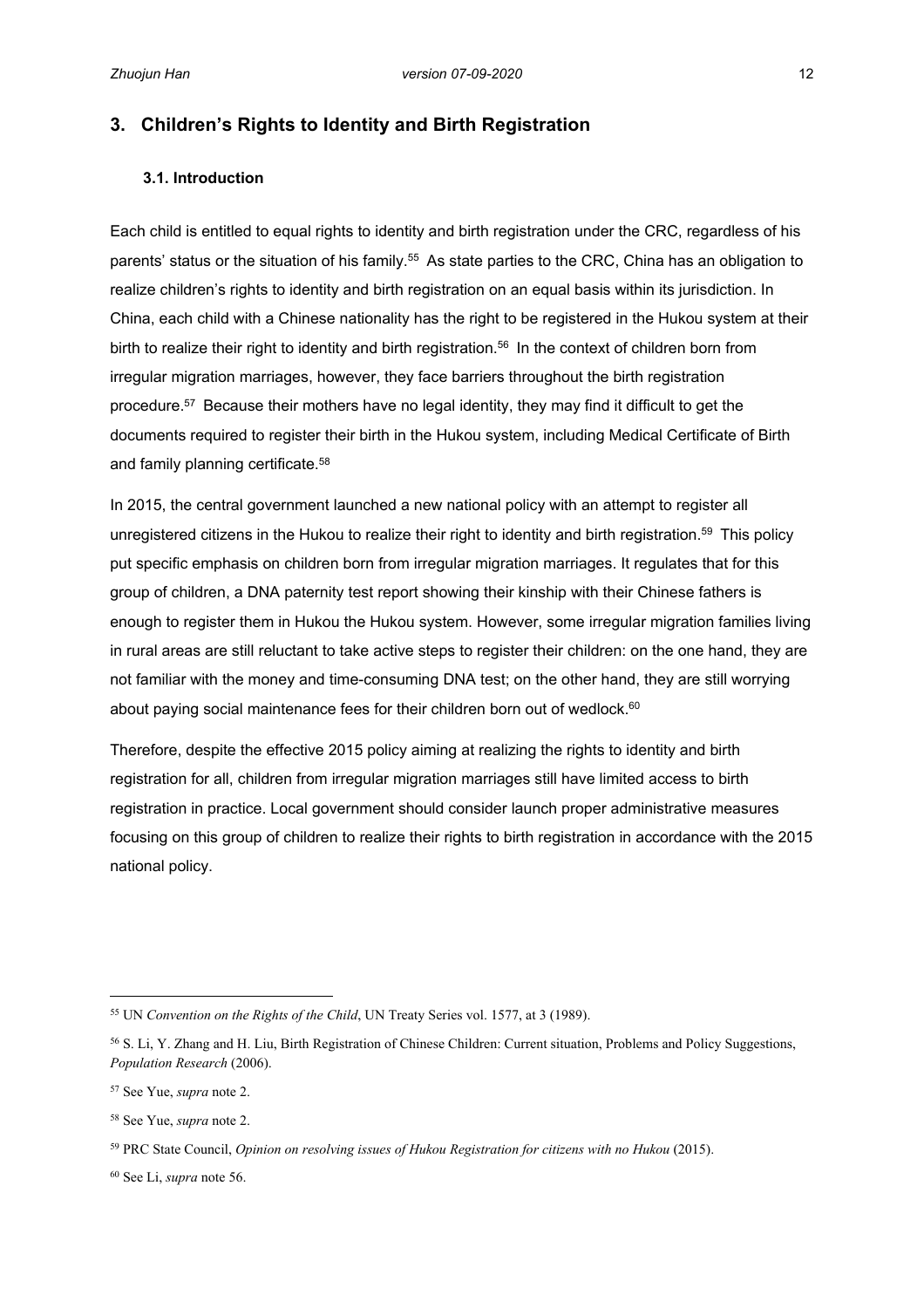#### <span id="page-21-0"></span>**3.2. International Framework**

As rights bearers, each child has equal and inalienable rights to identity at birth. Article 7 CRC confirms that each child should be registered immediately after his birth and each child has the right to a nationality.<sup>61</sup> State parties thus have a positive obligation to realize all children's rights to identity and birth registration within its jurisdiction. Article 8 further stipulates the states' obligation to respect and realize children's rights to preserve identity, including nationality, name, and family relations. States should provide protection and assistance in case children are illegally deprived of their identity.<sup>62</sup> Article 2 of the CRC as a general principle of non-discrimination regulates that all children enjoy equal rights recognized in the CRC, regardless of their parents' status.<sup>63</sup> Furthermore, Article 4 obligates state parties to take all appropriate legislative, administrative measures to implement children's rights.<sup>64</sup>

The Committee on the Rights of the Child (hereinafter CRC Committee) monitors the implementation of the CRC in each state party. General Comments issued by the CRC Committee further clarify the responsibilities of state parties, meanwhile encourage state parties to take actions to realize children's rights on a domestic level.<sup>65</sup> In its General Comment 7, the Committee recommends that each state should ensure all children are registered at birth without any kind of discrimination.<sup>66</sup> It also points out that birth registration matters a child's sense of identity, and the realization of children's rights to education, health care, and social welfare.<sup>67</sup> A universal, well-managed registration system that free of charge for all is required in each state, and an effective system should be flexible to different family circumstances. The state shall also facilitate late birth registration for the unregistered, meanwhile ensuring their equal rights and access to education, health care, and other rights.<sup>68</sup> The committee also emphasizes the importance of late birth registration as a remedy, and children who are not registered their birth should have equal access to health care, education opportunities and other social services. Birth registration officially records a new born child's existence, identity, and family ties within one country. Unicef defines birth registration as the "*continuous, permanent and universal recording […] of the occurrence and characteristics of birth*",

<sup>67</sup> See 66, *supra*, at 25.

68 See 66, *supra*, at 25.

<sup>61</sup> See 55, *supra*.

<sup>62</sup> See 55, *supra*.

<sup>63</sup> See 55, *supra*.

<sup>64</sup> See 55, *supra*.

<sup>65</sup> D. Weissbrodt, J. Hansen, and N. Nesbitt, The Role of the Committee on the Rights of the Child in Interpreting and Developing International Humanitarian Law, 24 HARV. HUM. RTS. J. 115 (2011).

<sup>66</sup> UN Committee on the Rights of the Child, *General comment No. 7: Implementing Child Rights in Early Childhood*, CRC/C/GC/7 (2005).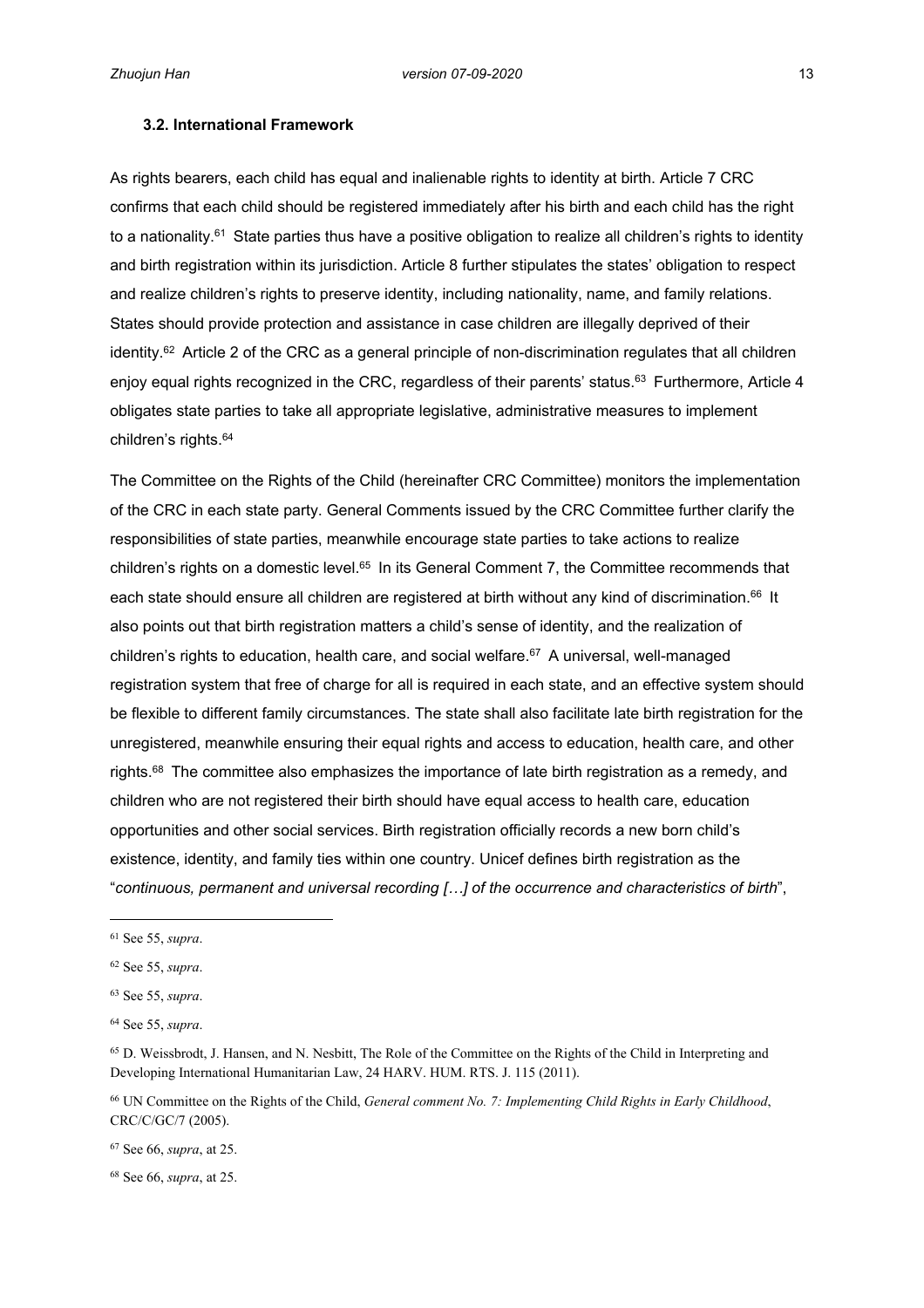and an ideal birth registration system shall be "*compulsory, permanent, and universal*" for the purpose of "legal and statistical".<sup>69</sup> A child who is not registered at birth does not legally exist, since there is no document to prove who they are; and they are more likely to face discrimination and denied access to other basic rights.

Other international human rights standards confirm the human right of children to identity and birth registration. In 1948, Article 15 of the Universal Declaration on Human Rights first declares that "*everyone has the right to a nationality*" and such right should not be arbitrarily deprived.<sup>70</sup> Article 24 of the International Covenant on Civil and Political Rights confirms that: each child shall be registered immediately after birth and each child has the right to acquire a nationality.<sup>71</sup>

China has ratified the CRC in 1992,<sup>72</sup> and thus have a positive obligation to take legislative and administrative measures to respect and realize children's rights to identity, to nationality and to make birth registration available and accessible for all children within its territory. When children are not registered at birth, the authority should implement late birth registration as a remedy for these children who were deprived of their entitled rights to identity, birth registration, and nationality at birth. China also has an obligation to ensure its domestic laws and policies are in compliance with the CRC to realize children's right to identity, birth registration, and nationality. Any barriers to access to birth registration forms violation of children's inalienable rights to identity and birth registration.

Access to birth registration is the basic rights of children to obtain their nationality and citizenship, only through birth registration, there established a legal connection between a new born child and the country, and a child is formally recognized as a person (citizen) within the jurisdiction of the country and an unregistered child is invisible in society and may be unnoticed by the authority. Birth registration also lays the basis for children to realize their economic and social rights entitled by the CRC in their later life. Therefore, government and parents have the responsibility and obligations to realize children's rights to identity and birth registration as an important foundation to protect human rights of children.

## <span id="page-22-0"></span>**3.3. Domestic Law and Policies in China**

## <span id="page-22-1"></span>3.3.1. Acquisition of Nationality and the Hukou System

The acquisition of the Chinese nationality is based on the combination of the principle of jus soli and

<sup>69</sup> Unicef, *Birth Registration: Right from the Start,* at 2 (2002).

<sup>70</sup> UN *Universal Declaration of Human Rights*, 217 A (III) (1948).

<sup>71</sup> UN *International Covenant on Civil and Political Rights,* 2200A (XXI) (1966).

<sup>72</sup> UN, Treaty Body Database,

<sup>(</sup>[https://tbinternet.ohchr.org/\\_layouts/15/TreatyBodyExternal/Treaty.aspx?Treaty=CRC&Lang=en](https://tbinternet.ohchr.org/_layouts/15/TreatyBodyExternal/Treaty.aspx?Treaty=CRC&Lang=en)), last visited (29-05-2020)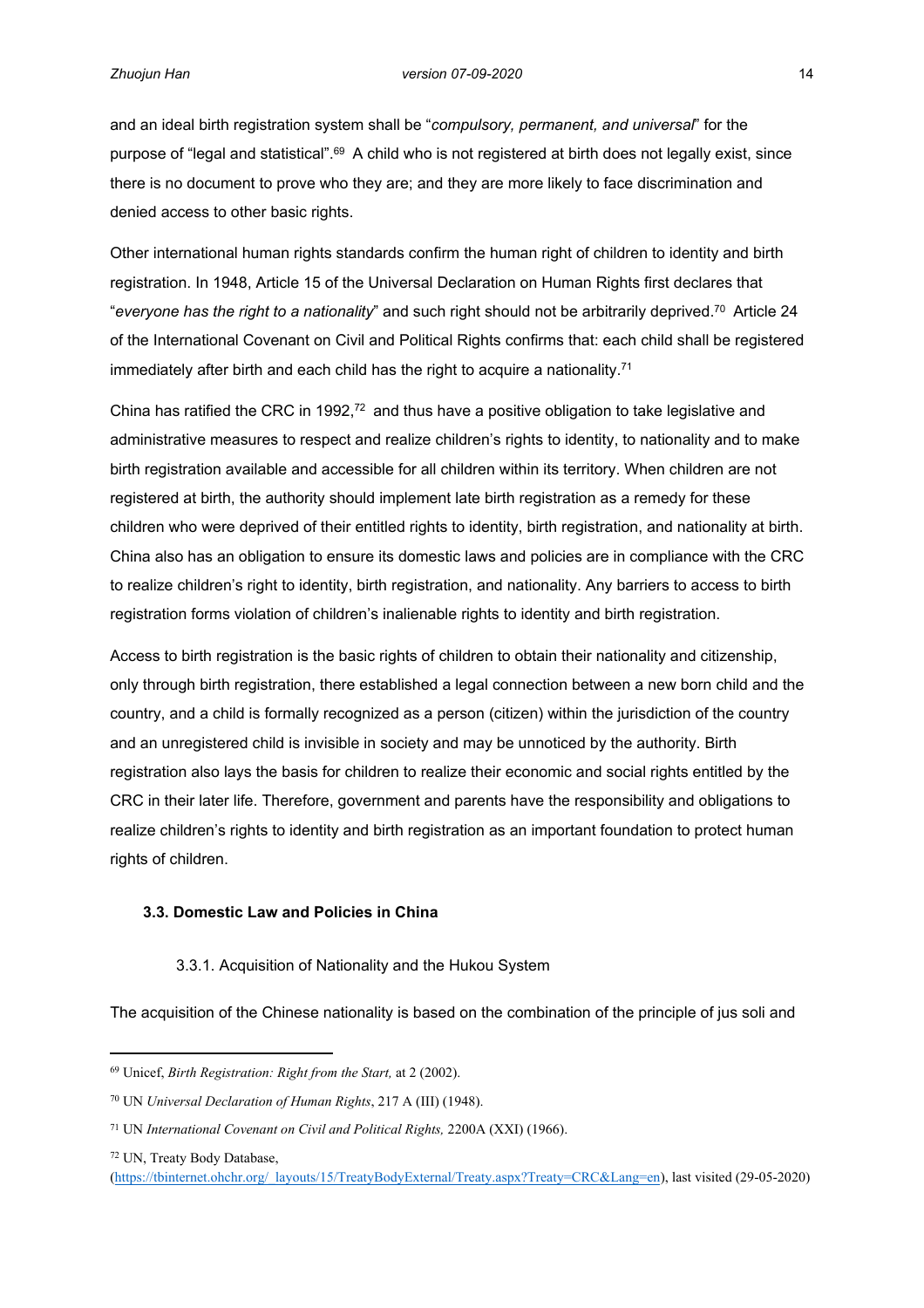the principle of jus sanguinis. Article 4 of the Nationality Law entitles a child a Chinese nationality if he is born in China and his parents are both Chinses citizens or one of his parents has a Chinese nationality.<sup>73</sup> Article 6 regulates that a child born in China whose parents are stateless of uncertain nationality and have been settled in China also shall have Chinese nationality.<sup>74</sup>

Therefore, a child born from irregular immigration marriage shall acquire a Chinese nationality since he is born in China, and his father is a Chinese citizen. His parents' undocumented marriage status does not impede his rights to identity and nationality he entitled.

Each Chinses citizen has the right to register their birth in the Hukou system (the Chinese household registration system). The Hukou booklet and the identity card are the most important two identity and nationality certificates of each Chinese citizen. The Regulation on Household Registration stipulates in Article 2 that each Chinese citizen should be registered in the Hukou system; in Article 4 it confirms that the Hukou registration has the effect of proving Chinese citizenship.<sup>75</sup> Hukou registration is also the basic identity document for Chinses citizens to apply for other identity certificates. The 2003 Law on Resident Identity Cards regulates in its Article 10 that a citizen should present his Hukou registration book for examination when applying for an identity certificate card.<sup>76</sup> The 2006 Passport Law also requires a Hukou registration booklet to issue a passport in Article 6.77

In short, without Hukou registration, one Chinese citizen has no way to attest his identity and thus can find great difficulties in any situation where identity certificate is required. For example, they cannot take airplanes and trains, nor can they normally exercise their rights to education, social protection, and medical care. They may also hard to find a job. For Chinese citizens that not registered in the Hukou system, their legal identity and nationality cannot be protected by law. Without a Hukou, they are invisible groups in society.

#### <span id="page-23-0"></span>3.3.2. Hukou and Birth Registration

In China, birth registration refers to the administrative procedure that the Hukou registration authority registers newborn children in the national household system in accordance with laws and regulations on the management of the Hukou system. It confirms the citizenship and permanent residence of a

<sup>73</sup> See PRC National People's Congress, *supra* note 3.

<sup>74</sup> See PRC National People's Congress, *supra* note 3.

<sup>75</sup> PRC Standing Committee of the National People's Congress, *Regulation of the Peoples' Republic of China on Household Registration* (1958).

<sup>76</sup> PRC Standing Committee of the National People's Congress, *Law of the People's Republic of China on Resident Identity Cards* (2011).

<sup>77</sup> PRC Standing Committee of the National People's Congress, *Passport Law of the People's Republic of China* (2006).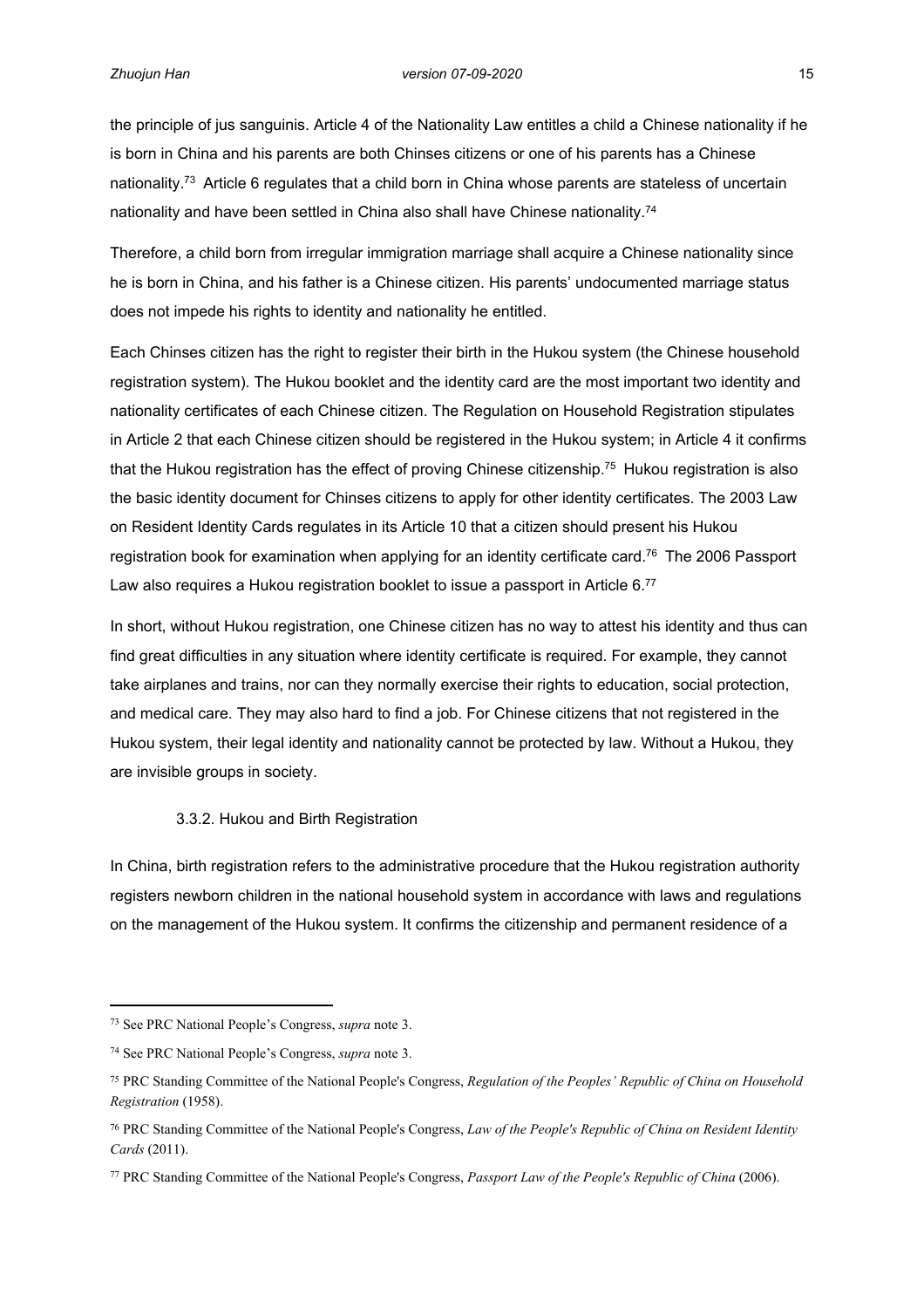newborn child who has a Chinses nationality.<sup>78</sup>

Article 7 of the Regulation on Household Registration underscores that parents, relatives or other legal guardians should apply for birth registration in the Hukou system for the newborn children within the first month since the born.<sup>79</sup> Besides, birth registration policies are enshrined in several different laws and regulations.

Article 25 of the Marriage Law further emphasizes the equal rights and non-discrimination principle for all children: "*Children born out of wedlock shall enjoy the same rights as children born in*  wedlock<sup>", 80</sup> Policies also formulate that children born out of wedlock are equally protected by registration laws, they should be treated equally without discrimination or deliberate obstacles.<sup>81</sup>

In respect to the place of birth registration, a child born after July 22, 1998 can be registered at the place where his father or mother has permanent residence. For an infant born before this time and has been registered at the place where his mother has permanent residence, his later application for registering at his father's residence city should be "gradually handled".<sup>82</sup>

Birth registration has the legal force to certify citizenship and family relationship.<sup>83</sup> It also serves as the basis for social governance. The birth registration records have changed slightly at different times in accordance with different policies. $84$  In general, it is all about the confirmation of citizenship, kinship, and residence address to reflect the basic social status of the residents.

Different government institutions support the birth registration work at different levels. In general, there are three levels in charge:

At a national level, the Household Registration Administration Division of the Ministry of Public Security of the PRC is the central authority. At the provincial and autonomous regions' level, the authority is the Household Registration Administration Division or Public Order Administration Division of the Bureau of Public Security. At the city level, the authority is the Household Registration department of Public Security organs. The basic level is the household offices of local police stations. Each residential committee or village committee (the lowest level of the administrative hierarchy of

<sup>78</sup> X. Wang, A Study on the Legal System of China's Household Registration (2001).

<sup>79</sup> See PRC Standing Committee of the National People's Congress, *supra* note 76.

<sup>80</sup> See PRC National People's Congress, *supra* note 361.

<sup>81</sup> See S. Li, *supra* note 56.

<sup>82</sup> Hualv.com, Circular of the State Council on Approving and Transmitting the Opinions of the Ministry of Public Security on Solving Several Outstanding Problems in the Current Household Registration Administration, (<https://www.66law.cn/laws/92951.aspx>), last visited (30-05-2020).

<sup>83</sup> See PRC Standing Committee of the National People's Congress, *supra* note 75.

<sup>84</sup> See X. Wang, *supra* note 78.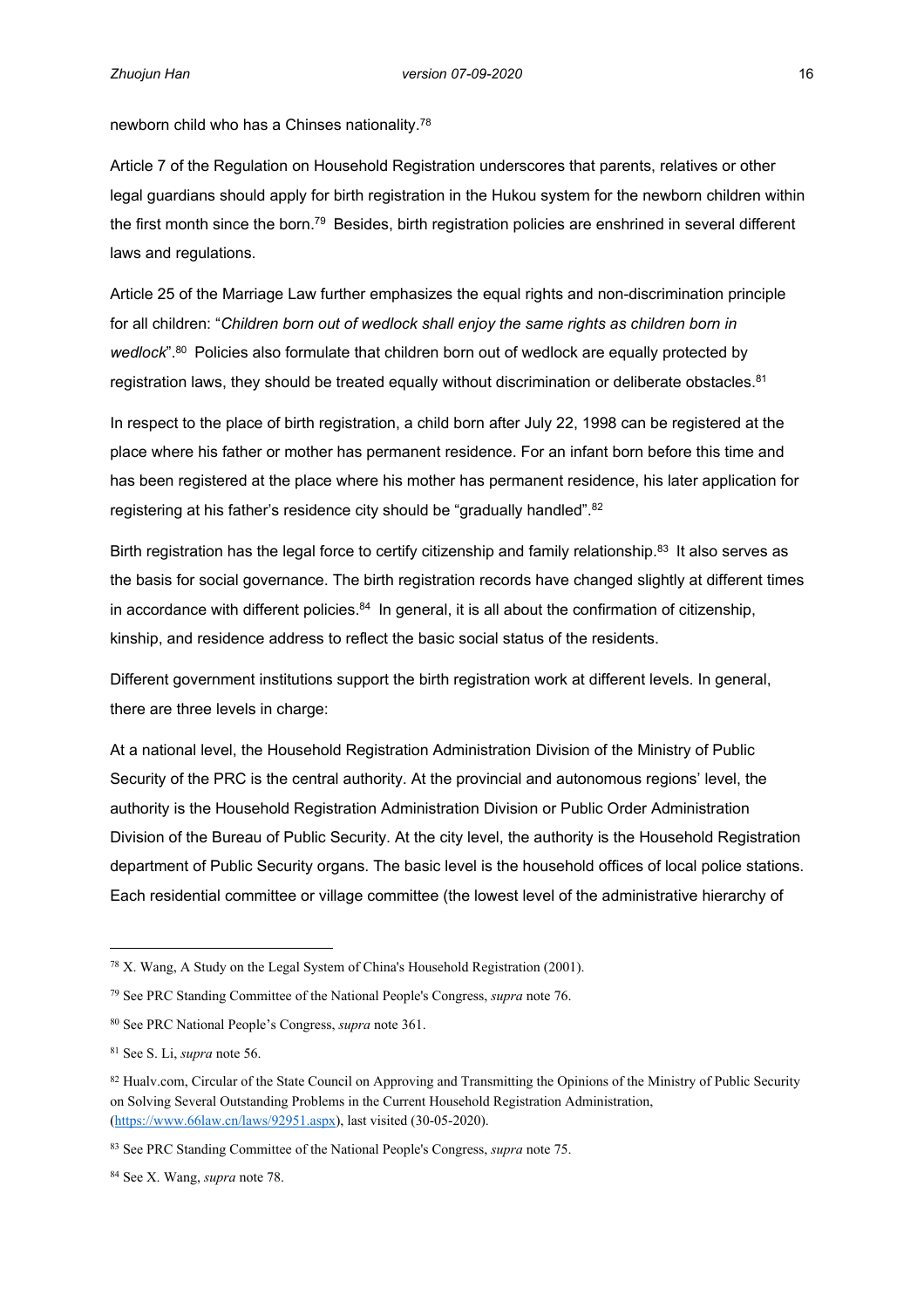the government) $85$  would assign an official to assist the local police station in household registration work.<sup>86</sup>

In general, to register a children's birth in the Hukou system, required documents include a Medical Certificate of Birth issued by the public health department, a family planning certificate issued by the Family Planning department, Hukou (household registration booklet) and resident identity cards of the parents, and marriage certificate.<sup>87</sup> And especially, for children born out of wedlock, there lacks a national standard with respect to required documents to apply for birth registration.<sup>88</sup>

The Medical Certificate of Birth is a legal document that records the newborn children's identity information, including birth date, family relationships, and nationality.<sup>89</sup>The national health and Family Planning Commission the authority that in charge, and each public health department at all levels manage the issuing of this certificate within its jurisdiction.<sup>90</sup> According to the 2014 new regulation on Medical Certificate of Birth, the issuing authority should examine the valid ID card of the newborn's parents and keeps the copy. A marriage certificate is not required during the procedure and children born out of wedlock enjoy equal rights to get the Medical certificate of birth. If the father's information is missing, the certificate can be issued after the mother signs a written statement, but the mother's identity is a prerequisite for issuing the certificate. If the information and identity of the newborn child's mother cannot be verified, the medical certificate of birth cannot be issued.<sup>91</sup> If the child is born in a health institution that qualified for midwifery services— for example, a hospital— the health institution shall issue the certificate. If a child is not born in a health care institution but is delivered by a qualified midwife, the Health and family planning administrative department at the birthplace shall issue the certificate. $92$  The certificate shall follow a national standard format and charge no fee. $93$ 

Another required certificate is the Family planning certificate. In accordance with the national family

<sup>85</sup> C. Ngeow, The Residents' Committee in China's Political System: Democracy, Stability, Mobilization,

<sup>(</sup>https://www.researchgate.net/publication/286989663\_The\_Residents'\_Committee\_in\_China's\_Political\_System\_Democracy Stability Mobilization), last visited (30-05-2020).

<sup>86</sup> H. Liu, The Child's Right to Birth Registration: International and Chinese Perspectives (2004).

<sup>87</sup> Hualv.com, Require Documents for Birth Registration in 2020, ([https://www.66law.cn/laws/139596.aspx\)](https://www.66law.cn/laws/139596.aspx), last visited (30- 05-2020).

<sup>88</sup> Canada: Immigration and Refugee Board of Canada, China: Information on Birth Registration for Children Born out of Wedlock, (https://www.refworld.org/docid/5821defa4.html), last visited (30-05-2020).

<sup>89</sup> See Canada, *supra* note 88.

<sup>90</sup> PRC, National Health Commission, *Notice on the Management of New Edition of Birth Medical Certificate*, ([http://www.nhc.gov.cn/fys/s3585/201401/9289ca9fc9fc429c995dcf94de4eb740.shtml\)](http://www.nhc.gov.cn/fys/s3585/201401/9289ca9fc9fc429c995dcf94de4eb740.shtml), last visited (30-05-2020).

<sup>91</sup> PRC National Health and Family Planning Commission, *Notice on Starting Using and Regulating the Management of New Edition of Medical Certificate of Birth* (2013).

<sup>92</sup> See PRC National Health and Family Planning Commission, *supra* note 91.

<sup>93</sup> See PRC National Health and Family Planning Commission, *supra* note 91.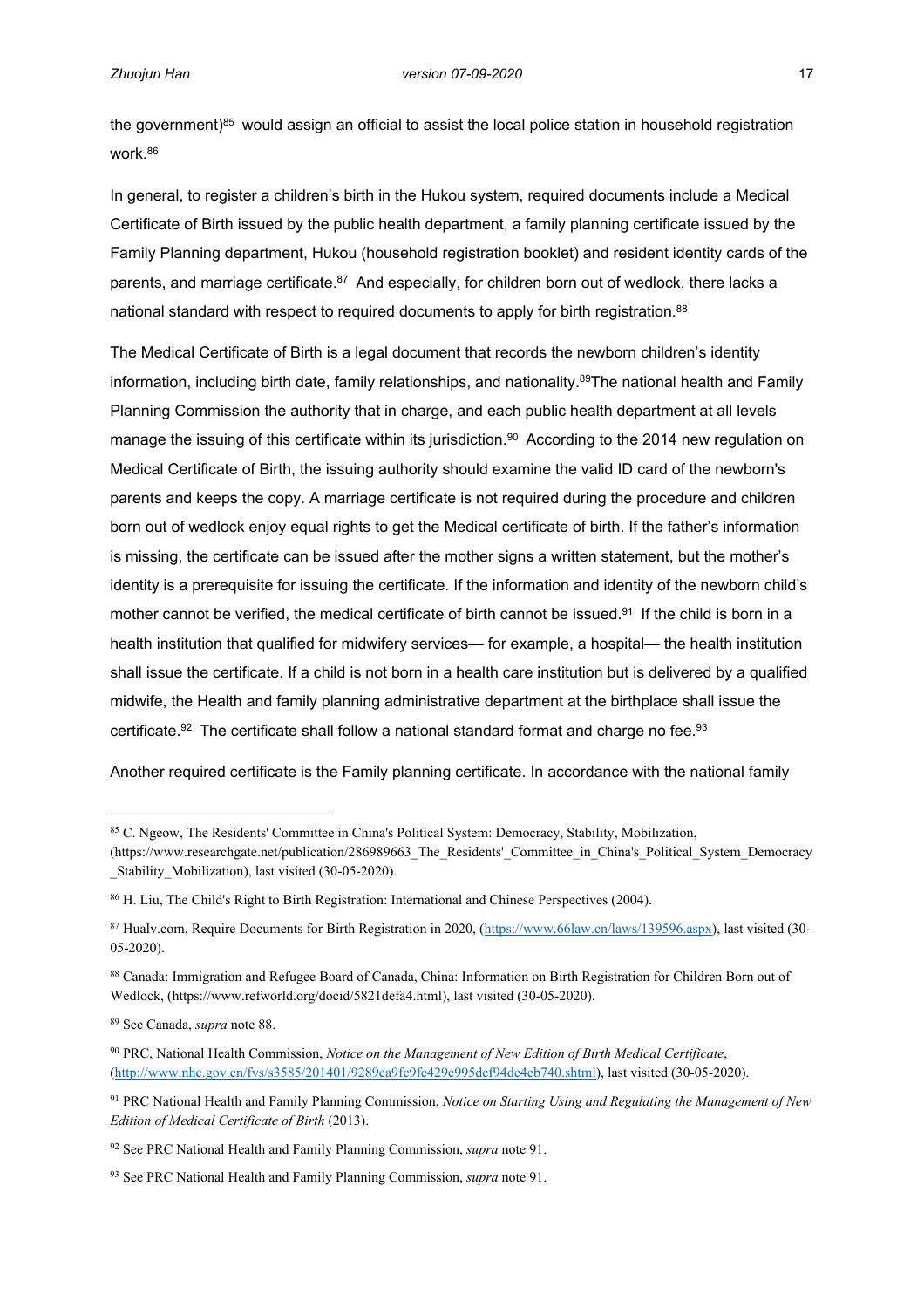planning policy, this certificate works like a "birth permit". According to Article 18 of the 2015 Law on Population and Family Planning, each couple is advocated by the state to bear two children.<sup>94</sup> Article 41 regulates that if a mother gives birth to a child in violation of Article 18, the parents shall pay the social maintenance fees.<sup>95</sup> The 2002 Measures of Collection of Social Maintenance Fees stipulates that citizens who bear children that are not in line with Article 18 of the Population and Family Planning Law shall pay social maintenance fees.<sup>96</sup> Children born out of wedlock violate the family planning policy. And in this case, parents shall pay a sum of social maintenance fees to the local family planning department to get a family planning certificate for their newborn children so that they can register the birth of their children in the Hukou system. Different provinces form their own standards on the maintenance fees. For example, in Sichuan Province, the fee for the first child born out of wedlock is three or four times the annual disposable income of urban residents and rural residents within the province.<sup>97</sup> For irregular migration families living in rural areas, the burden of paying social maintenance fees to register their children also defers them from actively applying birth registration for their children.

Except for required document mentioned above, the birth registration procedure of children born out of wedlock also varies in different provinces. In some regions, a procedure of notarized identity is required. For example, in Beijing, together with required documents mentioned above, birth registration of children born out of wedlock requires a parent-child identification certificate and the procedure should be further inspected and approved by the director of the police station.<sup>98</sup>

In 2015, a new regulation (2015 national policy) was issued by the State Council, aiming at registering people without Hukou, in the Hukou system.<sup>99</sup> It focuses especially on the group of children born of irregular migration marriage with a Chinese parent. According to this new national regulation, if a child born to a marriage between a Chinese citizen and a foreign or stateless person who has no permanent residence in China, the child shall acquire Chines nationality (if the child has not acquired the nationality of any other countries). To register such child in the Hukou system, the child himself or the Chinese parent shall submit a medical certificate of birth, a statement to explain undocumented marriage status, the Hukou registration booklet of the Chinese parent. If there is no

<sup>94</sup> PRC Standing Committee of the National People's Congress, *Law of the People's Republic of China on Population and Family Planning* (2015).

<sup>95</sup> See PRC Standing Committee of the National People's Congress, *supra* note 94.

<sup>96</sup> PRC State Council, *Measures for Administration of Collection of Social Maintenance Fees* (2002).

<sup>97</sup> China Family Planning Association, *Population and family planning regulations of Sichuan Province,* ([http://www.chinafpa.org.cn/zcfg/gdfg/201901/t20190124\\_42901.html](http://www.chinafpa.org.cn/zcfg/gdfg/201901/t20190124_42901.html)), last visited (30-05-2020).

<sup>98</sup> China Law, *How to Register Children Born out of Wedlock,* (<http://www.chinalawedu.com/web/3500/wl1508284919.shtml>), last visited (01-06-2020).

<sup>99</sup> PRC State Council, *Opinion on Resolving Issues of Hukou Registration for Unregistered Citizens* (2015).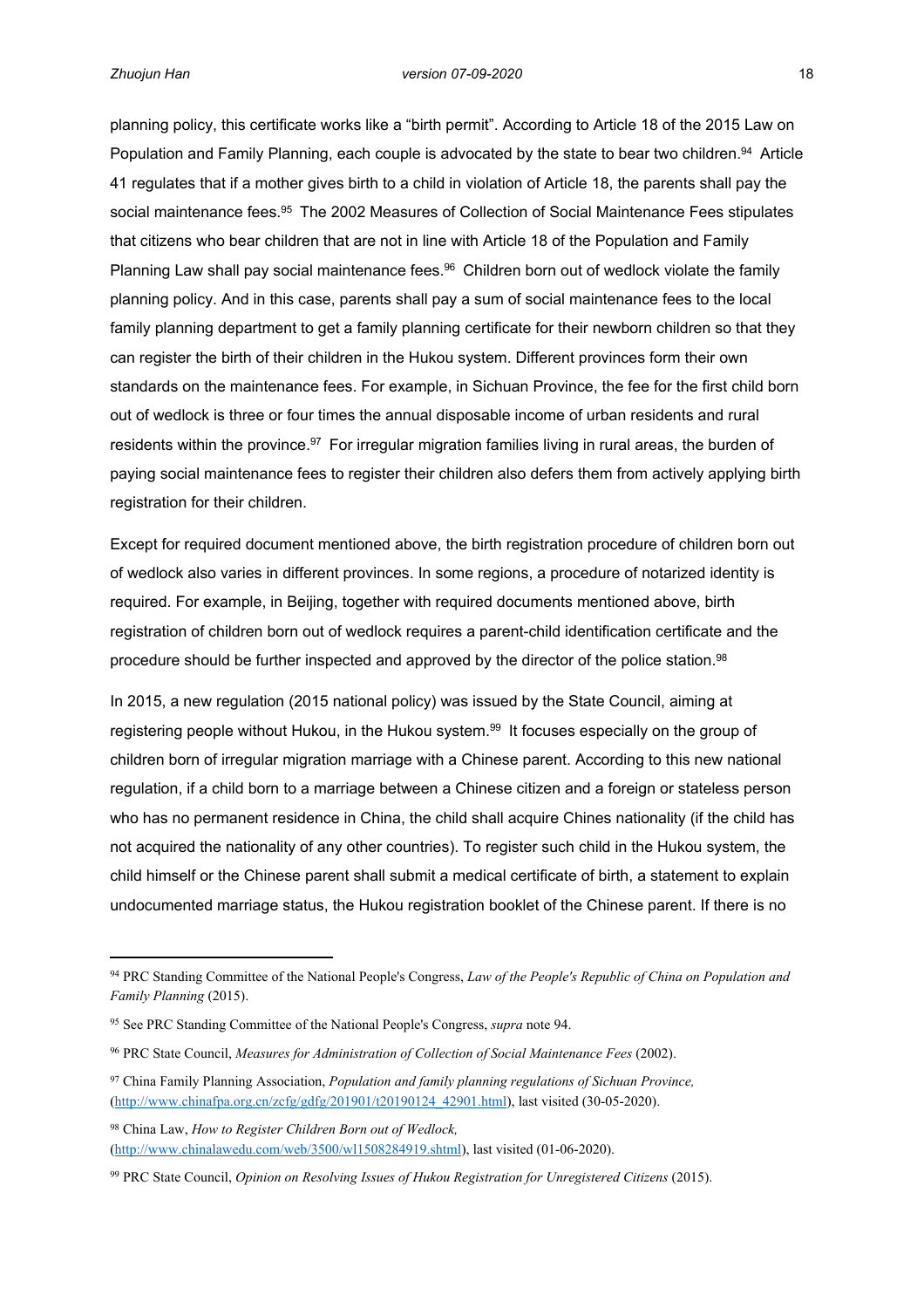medical certificate of birth, a DNA paternity test report issued by a qualified institution is required to prove the blood relationship between the child and the Chinese citizen parent. More than twenty provinces have issued its detailed rules for the implementation of the 2015 new national regulation to register people in Hukou within each province's administrative region.<sup>100</sup> Despite the new national and local registration policies, however, there are still concerns exist in practice.

## <span id="page-27-0"></span>**3.4. Dilemma in Practice and Black Household Children**

## <span id="page-27-1"></span>3.4.1. DNA Paternity Test Report and Birth Registration

In accordance with the 2015 national Hukou registration policy, five provinces where irregular migration marriages prevail have issued detailed rules to implement the 2015 national policy. In 2016, Jilin<sup>101</sup>, Liaoning<sup>102</sup>, Guangdong<sup>103</sup> and Guangxi province<sup>104</sup>; and in 2017, Yunnan province<sup>105</sup>: each province issues a detailed regulation within each administrative region to register people who have not been registered in the Hukou system.

Generally, the rule in each province follows a common basis in accordance with the national policy with regards to register children born in irregular migration marriage. Rules in Jilin, Guangxi, Guangdong, and Yunnan provinces all regulate that children born to undocumented marriages between a chinses citizen and a foreign or stateless person can apply for Hukou registration if the children do not have other countries nationalities. The required documents include a medical certificate of birth, a statement to explain undocumented marriage status, the Hukou registration booklet of the Chinese parent.<sup>106</sup> Jilin province discusses different situation when the mother is a

([http://www.gd.gov.cn/gkmlpt/content/0/144/post\\_144881.html#7](http://www.gd.gov.cn/gkmlpt/content/0/144/post_144881.html#7)), last visited (06-06-2020).

106 See 101, 103, 104 and 105, *supra*.

<sup>100</sup> Chinanews.com, 20 Provinces Issue Detailed Rules for Hukou Registration for Unregistered citizens, ([http://www.chinanews.com/gn/2016/09-13/8002210.shtml\)](http://www.chinanews.com/gn/2016/09-13/8002210.shtml), last visited (06-06-2020).

<sup>101</sup> PRC, Department of Public Security of Jilin Province, *Opinions of Jilin Government on the Implementation of National Policy of Solving the Problem of Unregistered Citizens,*  ([http://gat.jl.gov.cn/zwgk/zcfg/hzgl/201604/t20160429\\_2228477.html](http://gat.jl.gov.cn/zwgk/zcfg/hzgl/201604/t20160429_2228477.html)), last visited (06-06-2020).

<sup>102</sup> PRC, Department of Public Security of Liaoning Province, *Opinions of Liaoning Government on the Implementation of National Policy of Solving the Problem of Unregistered Citizens*, [\(https://www.meipian.cn/ayo0owq](https://www.meipian.cn/ayo0owq)), last visited (06-06- 2020).

<sup>103</sup> PRC, Department of Public Security of Guangdong Province, *Opinions of Guangdong Government on the Implementation of National Policy of Solving the Problem of Unregistered Citizens,* 

<sup>104</sup> PRC, Department of Public Security of Guangxi Province, *Opinions of Guangxi Government on the Implementation of National Policy of Solving the Problem of Unregistered Citizens,*  ([http://www.gxzf.gov.cn/zwgk/zfwj/zzqrmzfbgtwj/2016gzbwj/201605/P020160514319281547615.pdf\)](http://www.gxzf.gov.cn/zwgk/zfwj/zzqrmzfbgtwj/2016gzbwj/201605/P020160514319281547615.pdf), last visited (06-06- 2020).

<sup>105</sup> PRC, Department of Public Security of Yunan Province, *Opinions of Yunan Government on the Implementation of National Policy of Solving the Problem of Unregistered Citizens,* ([http://www.yndzj.gov.cn/yndzj/\\_300579/482732/index.html\)](http://www.yndzj.gov.cn/yndzj/_300579/482732/index.html), last visited (06-06-2020).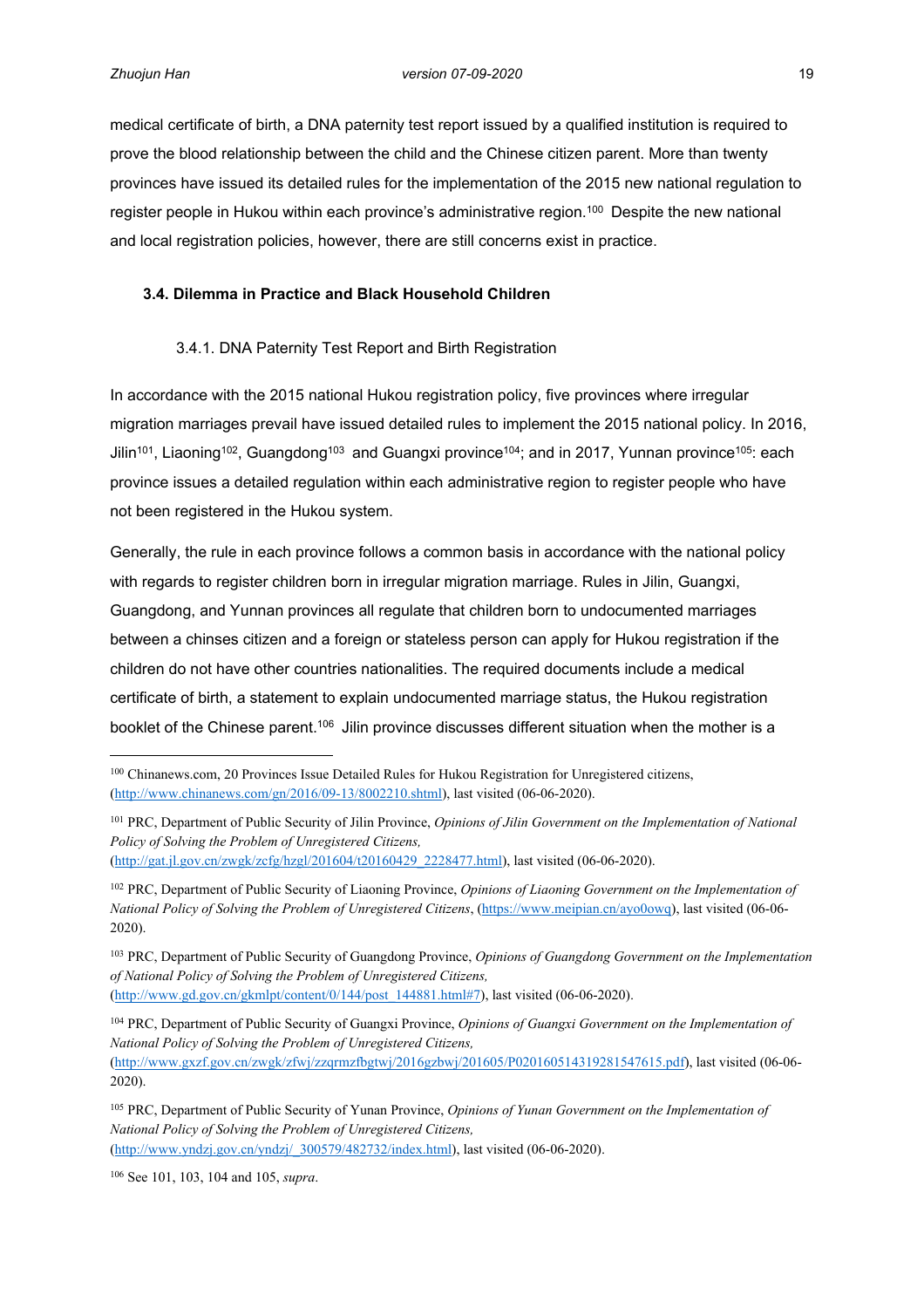Chinese citizen, and when the father has a Chinese national.<sup>107</sup>

However, an obvious dilemma faced by irregular marriages families is that "foreign brides" with illegal status do not have identity cards required by the medical certificate of the birth procedure.<sup>108</sup> In such a case, Yunnan province and Guangdong province regulate that: if a medical certificate of birth cannot be provided, a DNA paternity test report issued by a qualified institution should be provided to prove that the child and the Chinses parent are biologically related.

The DNA paternity test for Hukou registration is a unique phenomenon deriving from the household registration management system in China.<sup>109</sup> Since the 2015 national policy to record unregistered citizens, there is a surge in the DNA paternity tests to register children in the Hukou system.<sup>110</sup> The test is part of judicial expertise procedure and thus the family must resort to a Judicial Expertise Center recognized by public security departments or judicial departments.<sup>111</sup> According to an expertise center in Guangxi province, a family should make an appointment first, then bring the required valid identity documents and go to the center. After finishing an application procedure, the center will collect biological samples of the parent and the child. The report would be released within one week and the fee is 1200-yuan RMB (around 150 Eur).<sup>112</sup>

The complicated procedure and high cost of the DNA paternity test for registering Hukou cause a burden on irregular migration families, especially for those living in remote and rural areas. In order to reduce the burden on unregistered families, Jilin province has adopted a flexible policy: when a child born out of wedlock is applying for Hukou registration with his Chinese father, the local public security police station should investigate and verify the situation of the family first. The registration can proceed with a family situation statement issued by a local residential committee or village committee, and under such situation, a DNA paternity test report is not required. Only for those families that local police station cannot verify the situation of the family after a thorough investigation, a DNA paternity test report is required to register the child.<sup>113</sup> A similar policy is also adopted in Guangxi province:

113 See 101, *supra*.

<sup>107</sup> See 102, *supra*.

<sup>&</sup>lt;sup>108</sup> Sohu News, Vietnamese bride, how are you in Jinzhai? [\(https://www.sohu.com/a/167423229\\_747199\)](https://www.sohu.com/a/167423229_747199), last visited (06-06-2020). In this case, an irregular migrant bride comes from Vietnam and married to a Chinese man. She gave birth at a local hospital in China and the hospital refused to issue a medical certificate of birth to her child because she could not provide a Chinese identity card number.

<sup>&</sup>lt;sup>109</sup> Tencent News, The Police Resorts to DNA Paternity Test to Register a Girl in Hukou System. (https://new.qq.com/omn/20191019/20191019A0DCPO00.html), last visited (06-06-2020).

<sup>110</sup> South China Morning Post, Surge in China DNA Paternity Tests after Call to Record Nation's Unregistered Citizens, (<https://www.scmp.com/news/china/society/article/1913870/surge-china-dna-paternity-tests-after-call-record-nations>), last visited (06-06-2020).

<sup>111</sup> See Tencent News, *supra* note 109.

<sup>&</sup>lt;sup>112</sup> Zhongzheng Expertise Center, Fee for DNA Paternity Test, ([http://gx.dna123.cn/zsoufei.html\)](http://gx.dna123.cn/zsoufei.html), last visited (06-06-2020).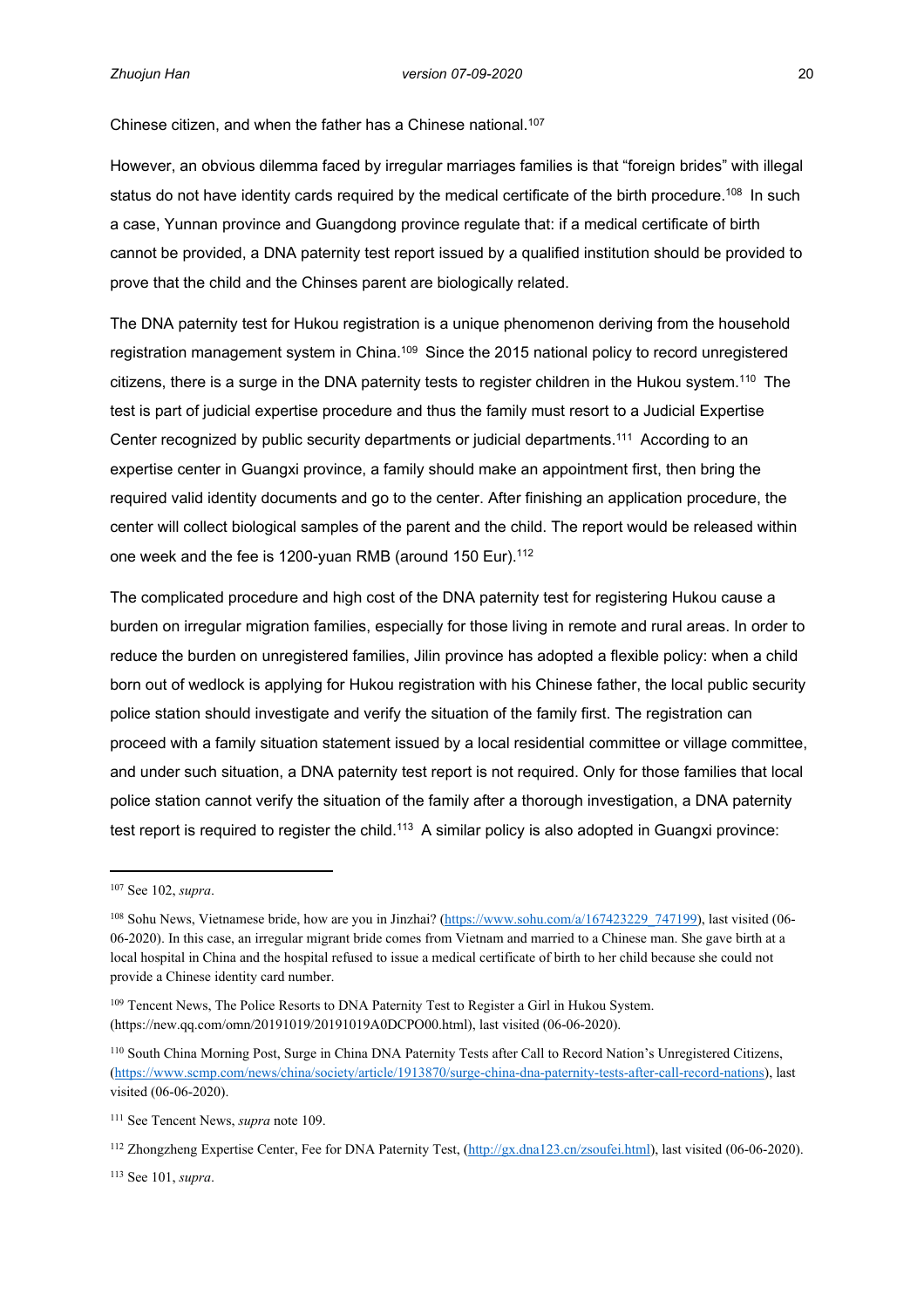generally, a DNA test is required if the child born from irregular migration marriage wants to register in Hukou with his Chinese father, but due to special circumstances if the DNA paternity test report cannot be provided, the family or the local residential committee or village committee can apply for a police investigation to verify the situation of the family. And if there is no abduction, trafficking, the Hukou registration can be carried out without a DNA paternity report. Policy in Liaoning province regulates different situations based on a Chinses mother or a Chinses father. The Dandong city is on the China-North Korea border in Liaoning province. Policy in Dandong stipulates that: to register a child born out of wedlock with a Chinese father, a DNA paternity test is required; if the mother is a Chinses citizen, a medical certificate of birth is required rather than a DNA report.<sup>114</sup>

However, compared to an investigation and verification procedure on "family situation" carried out by local police station, irregular migration family may prefer a DNA paternity test to register the child: They would rather pay the DNA test fee for fear that irregular migrant brides in the family being investigated and repatriated by police, or they worry that the police would record the evidence that there is an irregular migration bride in the family and a further migration investigation would be carried out after finishing registering the child in Hukou. As a result, despite the 2015 national policy encouraging registering children born from irregular migration marriages, many irregular migration families still postpone registering their children until the child has to attend school at 7 years old, which requires a Hukou booklet of the child.

## <span id="page-29-0"></span>3.4.2. Social Maintenance Fees and Birth Registration

The 2015 national policy explicitly emphasizes that any precondition that prevents registration of unregistered citizens is prohibited; it also strengthens the new task to comprehensively solve the issue of unregistered citizens and to guarantee that each citizen is registered in the Hukou system in accordance with the law.<sup>115</sup> According to the policy, two red lines that regarded as bottom lines are regulated in managing Hukou registration work across the country. Firstly, it prohibits setting any precondition to pave the way for Hukou household registration to improve social governance. Secondly, it recognizes that the right to household registration is a basic social right of each Chinese citizen. It is the premise for each citizen to participate in social affairs and exercise their legal rights. All levels of government institutions should respect and promote the basic right of Chinese citizens to household registration, and no one should infringe the realization of this right at any time.<sup>116</sup> The

<sup>114</sup> PRC, Department of Public Security of Dandong City, *Opinions of Dandong Government on the Implementation of National Policy of Solving the Problem of Unregistered Citizens,* [\(http://dd110.dandong.gov.cn/m/news/78193\)](http://dd110.dandong.gov.cn/m/news/78193), last visited (07-06-2020).

<sup>115</sup> See 99, *supra*.

<sup>116</sup> Sina News, Prohibition on Any Preconditions for Household Registration, [\(http://news.sina.com.cn/o/2016-01-15/doc](http://news.sina.com.cn/o/2016-01-15/doc-ifxnqrkc6436330.shtml)[ifxnqrkc6436330.shtml](http://news.sina.com.cn/o/2016-01-15/doc-ifxnqrkc6436330.shtml)), last visited (10-06-2020).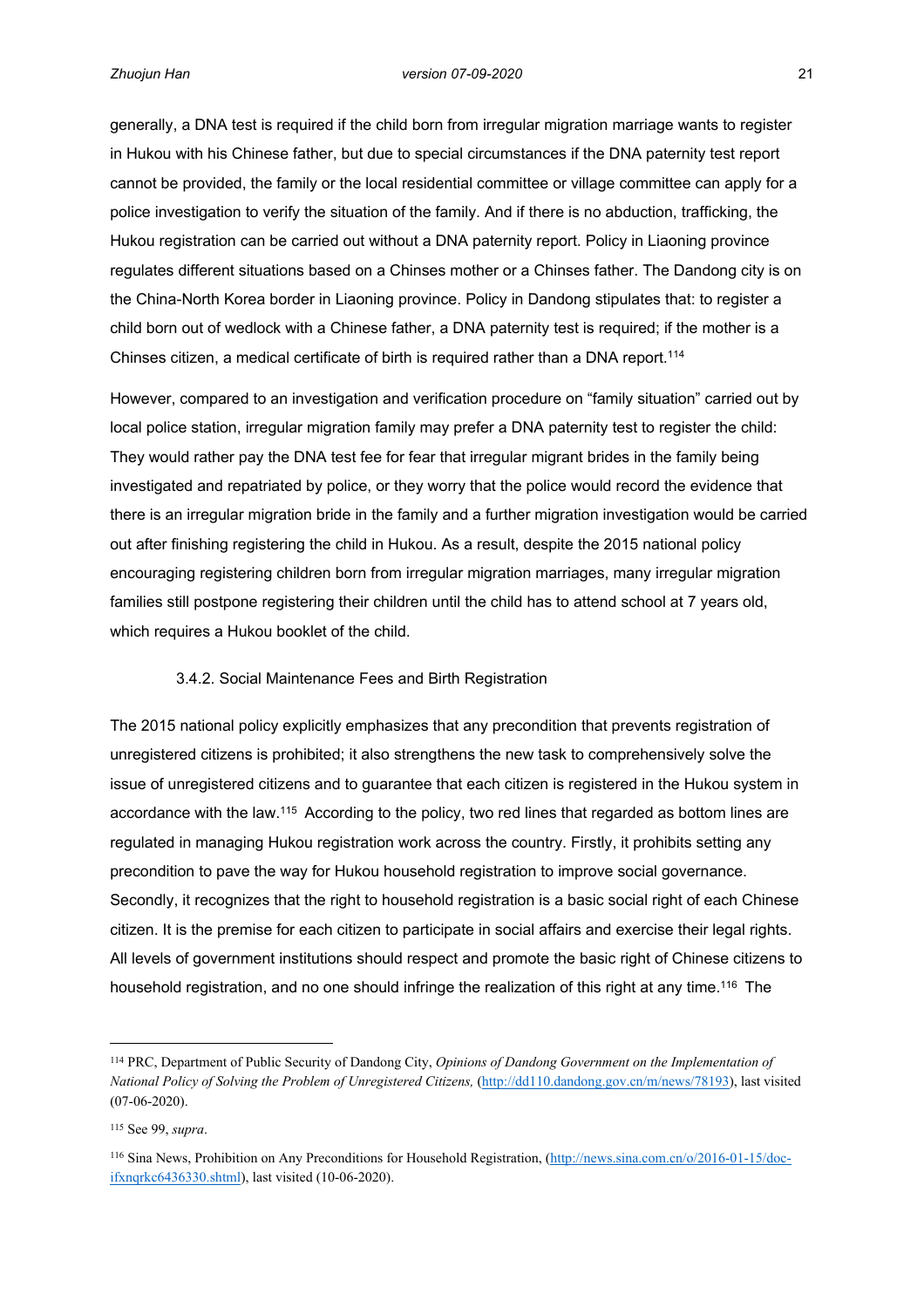policy aims at registering all unregistered citizens based on the data of the sixth national population census. With strict words, the policy shows the determination of the central government to solve the problem of "black household children"- a Chinese term refers to unregistered children with Chinese nationality. The policy recognizes the fact that due to policy barriers in different provinces, the "black household children" issue is prominent in many regions and children's rights to birth registration and identity are violated. All "black household" children should be registered immediately in accordance with the 2015 policy, no matter when and why they were not registered.<sup>117</sup> And this is not the first time the central government focuses on the issue of "black household children".

One principal reason why the issue of "black household children" persists for a long time is the link between birth registration and the family planning birth control policy.<sup>118</sup> Children born to undocumented irregular migration marriages violate the family planning policy and as mentioned above, an amount of social maintaining fee should be paid to the local family planning department to get a family planning birth permit certificate. These children are referred to as "additional children" in China.

In many provinces, proof of paid social maintenance fee is required by the Hukou registration institution to register a child whose born violates the family planning policy. In some other regions, although the paid social maintaining fee certificate is not a must to register a child whose born violates the family planning policy, the Hukou registration institution would submit the list of these additional children to the local family planning department on a regular basis.<sup>119</sup> Therefore, despite the 2015 policy, many families with children born of undocumented marriages are still facing the financial burden to pay the social maintenance fees and are not positively register their children in the Hukou system: they are still waiting to see further policy regarding social maintenance fees.

One family in Beijing expressed their concern regarding their second child born violating the family planning policy: "*We heard about the 2015 policy, but we still have not registered our second child. Because we are worried that once we register him in the Hukou system, the personal information of him will be used by the local family planning department as evidence against us to pay the social maintenance fees. Besides, the city has a strict population control policy, so we are not sure whether he can really enjoy the social benefits if he is registered*."<sup>120</sup> Another family with a 2-year-old

<sup>117</sup> See 99, *supra*.

<sup>118</sup> Before 2015, according to the family planning policy in China, most couples in China can have one child; after 2015 the two-child policy was introduced. See 67, *supra*. See also [\(https://en.wikipedia.org/wiki/Family\\_planning\\_policy](https://en.wikipedia.org/wiki/Family_planning_policy)), last visited (10-06-2020).

<sup>119</sup> Fenghuang Hainan, Difficulties in Turning Black Households into Regular Ones, ([http://hainan.ifeng.com/a/20160115/4200274\\_0.shtml](http://hainan.ifeng.com/a/20160115/4200274_0.shtml)), last visited (10-06-2020).

<sup>120</sup> PRC, Central Government, Tracking the Implementation of Settlement Policy for Unregistered Citizens, ([http://www.gov.cn/xinwen/2016-02/22/content\\_5044740.htm\)](http://www.gov.cn/xinwen/2016-02/22/content_5044740.htm), last visited (10-06-2020).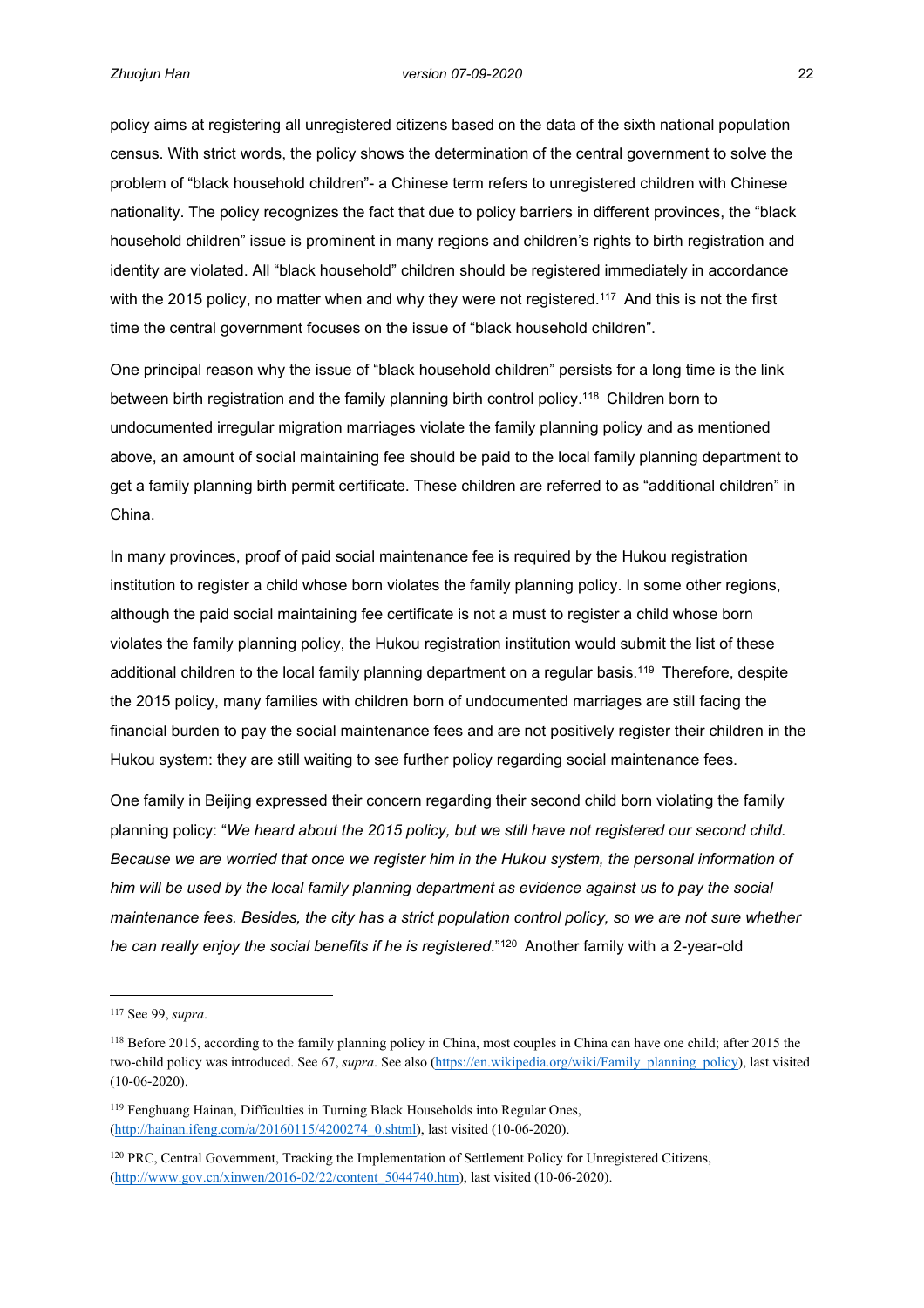unregistered child also said that: "*Now the two-child policy is in force. Our child is born before the two-child policy and we still need to pay social maintenance fees for him. We feel it is not fair and the*  social maintaining fee regulation should be improved."<sup>121</sup> In the meantime, survey shows that many families that have registered their "additional child" after the 2015 national policy think that: we decide to register the child first no matter what, but we are not sure about paying the social maintenance fees: it depends and we will wait to see.<sup>122</sup> Furthermore, as many provinces are amending the local family planning policies, many families are waiting for a new policy that exempts them from the social maintenance fees and they don't want to take the risk to register their children.<sup>123</sup>

The 2015 policy requires that all concerned institutions should amend or abolish their policies that are inconsistent with the 2015 national policy. It strongly stresses that any old regulation that does not match up the new 2015 policy should be abolished and future birth registration work must strictly follow the 2015 policy.

When the 2015 national policy was issued, the deputy director of the National Family Planning Department made it clear that the national health and family planning commission would actively cooperate with the public security department to manage the Hukou registration work for unregistered children. For black household children whose born violate the family planning laws and regulations, they will also file a case for investigation and collect evidence according to relevant laws and regulations, and then require the family to pay social maintenance fees legally.<sup>124</sup>

In fact, after the 2015 policy prohibiting any kind of precondition that prevents the registration of "black household children", family planning departments also face challenges. The department in Anhui province says that "if the Hukou registration is totally disconnected from social maintenance fees, it is hard for us to charge that fee in the future." However, it is a new trend to cancel the link between birth registration and social maintenance fees. How to ensure the implementation of the family planning policy under the new 2015 policy is a difficult task for the family planning department across the country. Since the 1980s, one important way to ensure the charge of the social maintenance fees and the implementation of the family planning policy is to set it as a precondition to birth registration. Without the link to birth registration, family planning departments in each region actually lose their way to manage the family planning plan.<sup>125</sup>

Consequently, a dilemma occurs that at one hand, the 2015 policy and public security institutions are

<sup>121</sup> See 120, *supra*.

<sup>122</sup> See 120, *supra*.

<sup>123</sup> Sohu News, Uncovering the Difficulties of Turning 13 Million Black Households into Regular Ones: Policy Barriers Still Exist in Some Places, (https://www.sohu.com/a/54611773\_119536), last visited (10-06-2020).

<sup>124</sup> See 120, *supra*.

<sup>125</sup> See 123, *supra*.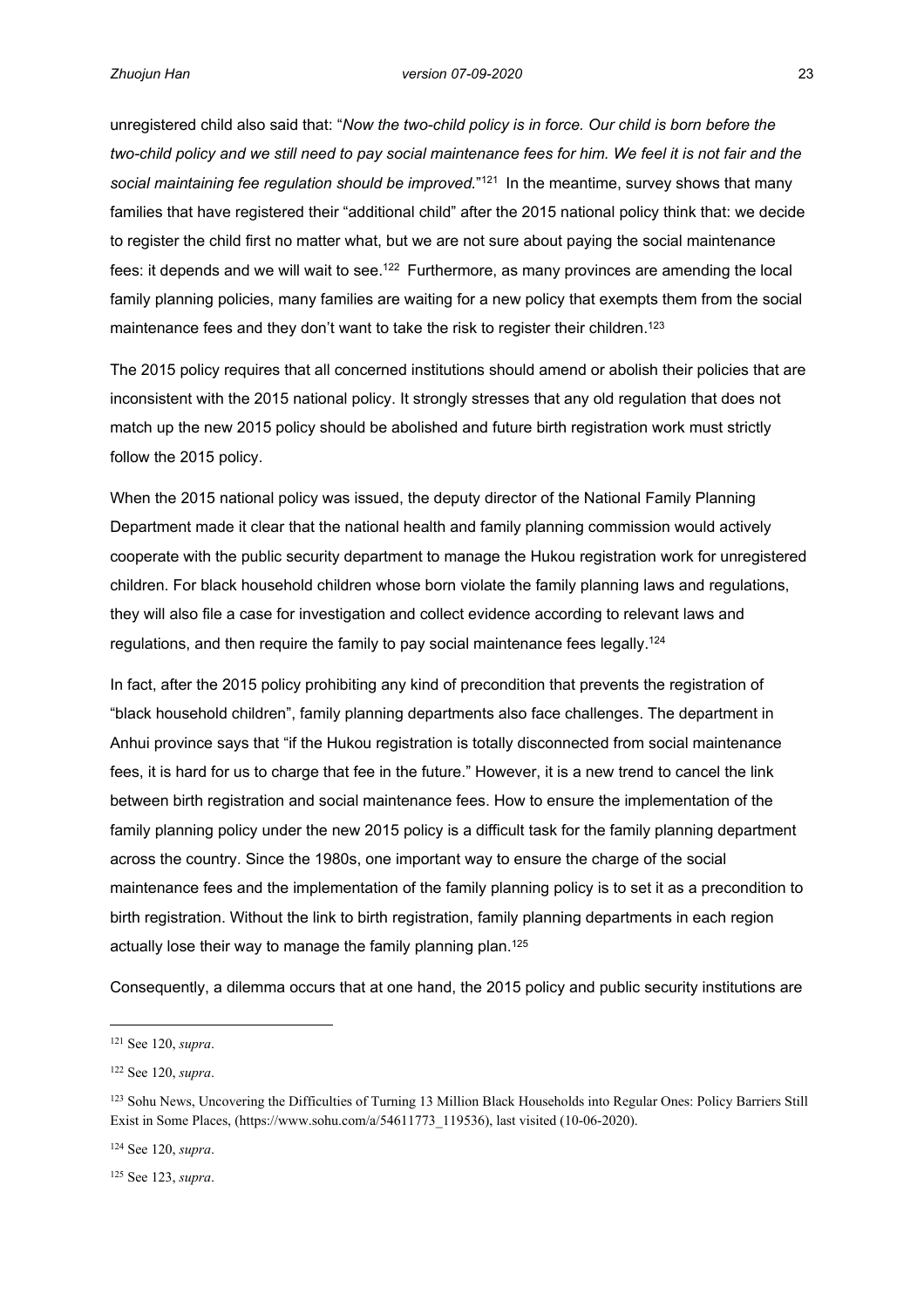committed to registering all "black household children" in the Hukou system: any precondition is prohibited and the certificate of paid social maintenance fees is not required document. On the other hand, however, the black household families are reluctant to register their children for fear of further fine for violating family planning policy.

## <span id="page-32-0"></span>3.4.3. Black Household Children and Denied Rights

The issue of unregistered children (black household children) has been a constant international children's rights concern for a long time. In 1996, the CRC Committee showed its serious concern on black household children in its first concluding observations on China. It noticed that: "*deficiencies in the registration system lead to children being deprived of basic safeguards for the promotion and protection of their rights*".<sup>126</sup>

In this document, the CRC Committee further recommends that the State party should consider the possibility of reviewing the effectiveness of the existing system of registration.<sup>127</sup> In 2005, in its second concluding observation on China, although the CRC Committee notes "t*he significant efforts made by the State party to address the Committee's previous concerns regarding the non‑registration of children at birth*",<sup>128</sup> it still shows concerns that "in part because of existing family planning policies, all children are not systematically registered immediately after birth in mainland China".<sup>129</sup>

In 2013, in the third Concluding Observations on China the CRC continues shows great concern on the issue of black household children:

> *[t]he rate of birth registration is low […] The current family-planning policies on birth registration, including the issuance of birth certificates and the negative impact of financial […] significantly deter parents or guardians from registering their children […] Numerous administrative requirements for obtaining a birth certificate and complex registration procedures create many barriers to birth registration.*<sup>130</sup>

It recommends that the government should consider: *"reform family planning policies in order to remove all forms of penalties and practices that deter parents or guardians from registering the birth* 

<sup>126</sup> UN Committee on the Rights of the Child, *Concluding Observations: China*, CRC/C/15/Add.56, at 16 (1996).

<sup>127</sup> See UN CRC Committee, *supra* note 99, at 37.

<sup>128</sup> UN Committee on the Rights of the Child, *Concluding Observations: China,* CRC/C/CHN/CO/224, at 42 (2005).

<sup>129</sup> See 128, *supra*.

<sup>130</sup> UN Committee on the Rights of the Child, *Concluding Observations on the Combined Third and Fourth Periodic Reports of China,* CRC/C/CHN/CO/3-4, at 39 (2013).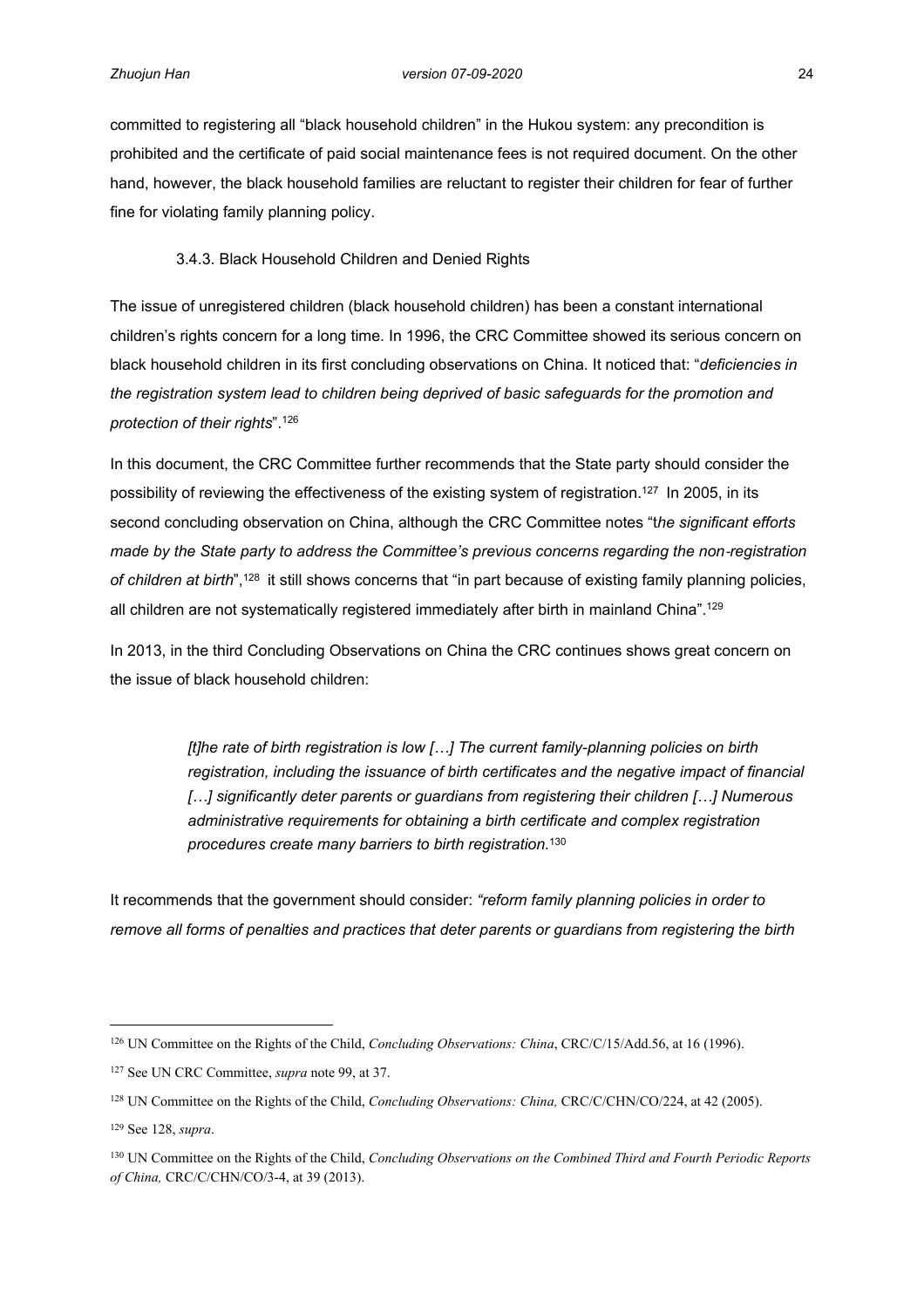## *of their children".<sup>131</sup>*

Especially, rights to identity and birth registration of children born from irregular migration marriages are mentioned twice in this document: *"children whose mothers are from the Democratic People's Republic of Korea lack legal identity and access to basic rights, particularly education, as they are not registered under the Hukou system".<sup>132</sup>*

And it recommends that the state party should "*… (women who have children with Chinese men) … ensure that children of mothers from the Democratic People's Republic of Korea have access to fundamental rights, including the right to identity and education*".<sup>133</sup>

In this 2013 Concluding Observations, it is a pity the CRC Committee only focuses on the right to identity of children born to marriages between mothers from North Korea and Chinese fathers in northern China, and those "black household" children born from irregular migration marriage in southwestern China are ignored. Unregistered "black household" children born from irregular migration marriages across the country should be focused equally and no one should be left behind.

Since the 2015 national policy, detention or repatriation of the irregular migrants in the family is no longer the first concern of registering their children in the Hukou system, since irregular migration families have the alternative choice to do a DNA paternity test in order to register their children. The new barrier faced by them is the DNA test cost and the social maintenance fees as analyzed above.

The procedure and costs of DNA test, together with the mandatory social maintenance fees defer irregular migration marriage families from actively registering the birth of their children. The public security departments usually take positive action to register "black household children" during the national population census that carried out every ten years. The next census is planned in November 2020;<sup>134</sup> therefore, part of present black household children is expected to be registered in the Hukou system by the end of 2020. However, as different provinces have their own work focus, it is hard to estimate which group of unregistered children would benefit from the coming national census.

The purpose of charging social maintenance fee is to cover the public financial support on additional children and to prevent further violation of the family planning policy. Consequently, although parents are the objects of family planning management, the rights of children born from irregular migration marriages are actually violated and these "black household" children are in fact taking responsibility

<sup>131</sup> See UN CRC Committee, *supra* note 103, at 40.

<sup>132</sup> See UN CRC Committee, *supra* note 103, at 81.

<sup>133</sup> See UN CRC Committee, *supra* note 103, at 83.

<sup>134</sup> PRC, Bureau of Statistics, 7th National Population Census,

<sup>(</sup>[http://www.stats.gov.cn/ztjc/zdtjgz/zgrkpc/dqcrkpc/dqcrkpcrpzs/202005/t20200507\\_1743565.html\)](http://www.stats.gov.cn/ztjc/zdtjgz/zgrkpc/dqcrkpc/dqcrkpcrpzs/202005/t20200507_1743565.html), last visited (12-06- 2020).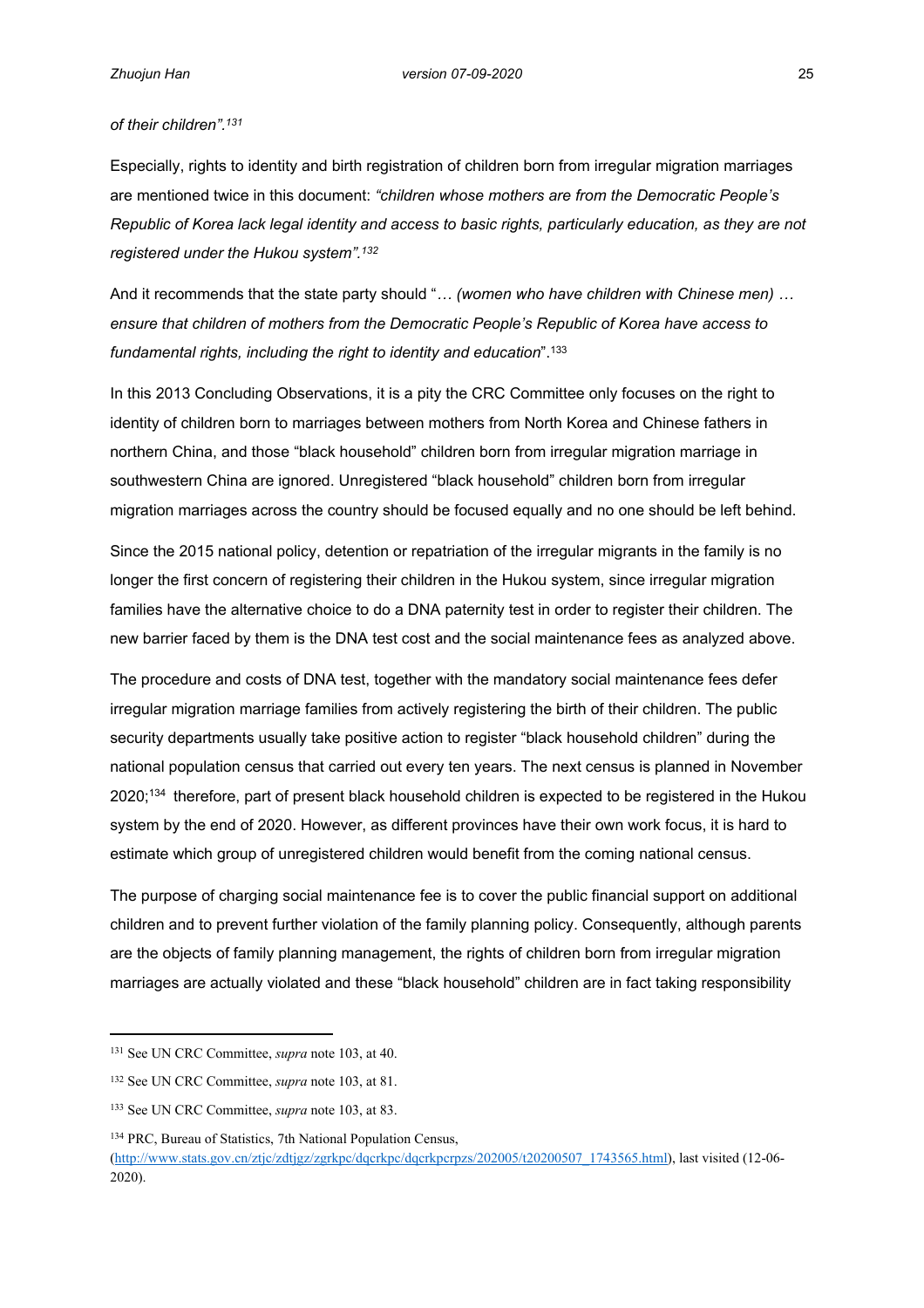for their parents' mistake.

These unregistered "black household" children born from irregular migration marriages have no Hukou information or identity cards. They are excluded from normal social life and may suffer all kinds of discrimination just because they are called as "black household children" and are labeled as "immoral" by others since their birth. The "black household" label has brought a negative impact on the psychological development of these children. As an ignored group of children, they are unknown and unrecognized by the public. Without documented identities, these children always have feelings of emptiness and not belonging. Furthermore, unequal life experience since birth may motivate their revenge behavior against the society: in one case, an 8-year-old "black household" child says that he wants to join a gang to retaliate the family planning department because his mother cannot afford the social maintenance fee to register him.<sup>135</sup>

This group of unregistered children is not protected by Chinses law, and they have no way to exercise the economic and social rights they are entitled to under the CRC. Their legal rights to education, medical care and social support are denied because of their undocumented status.

#### <span id="page-34-0"></span>**3.5. Concluding Remarks**

Equal rights to identity and birth registration of children from irregular migration marriages are recognized both in International children's rights treaties and in China's domestic laws. Although a new national policy was launched in 2015 aiming at registering all children in the Hukou, in the implementation and enforcement of the 2015 national policy there are all sorts of administrative obstacles preventing the realization of rights to identity and birth registration of children born from irregular migration marriages.

Barriers arise from the DNA paternity test procedure, as families may not understand about the test and may not actively take the time and money-consuming DNA test for their children. And considering that the most irregular migration families living in rural areas with low income<sup>136</sup>, these parents' concern for the payment of social maintenance fee cannot be easily eased unless there is clear regulation making it explicit that the birth registration is not linked to the social maintenance fee.

Therefore, with the effective 2015 national policy committed to realize the right to birth registration for all children, detailed enforcement regulation in local levels should be launched to ease the concerns of parents who still reluctant to register their children. And special attention shall be paid to the need and actual situation of children born from irregular migration marriages so they can also benefit from the

<sup>135</sup> Youth.cn, Black Househould Children: Want to Retaliate the Family Planning Department after Growing up, ([http://news.youth.cn/jsxw/201312/t20131219\\_4408090.htm\)](http://news.youth.cn/jsxw/201312/t20131219_4408090.htm), last visited (12-06-2020).

<sup>136</sup> See Yue, *supra* note 2.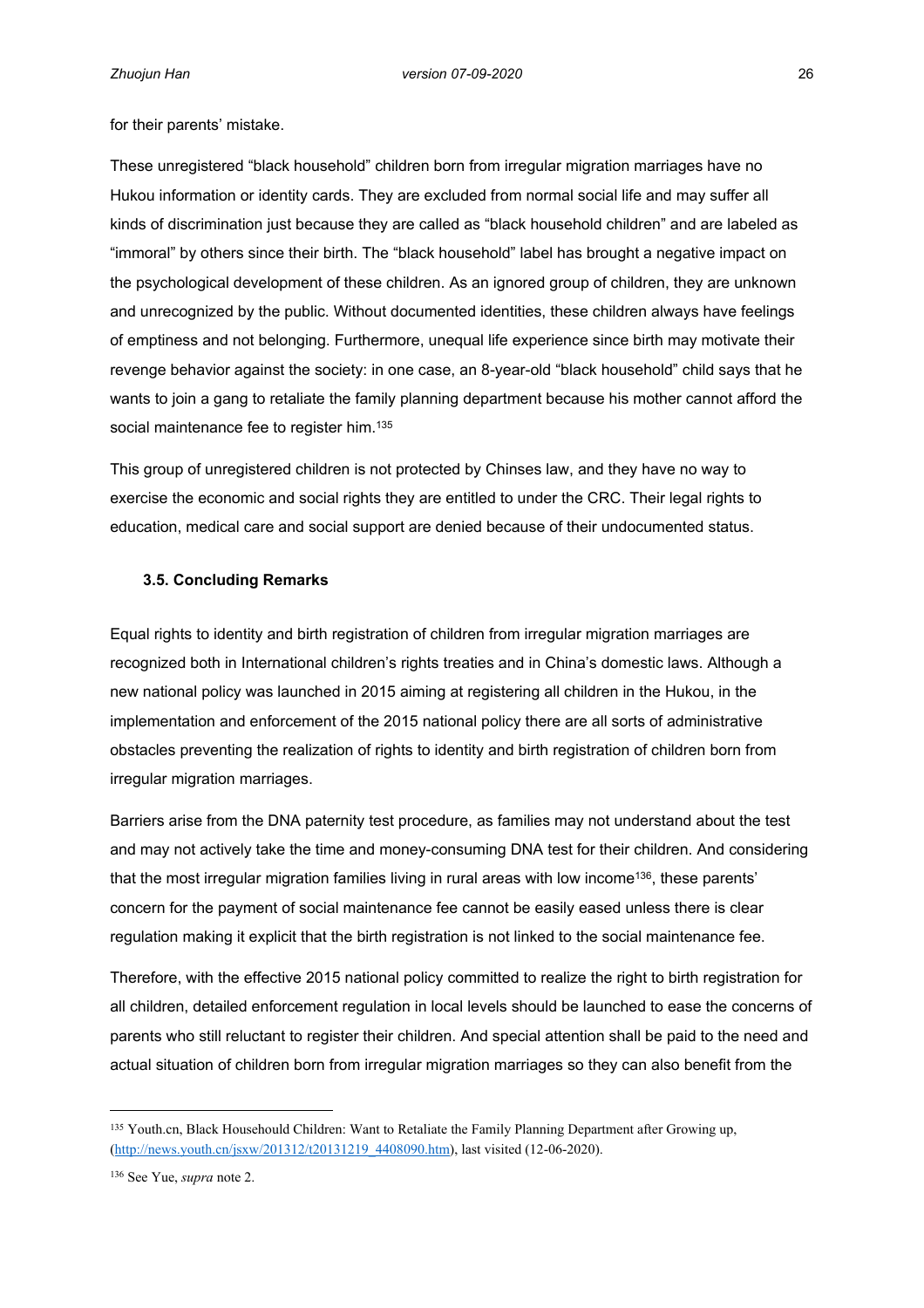2015 national policy to realize the rights to birth registration equally as all other children in China.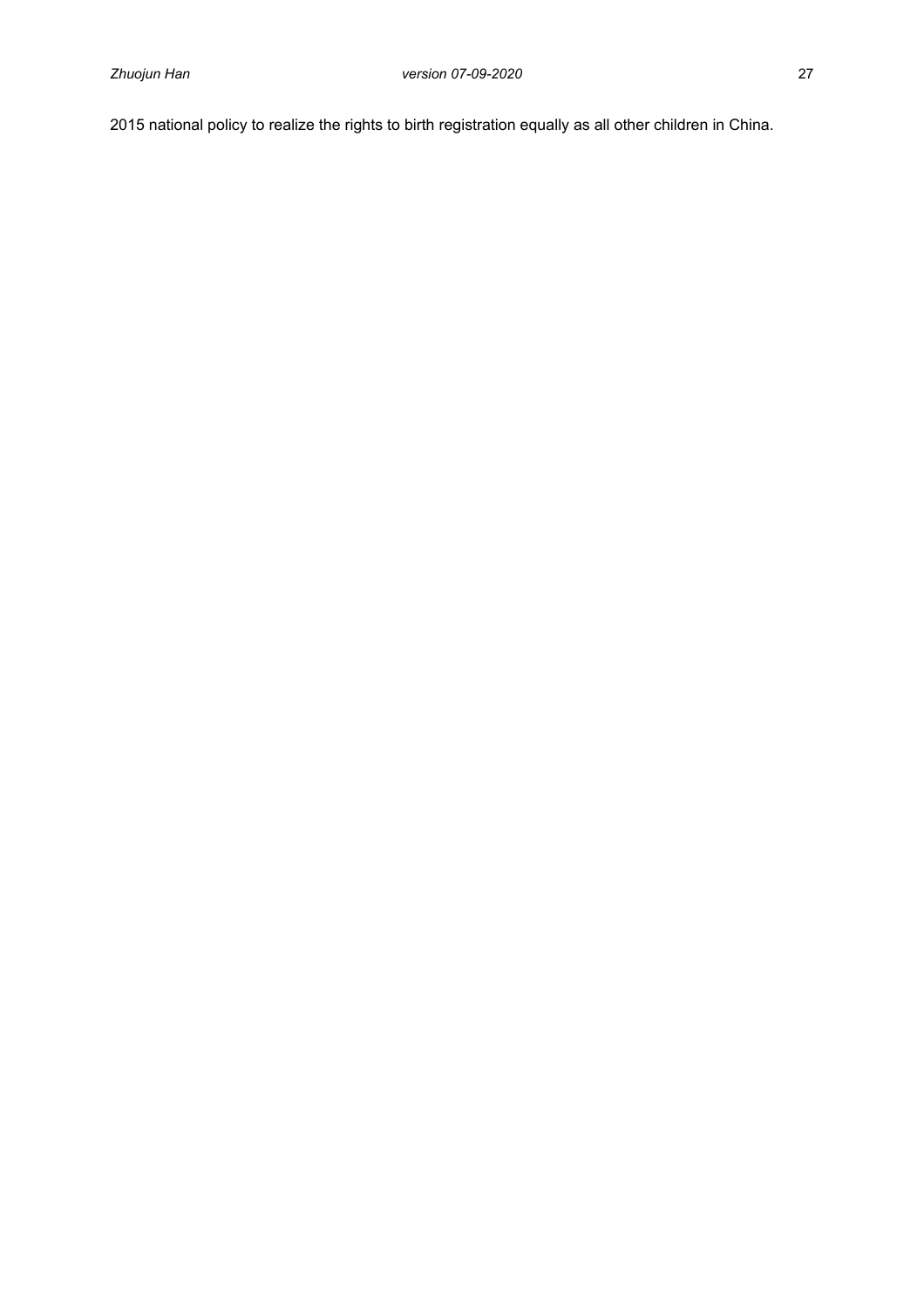## <span id="page-36-0"></span>**4. Impacts of Non-registration on Social and Economic Rights of Children**

## <span id="page-36-1"></span>**4.1. Introduction**

All children enjoy equal social and economic rights as codified in the CRC. The right to birth registration is closely linked with the realization of social and economic rights of children including rights to education, health care, and social supports. Unregistered children born from irregular migration marriages are not recorded in the Hukou system, and are invisible in the society as they have no social identity and status. Therefore, being vulnerable and discriminated, they find obstacles in accessing to education, medical care, and social support and protection.<sup>137</sup>

In respect to right to education, China has a series of laws and administrative regulations aiming at providing 9-year free compulsory education for all school-age children without any kind of discrimination.<sup>138</sup> But without Hukou address, unregistered children born from irregular migration marriages find difficulties in enrolling a school within his "school districts" based on Hukou residency address, and are often excluded from higher education and development opportunities.<sup>139</sup> As to right to the highest standard of health, "black household" children from irregular migration parents meet barriers in taking vaccine and in accessing to basic health care.<sup>140</sup> And they are also excluded from national social protection and supports polices because of their unregistered status.<sup>141</sup> Therefore, with the launch of the 2015 national policy requiring realizing social and economic rights for all unregistered citizens, further steps should be adopted to pay attention to this group of ignored children and to realize their social and economic rights without any form of essential and procedural discriminations against them.

## <span id="page-36-2"></span>**4.2. Children's Rights to Education and Development**

#### <span id="page-36-3"></span>4.2.1. International Legal Framework and State's Obligations

The right to education is recognized in many international human rights treaties.<sup>142</sup> As right holders, children have the equal right to education and there should be nondiscrimination in their access to education. Article 28 of the CRC requires that state party should recognize and realize children's right

<sup>137</sup> UN General Assembly, *Birth Registration and the Right of Everyone to Recognition Everywhere as a Person Before the Law*, A/HRC/27/22 (2014), at 18.

<sup>138</sup> PRC Standing Committee of the National People's Congress, *Compulsory Education Law of the People's Republic of China* (2015).

<sup>139</sup> See Yue, *supra* note 2.

<sup>140</sup> See Yue, *supra* note 2.

<sup>141</sup> See Yue, *supra* note 2.

<sup>142</sup> L. Laura, and P. O'Lynn, The Education Rights of Children, International human rights of children (2018).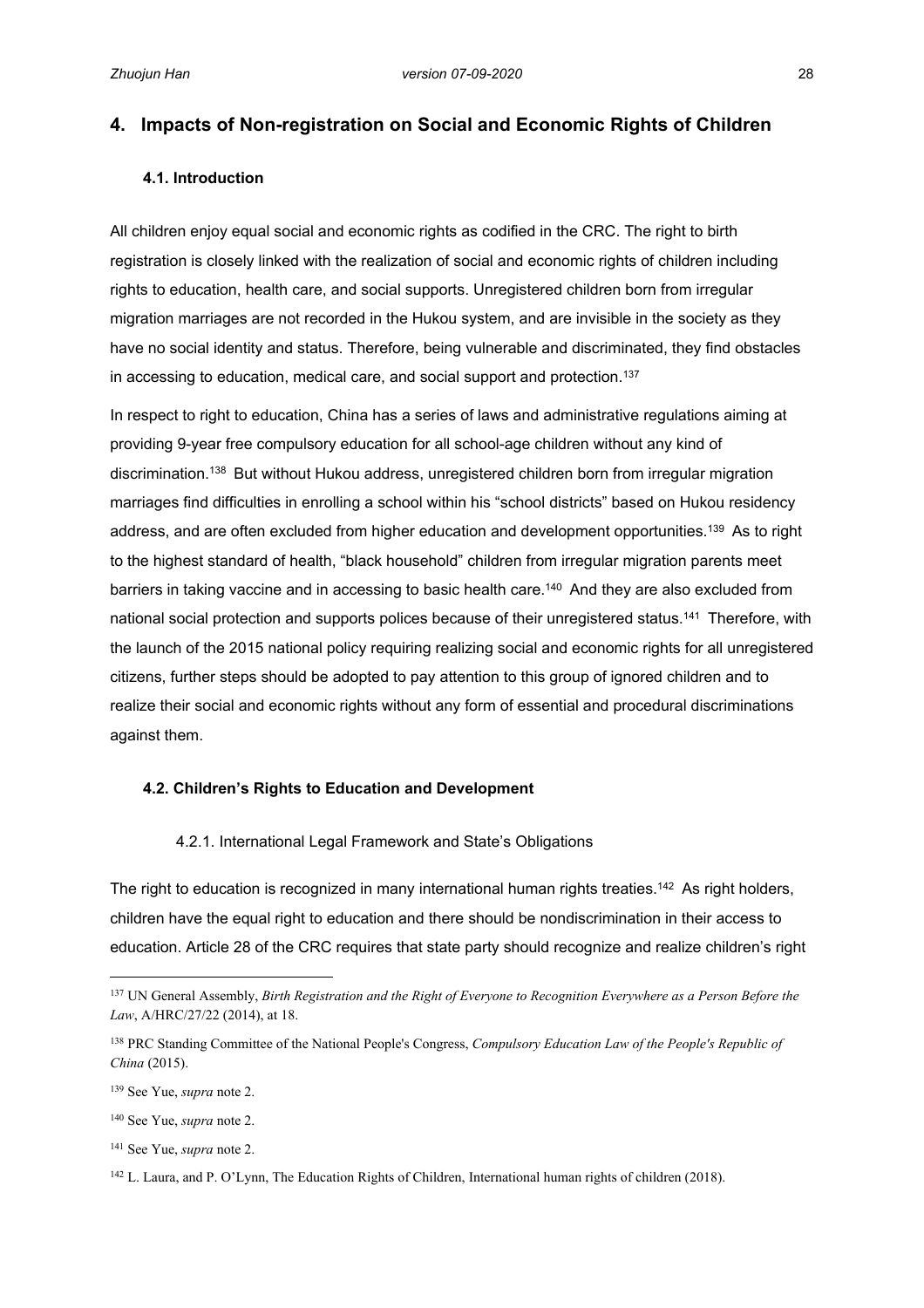to education "on the basis of equal opportunity" and should "make primary education compulsory and available free to all".<sup>143</sup> Article 4 stipulates that state parties shall "take all measures to the maximum extent of available resources to realize education right of children".<sup>144</sup> Equal access to education also matters children's right to development as recognized in Article 6 of the CRC.<sup>145</sup> And nondiscrimination is a basic principle recognized by the CRC and should be applied to children's right to education.<sup>146</sup> Inequity in access to education opportunity is discriminatory and violates children's rights.

Discrimination in access to education right is defined in the Convention Against Discrimination in Education by the United Nations Educational Scientific and Cultural Organization in Article 1 as:

> *[a]ny distinction, exclusion, limitation or preference which being based on […] birth, has the purpose or effect of nullifying or impairing equality of treatment in education and in particular: (a) Of depriving any person or group of persons of access to education of any type or at any level.*<sup>147</sup>

The promotion of equal access to education is an enduring focus of the CRC Committee. In its first General Comment, it points out that "*the child's right to education is not only a matter of access […] but also of content*".<sup>148</sup> States parties are required to report "gross and net enrolment and attendance rates for primary and secondary schools and vocational training centers" in periodic reports.<sup>149</sup> And in period Concluding Observations, the Committee shows concerns on children with denied access to education opportunities, and promotes equal access to education for all children all the time. The Unicef report on Education and Children Development also puts emphasis on ensuring "inclusive enrolment and equal treatment of all school-aged children".<sup>150</sup>

Furthermore, Article 13 of the UN International Covenant on Economic, Social and Cultural Rights (ICESCR) recognizes that the right of everyone to education and "primary education shall be compulsory and available free to all".<sup>151</sup> In its General Comment, non-discriminatory accessibility to education is further emphasized: "education must be accessible to all, especially the most vulnerable

<sup>143</sup> See 55, *supra*.

<sup>144</sup> See 55, *supra*.

<sup>145</sup> See 55, *supra*.

<sup>146</sup> See 55, *supra*.

<sup>147</sup> UN *Convention against Discrimination in Education*, UNTS vol. 429, at 93 (1960).

<sup>148</sup> UN Committee on the Rights of the Child, *General Comment no. 1*, CRC/GC/2001/1, at 3 (2001).

<sup>149</sup> UN Committee on the Rights of the Child, *Treaty-specific Guidelines Regarding the Form and Content of Periodic Reports to be Submitted by States Parties*, CRC/C/58/Rev.3, at 22 (2015).

<sup>150</sup> Unicef, Child-Friendly, Equitable and Quality Basic Education: 6-12 Years (2017).

<sup>151</sup> UN *International Covenant on Economic, Social and Cultural Rights*, vol. 993, p. 3 (1966).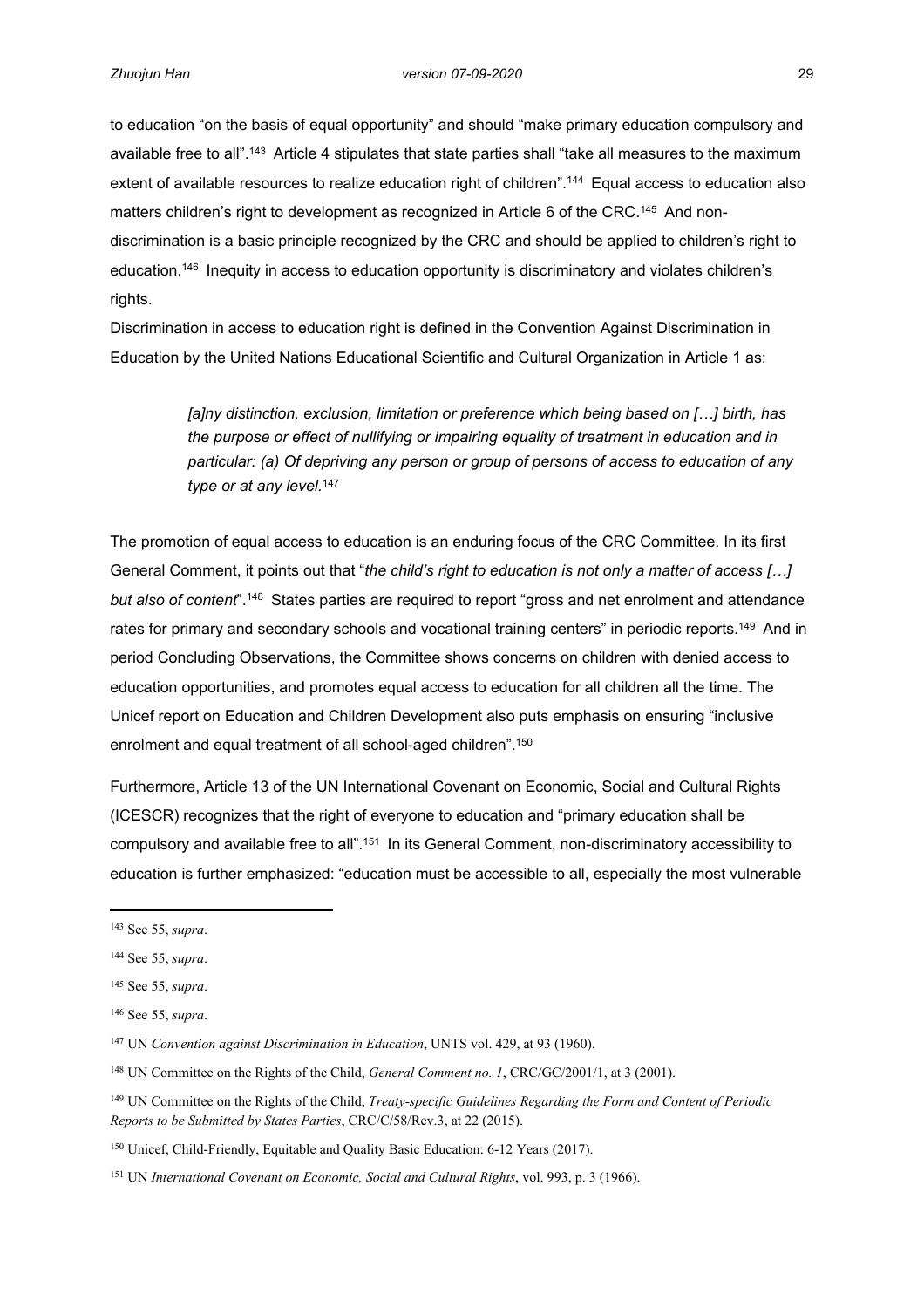groups, in law and fact, without discrimination on any of the prohibited grounds".<sup>152</sup>

<span id="page-38-0"></span>4.2.2. Domestic Policies and Barriers to Access

Under the obligation of the CRC, China must ensure that all children have equal access to education without any kind of discrimination.

China's Constitution law stipulates that all chinses citizens are equal before the law;<sup>153</sup> and all Chinses citizens "have the duty as well as the right to receive education".<sup>154</sup>

Since the ratification of the CRC, China confirms the education right of children in a series of domestic laws and policies. The Compulsory Education Law regulates that 9-year compulsory education is adopted within the mainland China and Chinses children reached the age of 6 "shall have equal right and have the obligation to receive compulsory education, regardless of the gender, nationality, race, status of family property, religion, belief" and children's parents or legal guardians shall "enroll their children who reach the school-age in school to receive the compulsory and free education".<sup>155</sup> The Minor Protection Law also confirms that minors shall "*enjoy the right to education […] enjoy their rights equally in accordance with law*" and "parents or other guardians of minors shall respect the minors' right to receive an education, must ensure that school-age minors go to school to receive and complete compulsory education"; besides, schools shall also "respect the minor students' right to receive an education".<sup>156</sup> Ministry of Education also repeatedly underscores that "we are committed let every child have a fair and quality education".<sup>157</sup>

The China National Program for Child Development 2011-2020 (2011-2020 National Program) aims at enhancing the government's abilities and responsibilities to promote children's rights. Regarding equal access to education, it requires the government should "*ensure equal education for all children, balance educational resources allocation, and narrow […] disparities*" and "raise to 95% enrollment rate of nine-year compulsory education, including equal education for all children".<sup>158</sup>

<sup>152</sup> UN Committee on Economic, Social and Cultural Rights, *General Comment No. 13: The right to education* (art. 13), E/C.12/1999/10 (1999).

<sup>153</sup> PRC National People's Congress, *Constitution of the People's Republic of China*, art. 33 (1982).

<sup>154</sup> See PRC National People's Congress, *supra* note 120, art. 46.

<sup>155</sup> PRC Standing Committee of the National People's Congress, *Compulsory Education Law of the People's Republic of China*, arts. 2, 4 and 11 (2015).

<sup>156</sup> PRC Standing Committee of the National People's Congress, *Law of the People's Republic of China on the Protection of Minors*, arts. 3, 13 and 18 (2012).

<sup>157</sup> Xinhua Net, Minister of Education Chen Baosheng Answers Questions from Chinese and Foreign Journalists, [\(http://www.xinhuanet.com/politics/2018lh/zb/20180316a/index.htm\)](http://www.xinhuanet.com/politics/2018lh/zb/20180316a/index.htm), last visited (16-06-2020).

<sup>158</sup> PRC National Working Committee on Children and Women under State Council, *China National Program for Child Development 2011-2020* (2001).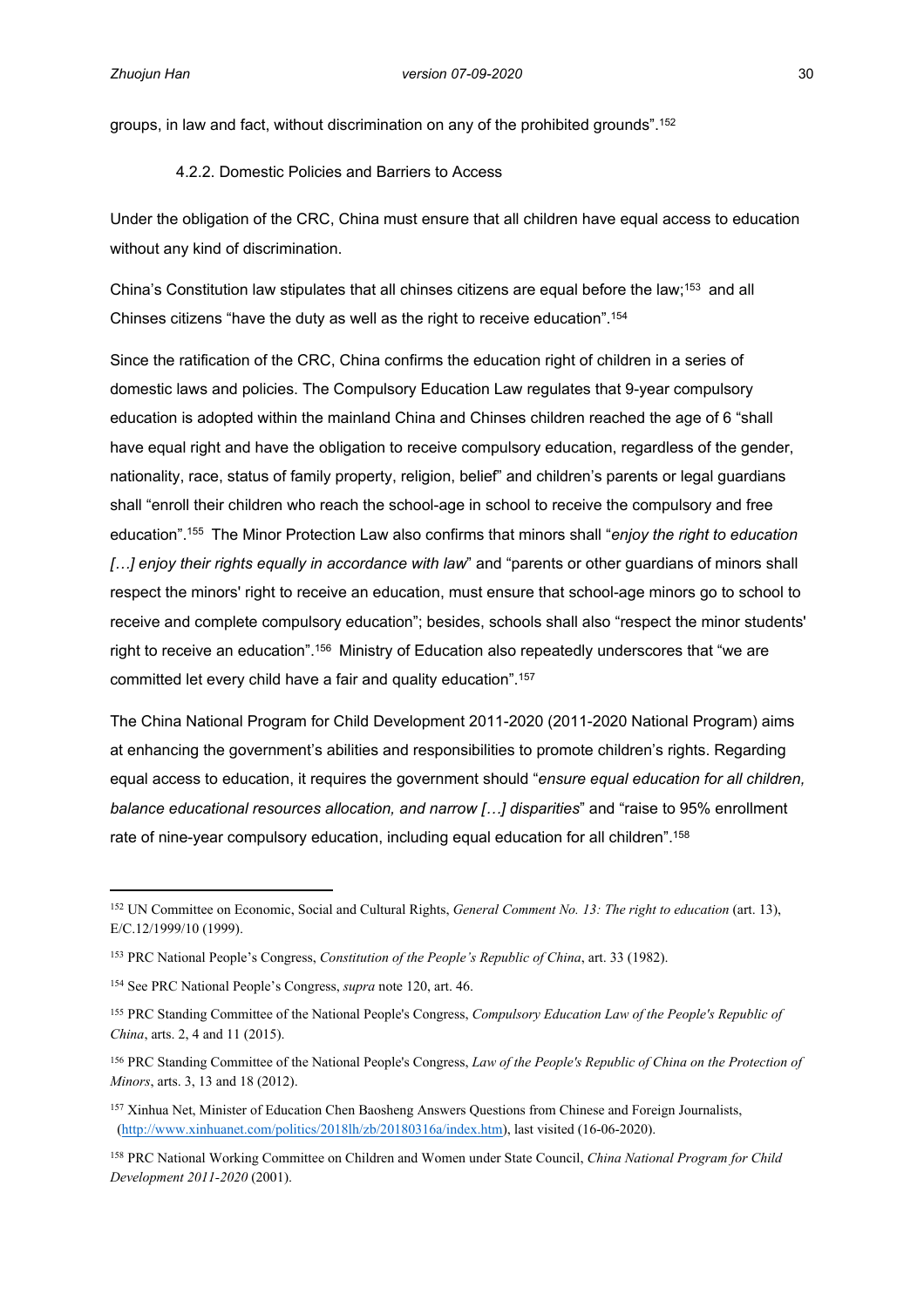The right to education is a basic right granted to each Chinese citizen by the Constitution. Children born in the context of irregular migration marriages, as Chinses citizens, also bear the right to education as any other children in China without any discrimination. Above domestic laws refer to "all Chinese children" and implicitly include those undocumented and unregistered children.

However, despite a series of national laws and policies aiming at promoting equal admission and universe access to the 9-year compulsory education for all, the legislation does not necessarily immediately eradicate inequalities and discrimination in right to education. There are difficulties faced by undocumented children born in the context of irregular migration marriages to realize their right to attend school because their unregistered status and lack of valid identity documents cannot meet administrative requirements to enroll a school in practice.

In its third Concluding Observations on China, the CRC Committee routinely puts emphasis on children who are experiencing denied access to education. In the third Concluding Observations on China, the CRC Committee concerned: "t*he increasing disparities in access to and availability of education for children […] whose mothers are from the Democratic People's Republic of Korea*" 159 and "children whose mothers are from the Democratic People's Republic of Korea lack legal identity and access to basic rights, particularly education".<sup>160</sup> The Committee thus advises the government should ensure "*children of mothers from the Democratic People's Republic of Korea have access to fundamental rights, including the right to[…] education*".<sup>161</sup>

In China, in accordance with the Compulsory Education Law, all primary and junior schools are divided into different "school districts" in different residency area to promote equal education opportunities.<sup>162</sup> The education department of each county-level government is primarily responsible for the management of admission and enrollment of the 9-year compulsory education. Based on the Hukou registration, the enrolment is determined by the area of residence of the child (family): a school-age child should enroll the schools within his "school districts" in compliance with his residency address recorded on his family's Hukou booklet.

Besides, to enroll in a primary school a school-age child should register in the national education information management system. The system will assign a unique student registration number to each child which works as an identification number throughout the whole education years of the child. The education departments use this system to "*promote fair and open management of the education*"

<sup>159</sup> See UN CRC Committee, *supra* note 53, at 75.

<sup>160</sup> See UN CRC Committee, *supra* note 53, at 81.

<sup>161</sup> See UN CRC Committee, *supra* note 53, at 83.

<sup>162</sup> OECD, Education in China: A Snapshot (2016).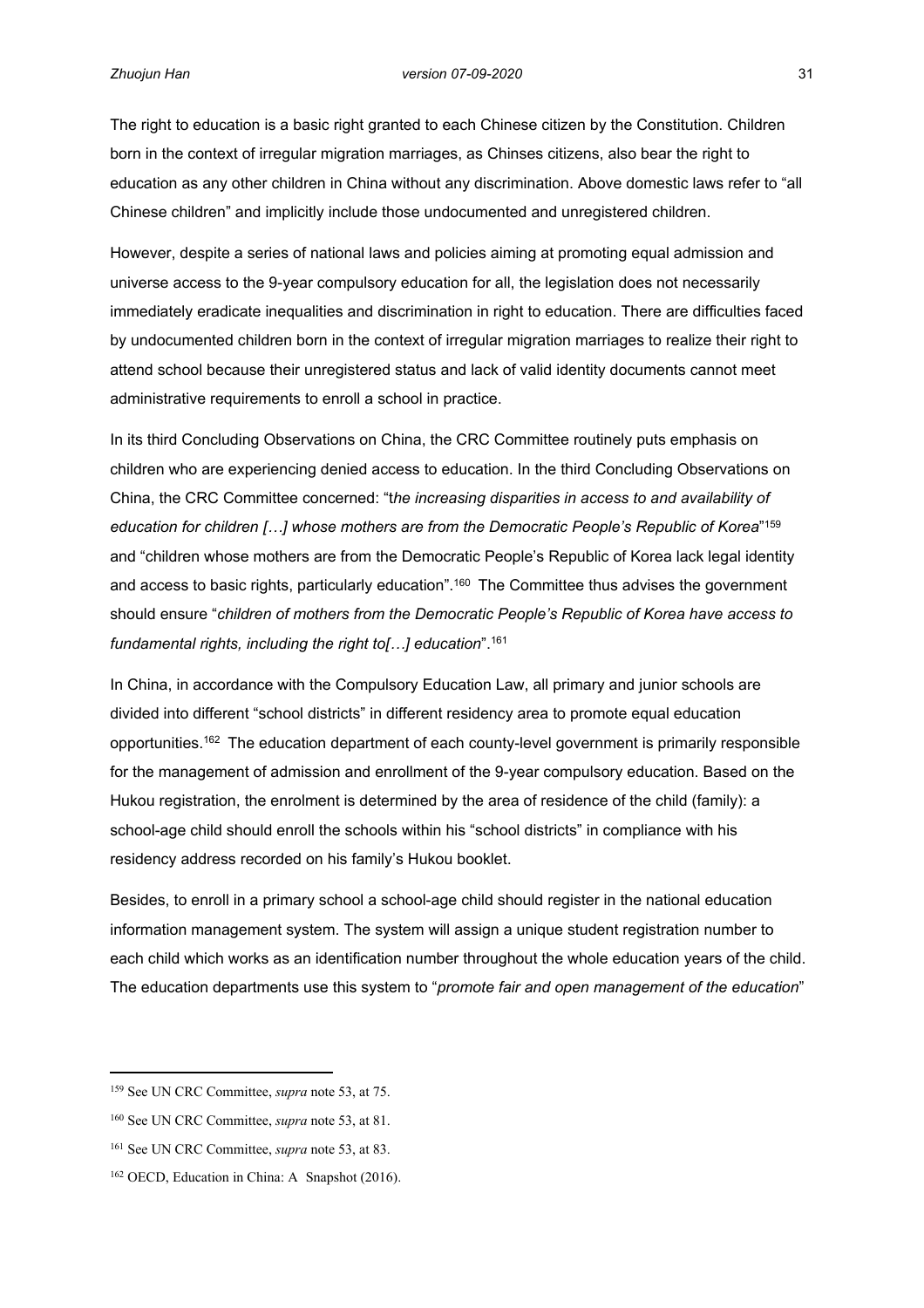throughout the country.<sup>163</sup> Every school-age child should have the equal right to be registered in the system as it is the first step to enroll in school. Usually, a Hukou registration booklet and an identification card number are required to register in the system and get the student registration number.<sup>164</sup>

Since 2016 the online education information management system is adopted. The national education department makes it clear that all school-age children should be registered in the system, the registration is the outcome of enrolment in school, but not the precondition of enrollment. It requires that no local education departments or schools shall refuse the enrolment of a child who is not registered in the education information system due to a lack of Hukou or identification number.<sup>165</sup>

In 2015, with the national policy aiming at registering unregistered children in the Hukou system, these children's rights to education are also centered. The State Council underscores that in order to realize unregistered children's equal right to education, the discrimination they may face should be abolished in all levels. Firstly, newly registered children have the equal right to education. For schoolage children who have no Hukou registration or have not finished the registration, they shall enroll in schools to receive compulsory education without any barriers. Education institutions cannot refuse to enroll them because they have no Hukou registration or their born violates the family planning policy. Besides, all local education departments are responsible to carry out the case-by-case investigation on all unregistered school-age children living within its administrative residence area. Then the local education department should arrange the immediate enrollment of these children. Under such circumstances, these black-household children can be registered in the Hukou system after they enroll in schools. And schools are prohibited from charging additional fees for black-household students.<sup>166</sup>

The 2015 policy attracts attention to the realization of the right to compulsory education to blackhousehold children across the country. However, unregistered children born from irregular migration marriages are still usually excluded from accessing to higher education and their opportunities to pursue further education after they finish the 9-year compulsory education. Most irregular migration families are in rural villages with backward economy and culture level, children born to these families tend to leave school early and look for a job to support the family, even the right to education is

<sup>163</sup> See 162, *supra*.

<sup>164</sup> Sina News, 10-year-old Black-household Boy Still Has Not Entering School, [\(http://edu.sina.com.cn/news/temp/2016-11-](http://edu.sina.com.cn/news/temp/2016-11-29/doc-ifxyawmm3763386.shtml) [29/doc-ifxyawmm3763386.shtml](http://edu.sina.com.cn/news/temp/2016-11-29/doc-ifxyawmm3763386.shtml)), last visited(17-06-2020).

<sup>165</sup> PRC, Mistry of Education, *Answers about the Management of Enrolling Primary and Secondary Schools*, ([http://www.moe.gov.cn/jyb\\_xwfb/gzdt\\_gzdt/s5987/201608/t20160831\\_277196.html\)](http://www.moe.gov.cn/jyb_xwfb/gzdt_gzdt/s5987/201608/t20160831_277196.html), last visited(17-06-2020).

<sup>166</sup> Sohu News, A Comprehensive Solution to the Problem of Household Registration And Settlement for People Without Household Registration in China, ([https://www.sohu.com/a/54590436\\_103035\)](https://www.sohu.com/a/54590436_103035), last visited (17-06-2020).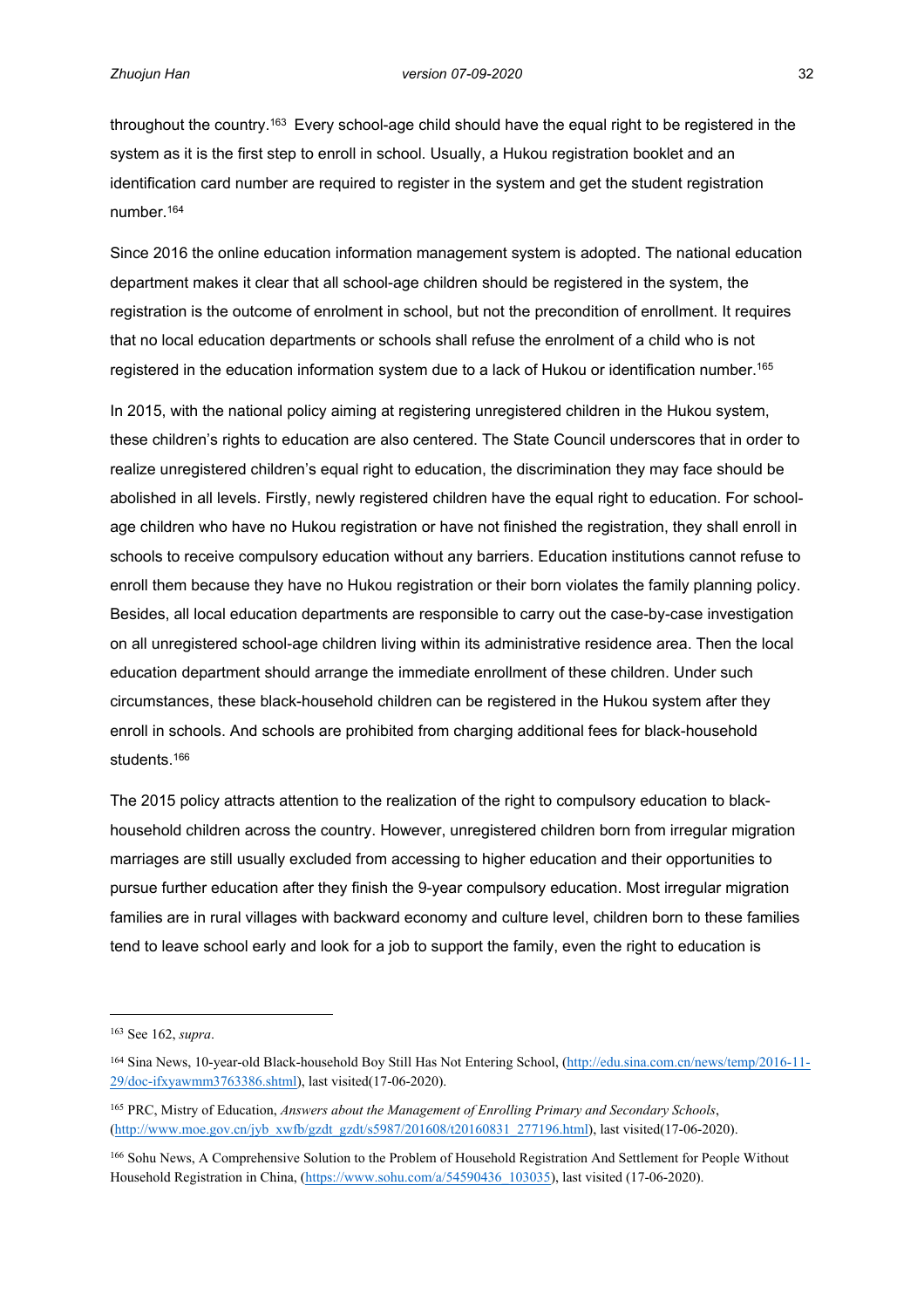accessible for them.<sup>167</sup> Losing opportunities to further education impacts their right to development and impose the risks of child labor or even trafficking on this group of children. The situation turns more complicated when this group of children are "left behind" as their parents become migrant workers.

Therefore, to realize the education rights of children born in the context of irregular migration marriages, each level of education department and schools should take active measures to count and register this group of children, and instruct the families to enroll these children to available schools. And an education department- school – family mechanism should be set up to jointly realize equal education rights of children born from irregular migration marriages.

## <span id="page-41-0"></span>**4.3. Children's Rights to the Highest Standard of Health**

## <span id="page-41-1"></span>4.3.1. International Legal Framework and State's Obligations

Under the CRC, all children are entitled to the equal right to enjoy the highest attainable standard of health. Article 24 holds that state parties shall ensure that "*no child is deprived of […] right of access to such health care services*", including "primary health and preventive health care".<sup>168</sup> The article also entitles the "pre-natal and post-natal health care for mothers".<sup>169</sup> This Article is in accordance with Article 25 of the Universal Declaration of Human Rights which codifies that everyone has the right to health and "mother and children are "entitled to special care and assistance".<sup>170</sup> And Article 12 of the International Covenant on Economic, Social and Cultural Rights also notes the state's obligation to ensure "everyone's enjoyment of the highest attainable standard of physical and mental health" and the full realization of "the healthy development of the child".<sup>171</sup>

In its General Comment 15, the CRC committee guarantees the equal right to health for all children without discrimination:

> *[i]n order to fully realize the right to health for all children, States parties have an obligation to ensure that children's health is not undermined as a result of discrimination, […] including the child's, parent's or legal guardian's national, ethnic or social origin […] birth or other status.*<sup>172</sup>

<sup>167</sup> Q. Wan, A Study on the Irregular Migration Marriages in China, *Chinese Academy of Social Science Graduate School*  (2017).

<sup>168</sup> See 55, *supra*.

<sup>169</sup> See 55, *supra*.

<sup>170</sup> See 70, *supra*.

<sup>171</sup> See 151, *supra*.

<sup>172</sup> UN Committee on the Rights of the Child, *General Comment No. 15 on the Right of the Child to the Enjoyment of the*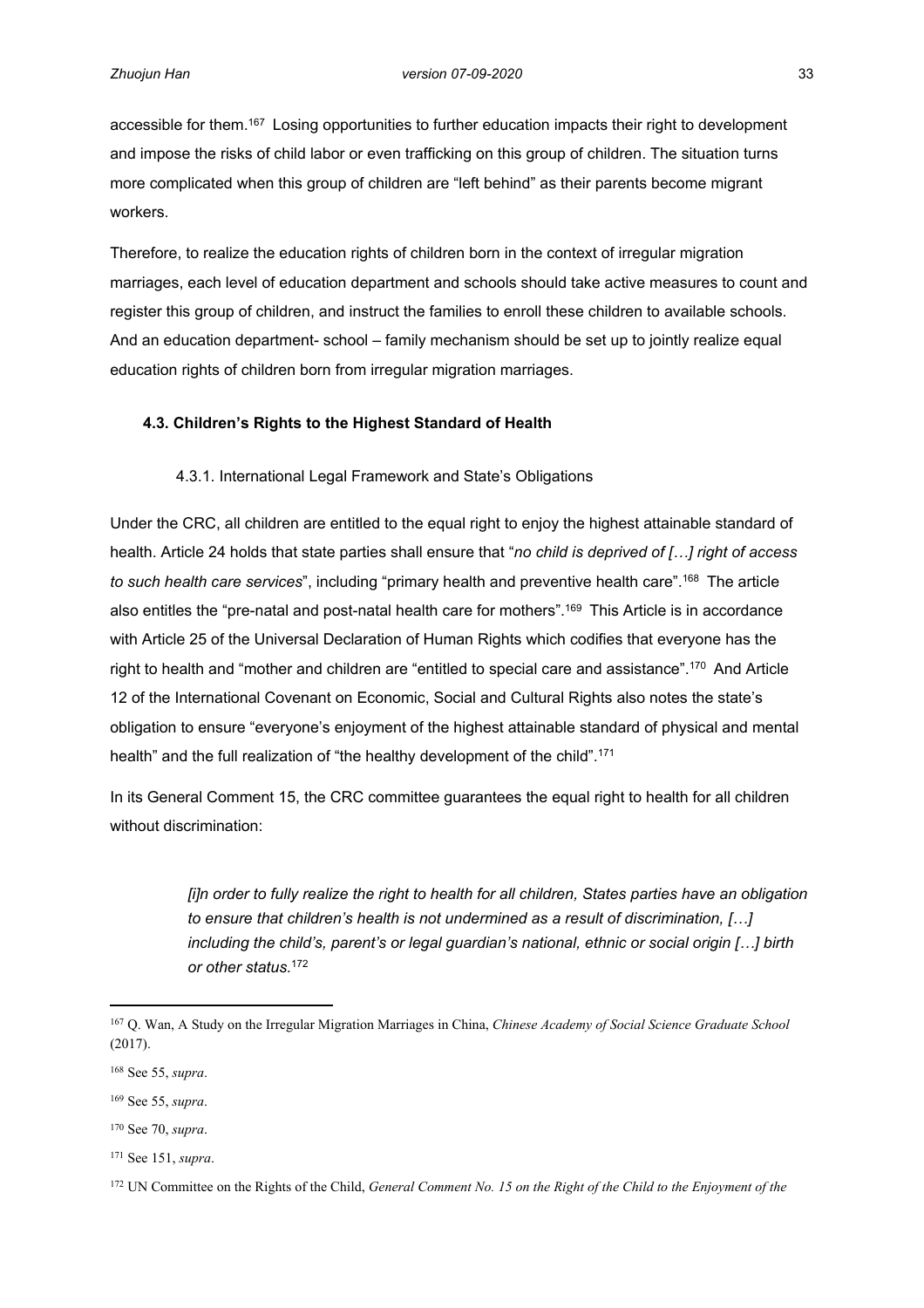It especially emphasizes the importance of birth registration for the realization of children's right to the highest standard of health: "universal free birth registration is a prerequisite" to eliminate "barriers to children's access to health services".<sup>173</sup> And since health service for women during and after their pregnancy is essential for realizing their children's right to health and development, the CRC Committee recommends that state parties should ensure "universal access to a comprehensive package of sexual and reproductive health interventions should be based on the concept of a continuum of care from pre-pregnancy, through pregnancy, childbirth and throughout the post-partum period".<sup>174</sup>

UNICEF has also made explicit that children's right to health is the start to realize their right to life and to develop the full potential of children,<sup>175</sup> which is one of the key principles under Article 6 of the CRC.

Therefore, state parties have the positive legal obligations to integrate all children, irrespective of their legal status, into the national health care system at the beginning of childhood. The state shall ensure equal access to health care services and health care institutions for all children within its jurisdiction, meanwhile providing pre-natal and post-natal health care for mothers.

## <span id="page-42-0"></span>4.3.2. Domestic Policies and Barriers to Access

As a ratifying state party to the CRC, the national government of China have the legal obligation to ensure all its domestic policies are in compliance with the CRC regarding equal right to access to health care services for all children. In China's legal system, there is a series of laws and regulations guaranteeing children's right to health care services.

The Law on Maternal and Infant Health Care holds in Article 2 that: "*the State shall develop the maternal and infant health care […] provide necessary conditions and material aids so as to ensure that mothers and infants receive medical and health care services*".<sup>176</sup> Article 14 emphasizes the health care for the fetus and newborn babies, as well as pregnant women and post-natal health care. And Article 24 formulates that medical and health institutions shall carry out "physical check-up and preventive health care including vaccination to infants".<sup>177</sup> The 2018 Law on the Promotion of Basic

177 See 175, *supra*.

*Highest Attainable Standard of Health,* CRC/C/GC/15, at 8 (2013).

<sup>173</sup> See 172, *supra*, at 28.

<sup>174</sup> See 172, *supra*, at 53.

<sup>175</sup> Unicef, Is Health Care Accessible? (2017).

<sup>176</sup> PRC Standing Committee of the National People's Congress, *Law of the People's Republic of China on Maternal and Infant Health Care* (2017).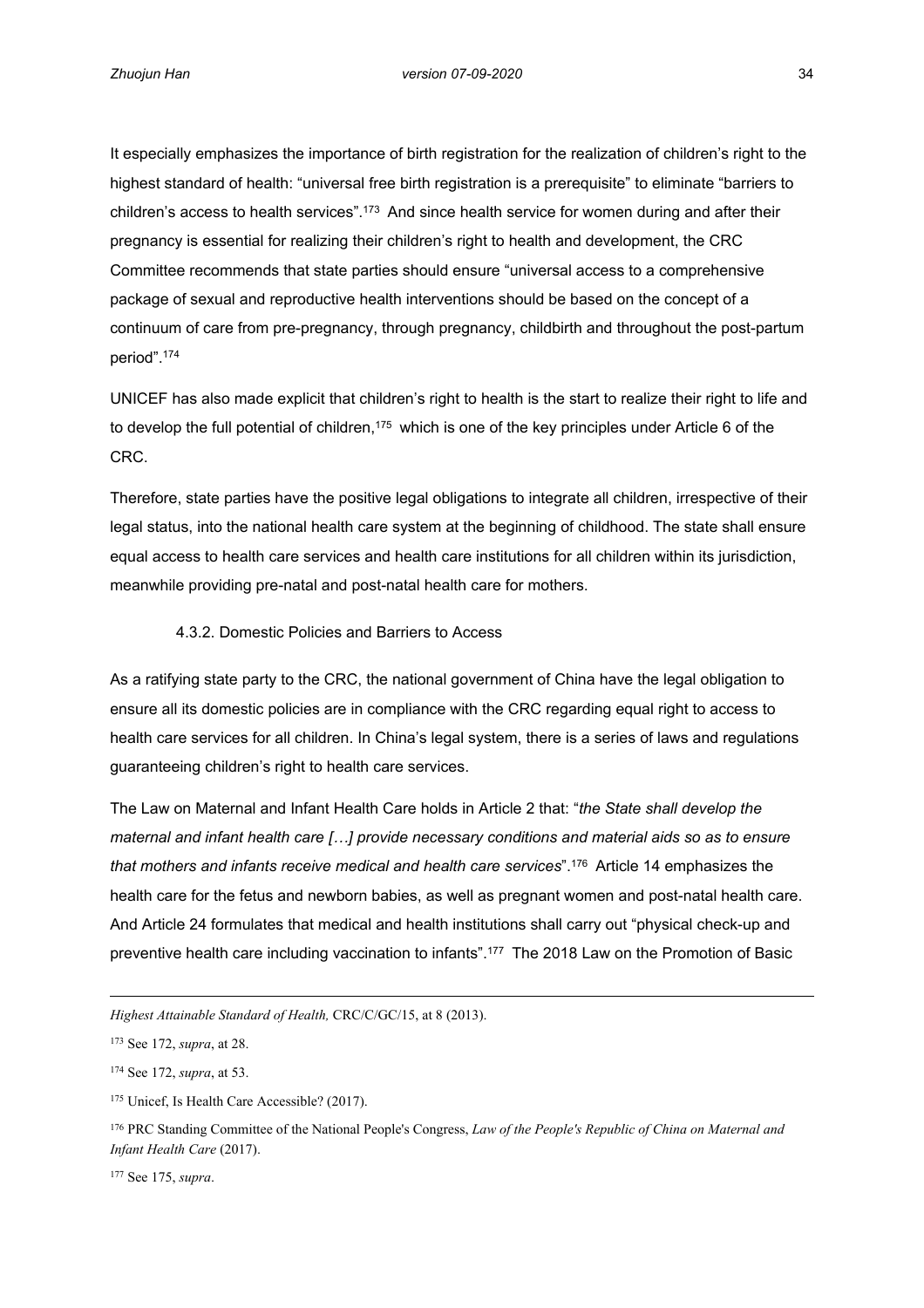Medical and Health Care regulates in Article 24 that the state "shall develop the maternal and child health care cause, establish and improve maternal and child health care service system, provide health care and common disease prevention and control s The state shall adopt measures to provide citizens with services such as pre-marital health care and maternal health care, promote reproductive health, and prevent birth defects. Services for women and children, to guarantee the health of women and children.<sup>178</sup>

However, despite the national laws and policies, there are barriers faced by undocumented children in the context of irregular migration marriages in realizing their right to the highest standard of health.

In the 2013 Concluding Observations, the CRC Committee dedicates specific attentions to the barriers to children's access to health care services: "it is deeply concerned about the persistence of health disparities",<sup>179</sup> and it recommends the government should:

> *[s]trengthen efforts to address, as matter of urgency, the existing disparities […] to ensure that all children in mainland China enjoy the same access to and quality of health services.*180 *[…] take all measures to ensure that all children and their families have access to effective redress, including free medical treatment and adequate compensation.*<sup>181</sup>

Unregistered children born from irregular migration marriages face a lack of availability of public health services. Taking the China National Immunization Program (NIP) as an example. The NIP was launched in 1978, and it is proved a successful health intervention to protect young children from up to 12 preventable diseases.<sup>182</sup> In 2004, the Law on Prevention and Treatment of Infectious Diseases stipulates in Article 15:

> *[t]he State practices a planned prophylactic vaccination system [...] a system by which certificates are issued to children who have received prophylactic vaccination free of charge. Medical agencies, disease prevention and control institutions and guardians to children shall cooperate to ensure that all children receive prophylactic vaccination in time since birth.*<sup>183</sup>

<sup>178</sup> PRC Standing Committee of the National People's Congress, *Law of the People's Republic of China on the Promotion of Basic Medical and Health Care* (2019).

<sup>179</sup> See UN CRC Committee, *supra* note 53, at 62.

<sup>180</sup> See UN CRC Committee, *supra* note 53, at 63.

<sup>181</sup> See UN CRC Committee, *supra* note 53, at 66.

<sup>&</sup>lt;sup>182</sup> Unicef, Children in China: An Atlas of Social Indicators 2018, National Immunization Programme (2018).

<sup>183</sup> PRC Standing Committee of the National People's Congress, *Law of the People's Republic of China on the Prevention and Treatment of Infectious Diseases* (2004).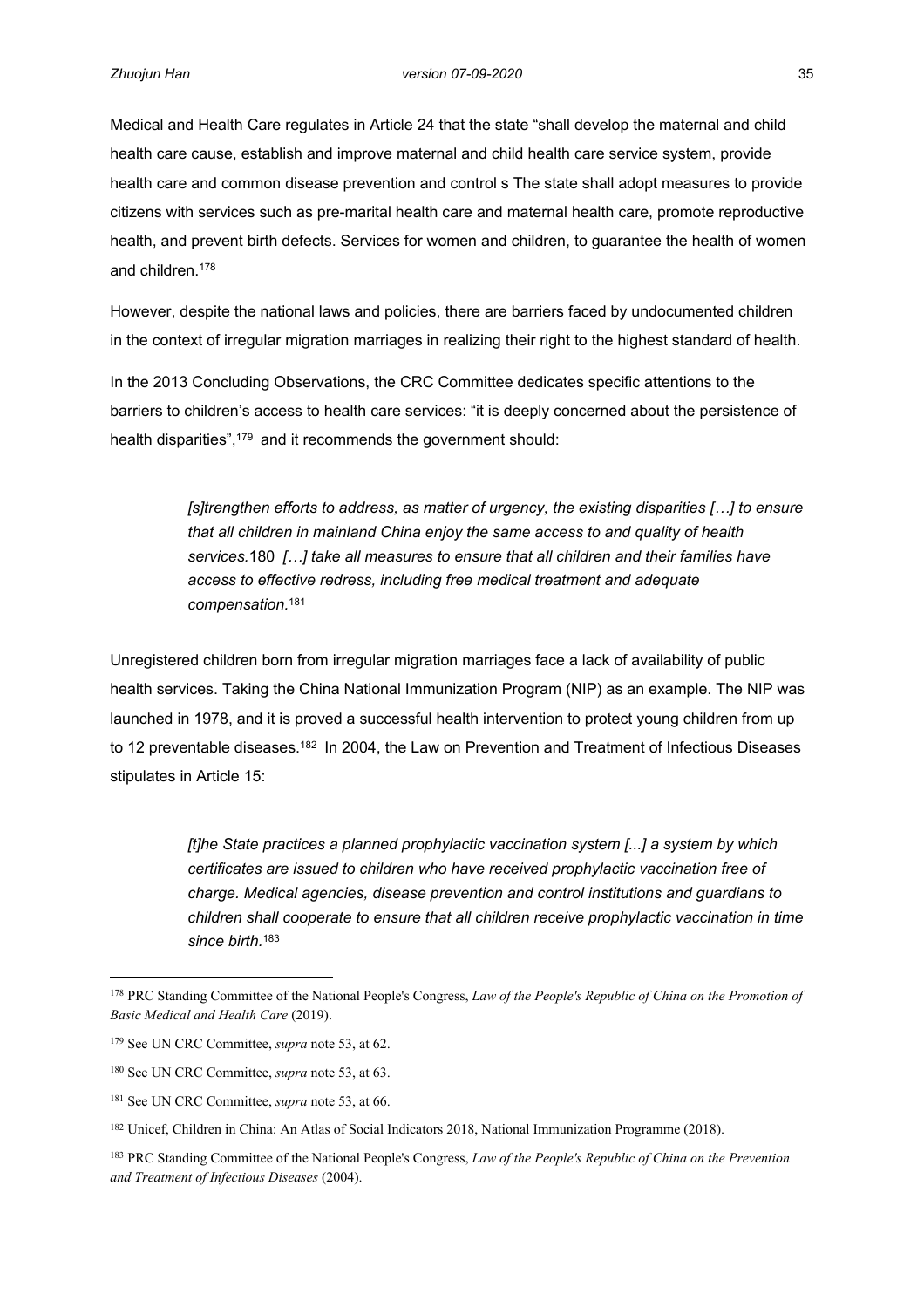According to the Regulation on the Management of the NIP, each child must be granted a vaccination certificate before the child receives free vaccination. The certificate should be applied by parents or legal guardians within 1 month (two months in rural areas) after the child is born; the management of the certificate is based on the child's Hukou residency address. To apply for a vaccination certificate, required documents usually include the Hukou booklet of the family and medical birth certificate of the child. The vaccine certificate is required to enroll in kindergartens and schools.<sup>184</sup>

Under such policies, unregistered black household infants born from irregular migration marriages are likely to be excluded from the NIP, since they don't have the required Hukou registration booklet to apply for a vaccination certificate to have access to free vaccination services. In one case, a black household boy cannot get vaccination until he is 5 years old.<sup>185</sup> This invisible group of children are thus exposed to a high risk of disease infection, and also bring disease control risks to the local community.<sup>186</sup> In some cases, local community workers and health care givers have committed to visiting villages house by house to find out black household children and arrange free immunization for them to ensure their equal right to preventive health care. However, without a Hukou registration, this kind of protection lacks legal standing and is instable meanwhile causing enormous socioeconomic costs.<sup>187</sup>

Barriers also arise from limited access to basic health services. Without an identification card or Hukou household booklet, one cannot register an appointment at the hospital for health care service except for emergency situations, nor can they get a prescription from the doctor to buy medicine. Most unregistered black household children thus resort to using other's identity to get health care or going to incompetent small hospitals.<sup>188</sup> As a result, undocumented children born in the context of irregular migration marriages rarely have access to specialist health care that meets their demand. This will have impacts on these children's state of being healthy in an early age and their further development.

Another issue concerns the pre-natal and post-natal health care for irregular migrant mothers, which aims at preventing maternal mortality and morbidity and promoting the health and well-being of mother and newborn child. Without a Chinese nationality and a legal Hukou registration status,

<sup>184</sup> PRC Ministry of Health, *Regulation on the Management of the National Immunization Program* (1998).

<sup>185</sup> Sohu News, 5-year-old Black-household Boy Finally Got His Vaccine, ([https://www.sohu.com/a/314735997\\_100188379\)](https://www.sohu.com/a/314735997_100188379), last visited (21-06-2020).

<sup>186</sup> HealthChina.com, Let Black Households Enjoy the Right to Health Equally as Soon as Possible, ([http://health.china.com.cn/2016-01/18/content\\_8524495.htm\)](http://health.china.com.cn/2016-01/18/content_8524495.htm), last visited (21-06-2020).

<sup>187</sup> See 186, *supra*.

<sup>188</sup> Fenghuang News, Troubles Faced by Black-household:Cannot Enroll in Schools or Buy Medicine, ([http://phtv.ifeng.com/a/20160101/41533132\\_1.shtml\)](http://phtv.ifeng.com/a/20160101/41533132_1.shtml), last visited (21-06-2020).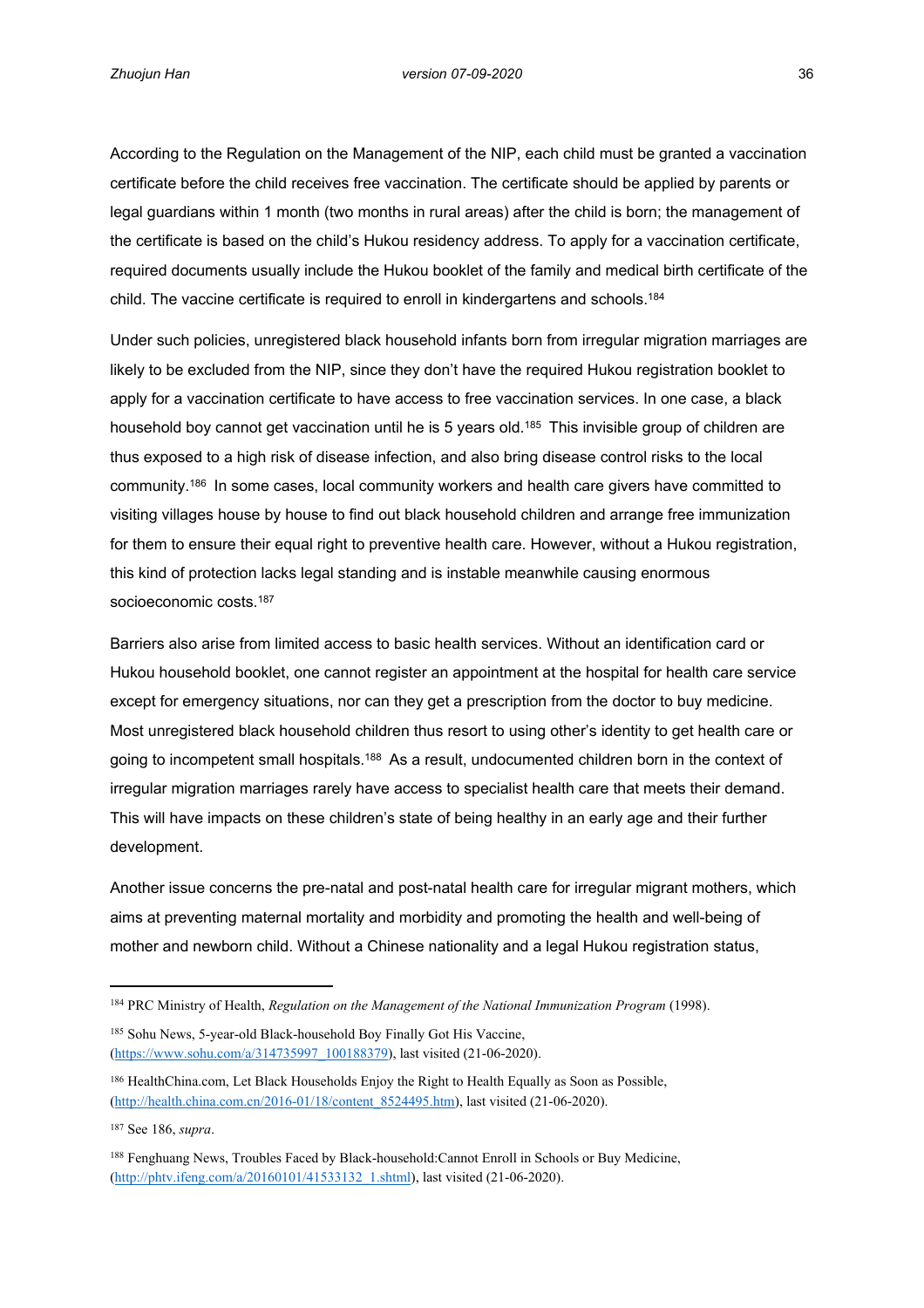irregular migrant mothers have limited access to obtaining pre-natal and post-natal support under the national policy, including regular pre-natal examinations, timely production instruction and education, adequate pre-natal post-natal care and childbearing insurance. Barriers may also exist in their access to health care institutions during their delivery because they have no legal identification. Furthermore, villages on south-east China border areas have less-developed health care system and higher HIV infection rates, which posts huge health risks on children born in these areas.<sup>189</sup> Violations of health rights of children born from irregular migration families are thus aggravated.

Therefore, to realize the right to the highest standard of health of children born from irregular migration marriages, further specific strategies that increase access to health care services and institutions for both this group of children and their mothers should be adopted, and immediate birth registration constitutes the basis for realizing children's right to health in the context of irregular migration families.

## <span id="page-45-0"></span>**4.4. Children's Rights to Social Support and Welfare**

#### <span id="page-45-1"></span>4.4.1. International Framework and State's Obligations

Article 26 of the CRC commits state parties to take all necessary measures to realize children's right to benef from social security including social insurance.<sup>190</sup> Article 27 formulates that state parties shall recognize children's right to "a standard of living adequate for the child's physical, mental, spiritual, moral and social development" and shall take appropriate measures to assist parents in realizing children's right to minimum standard of living, and shall "provide material assistance and support program" when necessary.<sup>191</sup> And according to Article 4, to realize the social and economic rights of children, states shall take domestic measures "to the maximum extent of their available resources".<sup>192</sup>

In General Comment 19, the CRC Committee underscores equal right for all children to social support and welfare without discrimination "in budget-related legislation, policies or programs, in their content or implementation".<sup>193</sup> Besides, to achieve substantive equality, States parties shall "identify groups of children that qualify for special measures".<sup>194</sup>

<sup>189</sup> See Yue, *supra* note 2.

<sup>190</sup> See 55, *supra*.

<sup>191</sup> See 55, *supra*.

<sup>192</sup> See 55, *supra*.

<sup>&</sup>lt;sup>193</sup> UN Committee on the Rights of the Child, *General Comment No. 19 on Public Budgeting for the Realization of Children's Rights (art. 4)*, CRC/C/GC/19, at 41 (2016).

<sup>194</sup> See UN CRC Committee, *supra* note 160, at 43.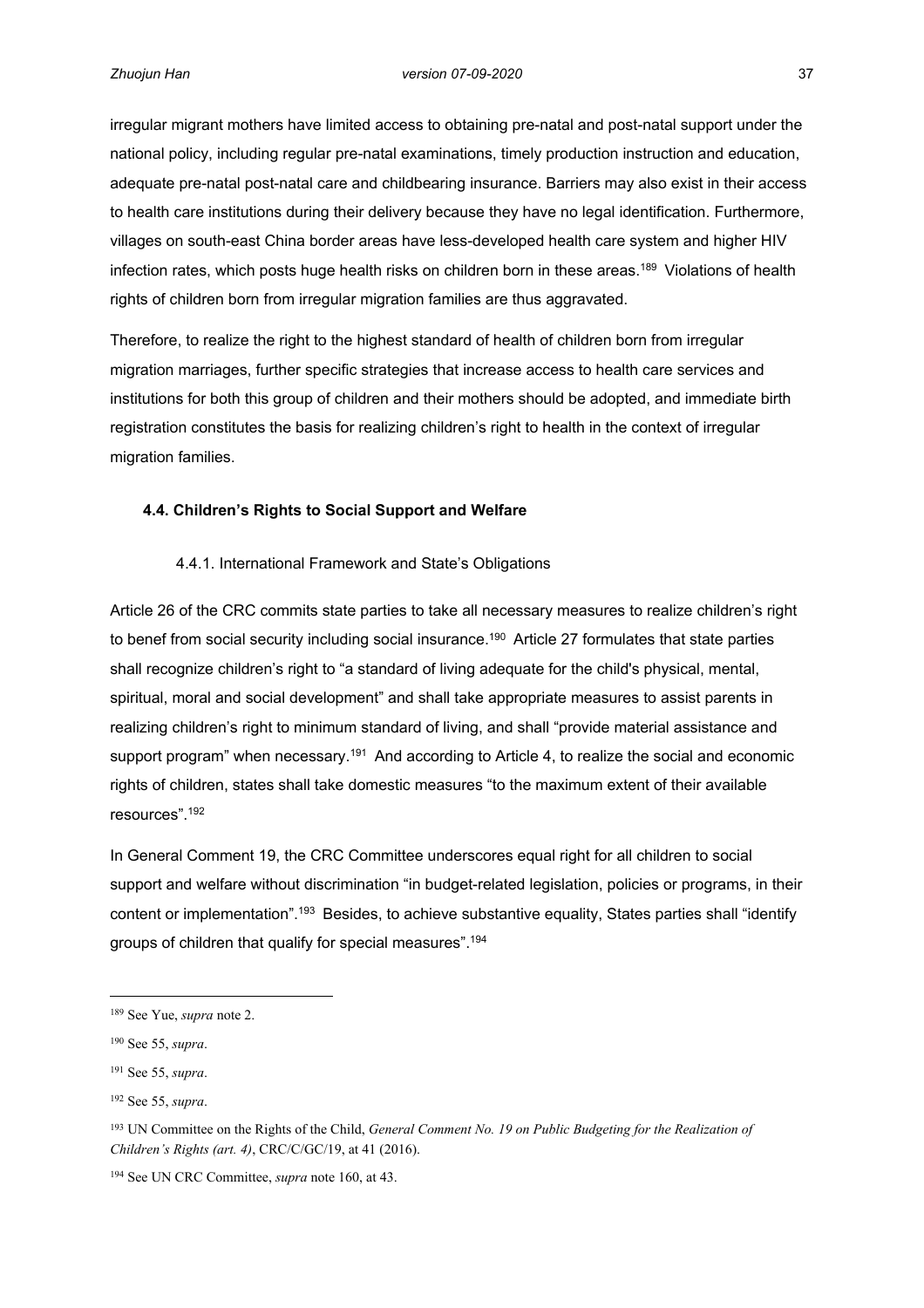In short, state parties have positive obligations under the CRC to provide social support and welfare to assist families in realizing children's right to the minimum standard of living. The domestic supporting measures should be planned to the maximum extent of domestic resources and should be committed to realizing substantive equality for all.

#### <span id="page-46-0"></span>4.4.2. Domestic Policies and Limited Access

The 2011-2020 National Program stresses the improvement of the well-being and welfare of children to realize the all-round development of all children. One of the program goals is to expand the scope of children's welfare system and to establish an inclusive children's welfare system.<sup>195</sup> It adopts the policy to improve the minimum living security system for all urban and rural children, and improve the living standards of children from poor families through classified insurance. It also guarantees the gradual equalization of basic public services for all children without discrimination.<sup>196</sup> The National Development Program for Children in Poor Area (2014–2020) was also adopted in 2014 to comprehensive social support and welfare services and interventions for nearly 40 million children living in poor areas.

Furthermore, the National Anti-poverty policy is the main strategy focusing on supporting children in poor families with their need for basic living, health care, and education. This aid policy is implemented for different classified groups of children based on their situation.<sup>197</sup> In 2007, the rural minimum living security was adopted to guarantee basic living standards for children in poor rural areas. At the same time, the government also launched a national nutrition improvement program for all school-age children.<sup>198</sup>

In the 2013 Concluding Observation, the CRC recommends that the government should "*eliminate […] disparities in children's standard of living through social protection and targeted programs for children who are particularly vulnerable to poverty*".<sup>199</sup> Although above national policies have greatly improved the overall development of the majority of children in China over the past ten years,<sup>200</sup> unregistered children born in the context of irregular migration marriages are mostly excluded from the social support and poverty reduction programs in China. Without a Hukou registration an identity card number, this group of children is invisible in the national social support and protection system. Black household children in rural areas cannot get the distribution of land and homestead they are

<sup>195</sup> See 158, *supra*.

<sup>196</sup> See 158, *supra*.

<sup>197</sup> C. Zuo, The Evolution of China's Poverty Alleviation and Development Policy 2001-2015, at 219 (2019).

<sup>198</sup> See 197, *supra*, at 218.

<sup>199</sup> See UN CRC Committee, *supra* note 53, at 74.

<sup>200</sup> See 197, *supra*, at 218.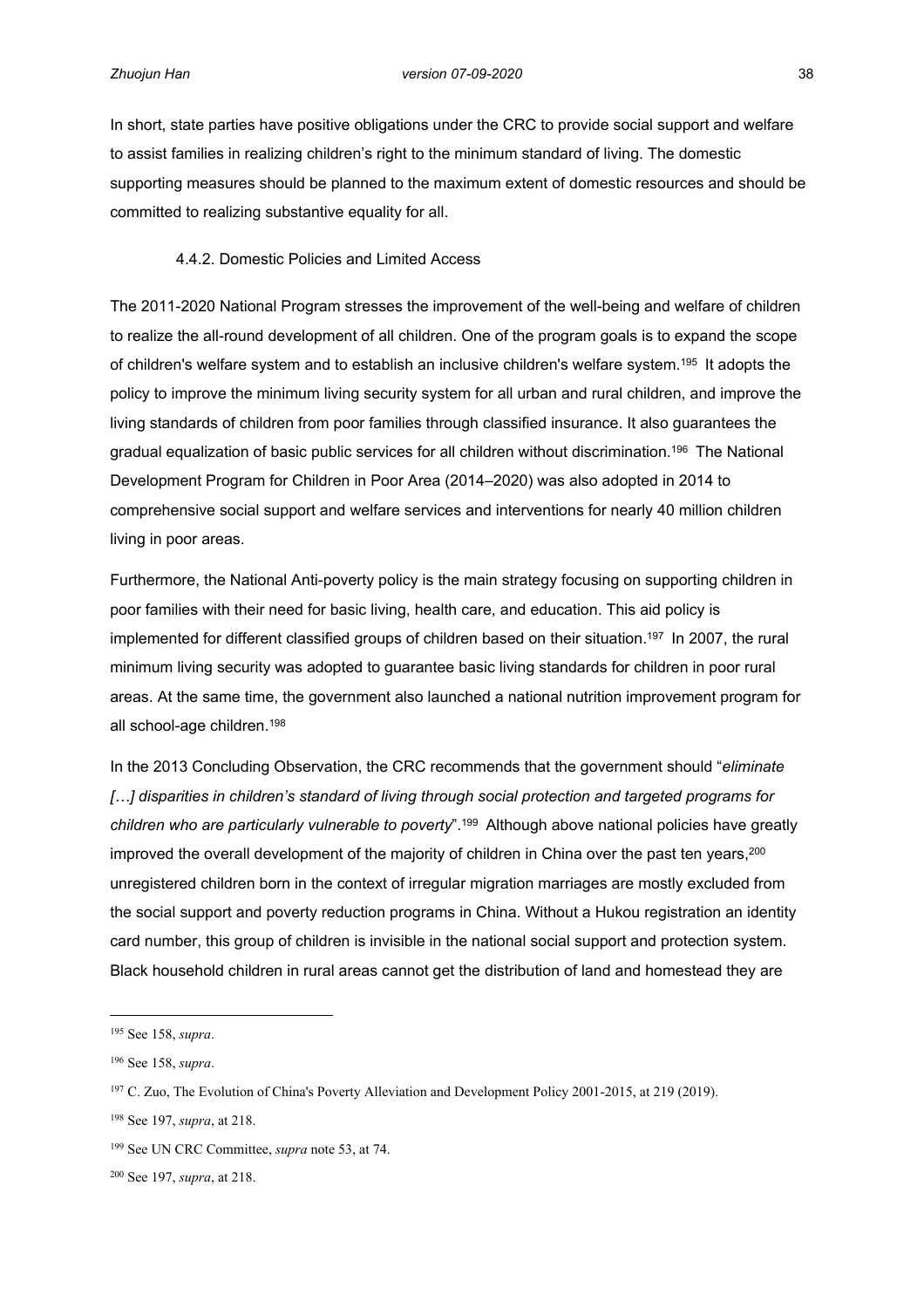entitled to, neither can they benefit from the minimum living security policy.

Additionally, in the context of irregular migration families, irregular migrant mothers in the families usually have no work or do low-paid illicit work and the burden to support the whole families are mainly on the father. These families are most poverty-stricken and are in great need in social support provided by the state to realize their children's social and development rights. Since Hukou entitles children the social support services in their residency area, unregistered children lack access to the minimum living support and are excluded from the basic social welfare coverage, the right to the adequate living standard of children in the context of irregular migration marriages are largely violated. Compared to other groups of children, their vulnerabilities increase; and the social divides and development gaps among children are also aggravated.

To sum up, in China most irregular migration families are living below the poverty line and should be the center of social support and welfare work. However, unregistered children born from irregular migration marriages, together with their irregular migrant mothers have limited access to the national social support and welfare programs. Most children in the context of irregular migration families are facing deprivation and poverty, and they are in particular need of social support and welfare measures. Specific social support strategies on this group children are needed to implement the equal right to the minimum standard of living of them.

#### <span id="page-47-0"></span>**4.5. Concluding Remarks**

With the 2015 national policy aiming at eliminating administrative discriminatory procedural obstacles against unregistered children in all matters affecting them, unregistered children in the context of irregular migration marriages still face dilemma in accessing to social and economic recognized by national laws and policies in local levels across the country. The need, vulnerability of this group of children shall be paid special attention in policy-making procedures of all legislative and administrative levels.

All levels of local government and administrative institutions should further develop their policies in accordance with China's obligation under the CRC and the 2015 national policy, to guarantee equal access of children in the context of irregular migration marriages to education, health care, and social support and protections, and to ensure the full realization of their access to social and economic rights.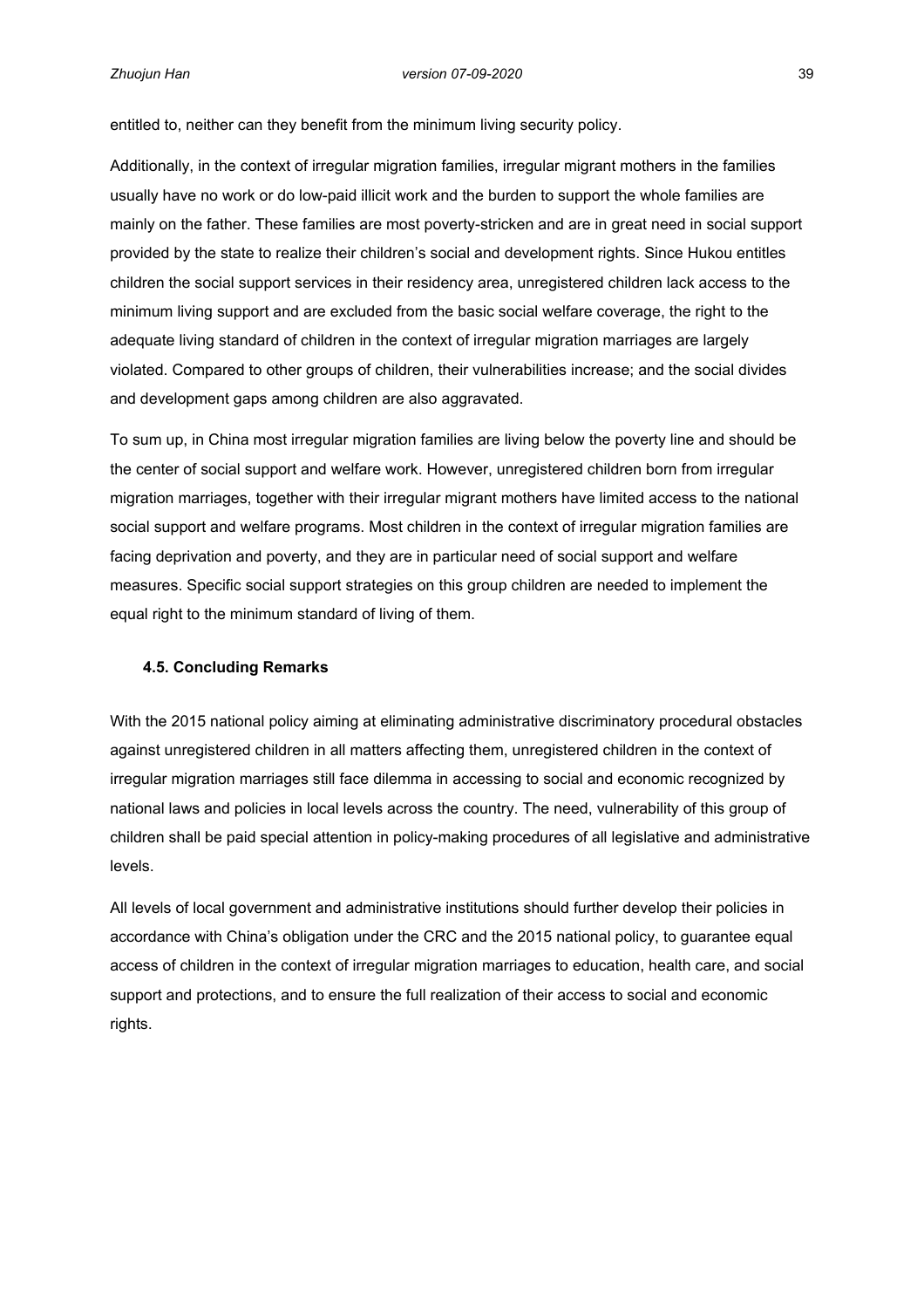# <span id="page-48-0"></span>**5. Further Steps to Realize the Right to Identity of Children in the Context of Irregular Migration Marriages**

## <span id="page-48-1"></span>**5.1. Introduction**

For the full and universal realization of rights to birth registration and identity of children born from irregular migration marriages in China, it is important to take effective legislative and administrative measures to protect the rights they entitled. A children's rights centered method should be introduced to the government's working methods. Birth registration policies and procedures shall be reformed to meet the particular need and to solve barriers in practice faced by this group of ignored children. And a special migration management policy on irregular migration families is also recommend for the best interests of children born from this form of family.

## <span id="page-48-2"></span>**5.2. Adopting General Children's Rights Principles into Domestic Laws and Policies**

Under the CRC, China bears the positive obligation to take further legislative and administrative measures to realize the right to identity and birth registration of children born from irregular migration marriages. Non-discrimination, participation, and best interests of children are guiding principles and these principles should be adopted throughout the domestic measures with children's rights oriented working methods.

Firstly, the general principle of non-discrimination is codified in Article 2 CRC.<sup>201</sup> It entitles all children equal rights without all forms of discrimination. With respect to children born in the context of irregular migration marriages with Chinese nationality, there should be no discrimination or unequal barriers against their rights to identity and birth registration, regardless of the status and social origins of their parents. All barriers they face in birth registration procedures should be thus eliminated, because they are rights holders, like any other group of children in China. It is also important that the irregular migrant status of the children's parents, as a ground of discrimination, should be explicitly prohibited in domestic laws. Therefore, the state shall consider amending its current legislative and administrative regulations to make birth registration free and accessible to all children on a fair basis.

Secondly, all children have the right to be heard and giving views in any procedures that may affect them, their voice should be given due weight of consideration in accordance with their age and maturity. This general principle is recognized in Article 12 CRC.<sup>202</sup> For children in the context of irregular migration marriages, they are not only vulnerable while facing all kinds of barriers and discriminations, but they cannot participate in the decision-making procedures to express their voice and advocate for their interests and benefits. Adult decision-makers do not always have sufficient

<sup>201</sup> See 55, *supra*.

<sup>202</sup> See 55, *supra*.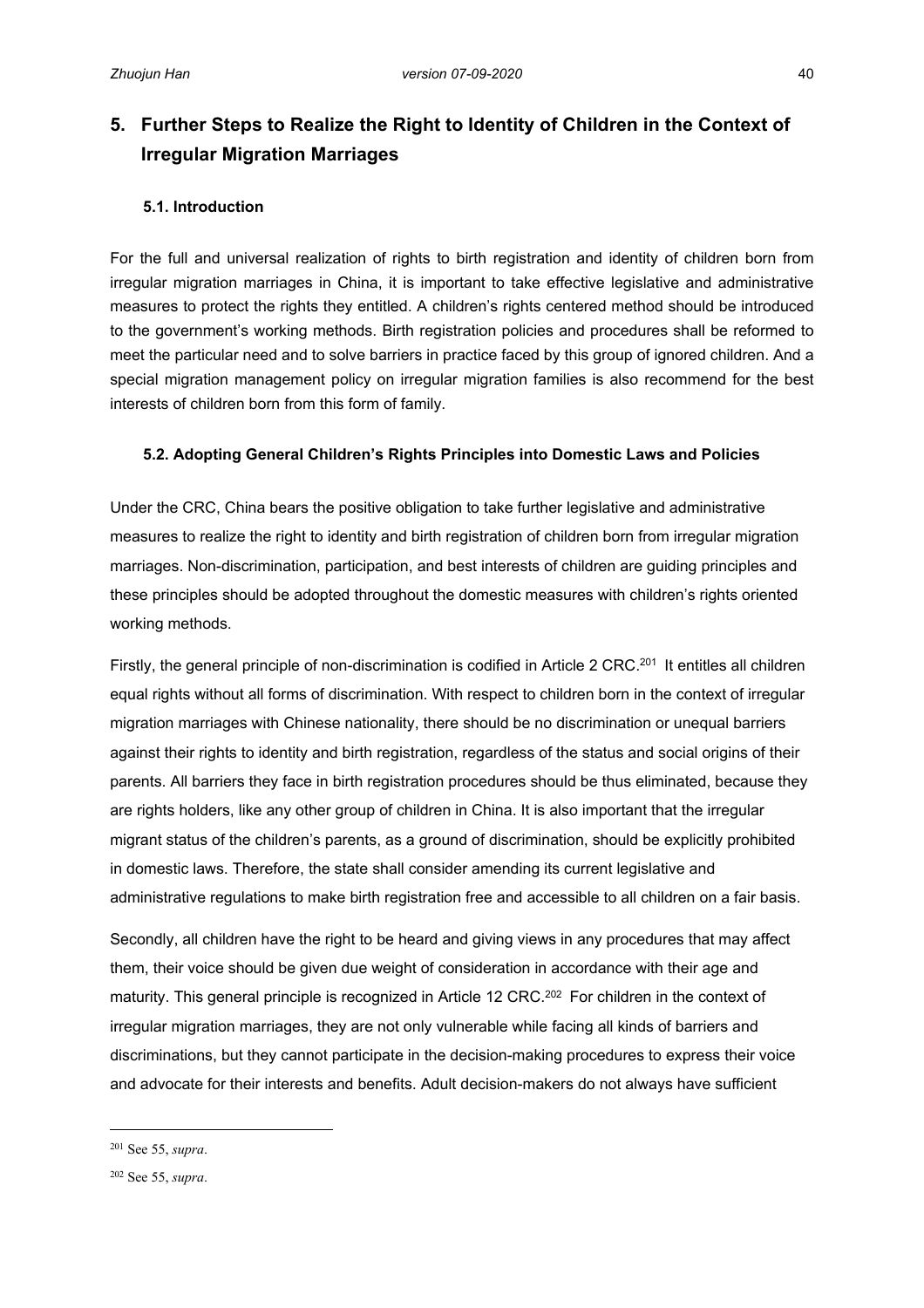insight into the life and actual difficulties faced by children born from irregular migration marriages, and they may not be able to make effective policies to realize their right to identity and birth registration. This group of children have direct experience of living as unregistered children, they may form their unique views and concerns about their rights. Thus, the state should involve and encourage children born in irregular migration marriages to participate and express their voice in the birth-registration promoting strategy, because they are the main object of birth registration management. Their active involvement can promote children's rights sensitivity in birth registration work and their voice can no longer be ignored. And an improved birth-registration system that fully taking account of children's views would be more effective and sustainable to realize children's rights to birth registration for all. Besides during such participation in the decision-making procedures, children in the context of irregular migration marriages can develop their competence, self-esteem, and confidence: they know they are not ignored and invisible in society.

Besides, the best interests of children should be a primary consideration in birth-registration management, as Article 3 of the CRC indicates, and the state has the positive obligation to take all appropriate legislative and administrative measures to realize the best interests of children.<sup>203</sup> In realizing the right to identity and birth registration of children born in the context of irregular migration marriages, their best interests- immediate and equal access to birth registration- should be the primary consideration, rather than other social and political concerns such as management of irregular migration, family planning policy and social maintaining fees.

All in all, in further reform of birth registration policies, entitled rights under the CRC of children born from irregular migration marriages should be focused and a children's rights-oriented approach should be adopted in all legislative and administrative procedures concerning children's right to identity and birth registration.

## <span id="page-49-0"></span>**5.3. Possible Changes in Domestic Legislation and Policies**

#### <span id="page-49-1"></span>5.3.1. Reforms on Birth Registration Procedures

Since the 2015 national policy, as analyzed above, the main barrier concerned by irregular migration families to register their children in the Hukou system is the DNA paternity test. The test procedure and cost of the test makes many irregular migration families reluctant to actively take the test and register their children. They may prefer to wait until a Hukou is a must, for example, to enroll their children in school, to take the test, and to register their children in Hukou. To solve the issue, the local public security department may consider offering free DNA paternity test service for irregular migration families. In Suining City of Sichuan Province, local public security has adopted the policy to

<sup>203</sup> See 55, *supra*.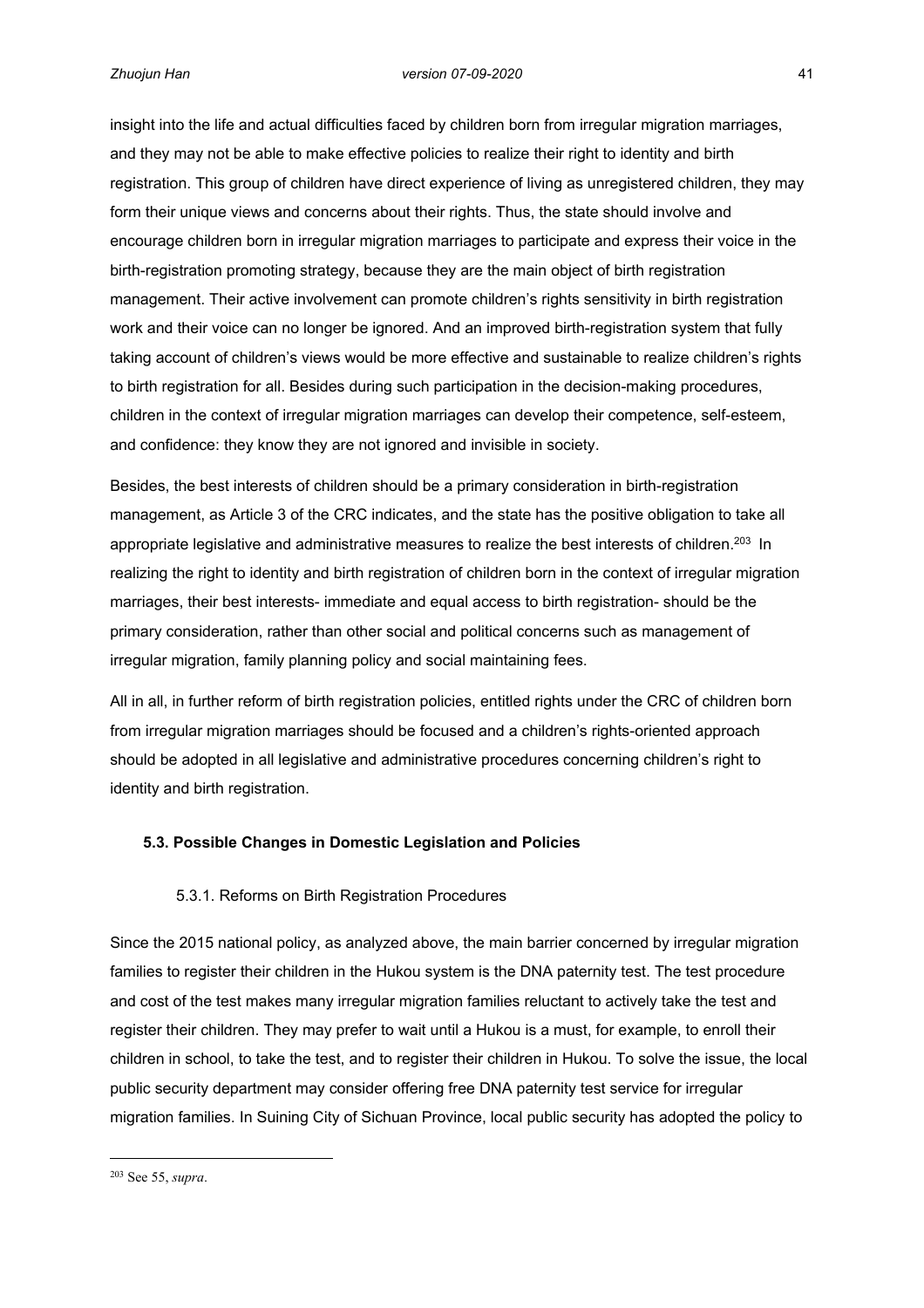offer free DNA paternity test for poor families within its jurisdiction. The policy has helped more than 300 families with unregistered children do DNA test and register them in the Hukou system. It saves more than 1.6 million yuan of testing fees for these families and 348 black-household children have been registered in the Hukou system and have their rights to birth registration and identity realized.<sup>204</sup> Therefore, irregular migration families who want to take DNA test to register their children in Hukou shall have access to free and simple test procedure to the test.

Besides, the birth registration procedure for children born from irregular migration marriages should be further simplified. Presently, as analyzed in previous section, the Hukou registration application for this group of children is still complicated and requires lots of documents, which defers many irregular marriages from actively register their children. Considering best interests of children born in irregular migration families, a national policy should launch a simplified and specific birth registration procedure for children in irregular migration families to ensure their equal enjoyment of the right to birth registration and identity. For example, by collaborating with local community committee to identify an unregistered child and his family relationship, the public security department can immediate register a child in Hukou without DNA testing procedure once the local community committee proves the family relationship and situation of the child.

What's more, all levels of public security departments in charge of birth registration over the country should consider carry out comprehensive investigations to collect information of unregistered children born in the context of irregular migration families within their jurisdiction. In the past, the research on this group of children was mainly carried out during the population census every ten years. Such investigations should be normalized on a routine basis. And immediate follow-up work to register these children case by case in Hukou should be started after the investigation.

The state shall also consider promoting awareness of the importance of birth registration, especially in areas where irregular migration marriage families gathering on border areas. Former cases show that many irregular migration families have no idea about the importance of birth registration for their children.<sup>205</sup> In another case in Suining, when public security department offers free DNA test to a family with unregistered child, the father asked what is a DNA test and why he needs to register his child.<sup>206</sup> Various publicity channels should be taken to raise public awareness of the regulation and importance of immediate and free birth registration for all children mass media at both national and local levels. Schools, communities, and NGOs are also encouraged to support improving the enthusiasm of the masses for active application for birth registration for all children.

<sup>204</sup> Suining News, Free Paternity Test Helps 348 Black Household Children in Suining, ([http://snxw.com/xwzx/bwzj/201903/t20190322\\_443977.html\)](http://snxw.com/xwzx/bwzj/201903/t20190322_443977.html), last visited (22-06-2020).

<sup>205</sup> See 43, *supra*.

<sup>206</sup> See 204, *supra*.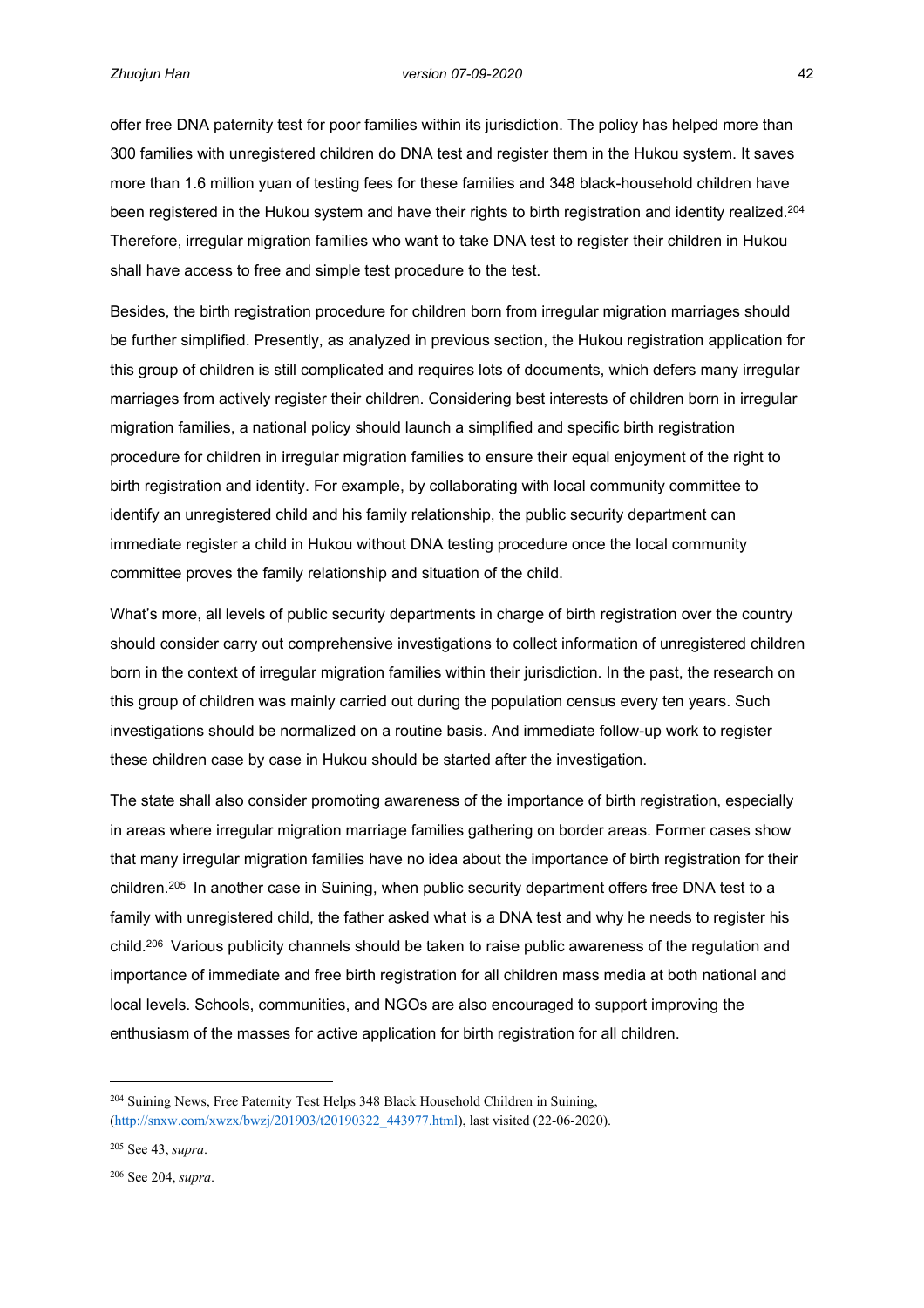To sum up, together with the 2015 national policy, children born from irregular migration marriages should not be left behind in realizing their rights to birth registration and identity. Birth registration for this group of children concerns several different administrative, legal and health departments and institutions. Effective collaboration among different divisions and reformed policies paying specific attention to this left-behind groups of children are the keys to ensure universal, timely and available birth registration service for children born in the context of irregular migration marriages.

## <span id="page-51-0"></span>5.3.2. Reforms on the Policy of Social Maintenance Fees

Social maintenance fee is another barrier to the Hukou registration of children born from irregular migration marriages. As analyzed above, many irregular migration marriage families are reluctant to actively register their children in Hukou for fear that they have to pay the large sum of social supporting fees after registering their children.

The 2015 national policy makes it explicit that all other administrative policies that are not in compliance with should be amended to match the 2015 national policy, aiming at promote universal birth registration for all unregistered children. Therefore, local government at all levels should amend their regulation concerning the social maintenance fee in compliance with the 2015 policy, that the paid social maintenance fee should not be a precondition for birth registration. In this way, irregular migration families would be assuring that they are safe if they register their children in Hukou and their concerns and confusion would also be eliminated in the implementation the policy.

Since it is impossible to abolish the social maintenance policy presently, legal interference or social credit system may be introduced to collect social maintenance fees. For example, the Health and Family Planning Department of Guangdong Province regulates that: late fee would be charged if a family does not pay the social maintenance fee on time, and if the family still refuses to pay, the department would apply to the court for mandatory enforcement.<sup>207</sup> Although this regulation does not exempt irregular migration families from paying social maintenance fees, it clearly cancels the link between birth registration for children and the social maintenance fees; and it makes parents, rather than their children, pay the consequences for their own behaviors. This kind of amendment may be launched across the country so that birth registration is no longer be used as a tool to collect social maintenance fees, and then irregular migration marriage families would have fewer worries to register their children in the Hukou household system and to realize the rights of their children to birth registration and identity at the beginning of their life.

## <span id="page-51-1"></span>5.3.3. Reforms on the Management of Irregular Migration Marriages

The management of irregular migration marriages is a complicated issue involving several administrative departments and legislative regulations. Although irregular migrants in such marriages

<sup>&</sup>lt;sup>207</sup> Southen News, The Social Maintenance Fee is Still the Heart Disease of Household Registration, ([http://epaper.southcn.com/nfdaily/html/2016-02/23/content\\_7518384.htm\)](http://epaper.southcn.com/nfdaily/html/2016-02/23/content_7518384.htm), last visited (22-06-2020).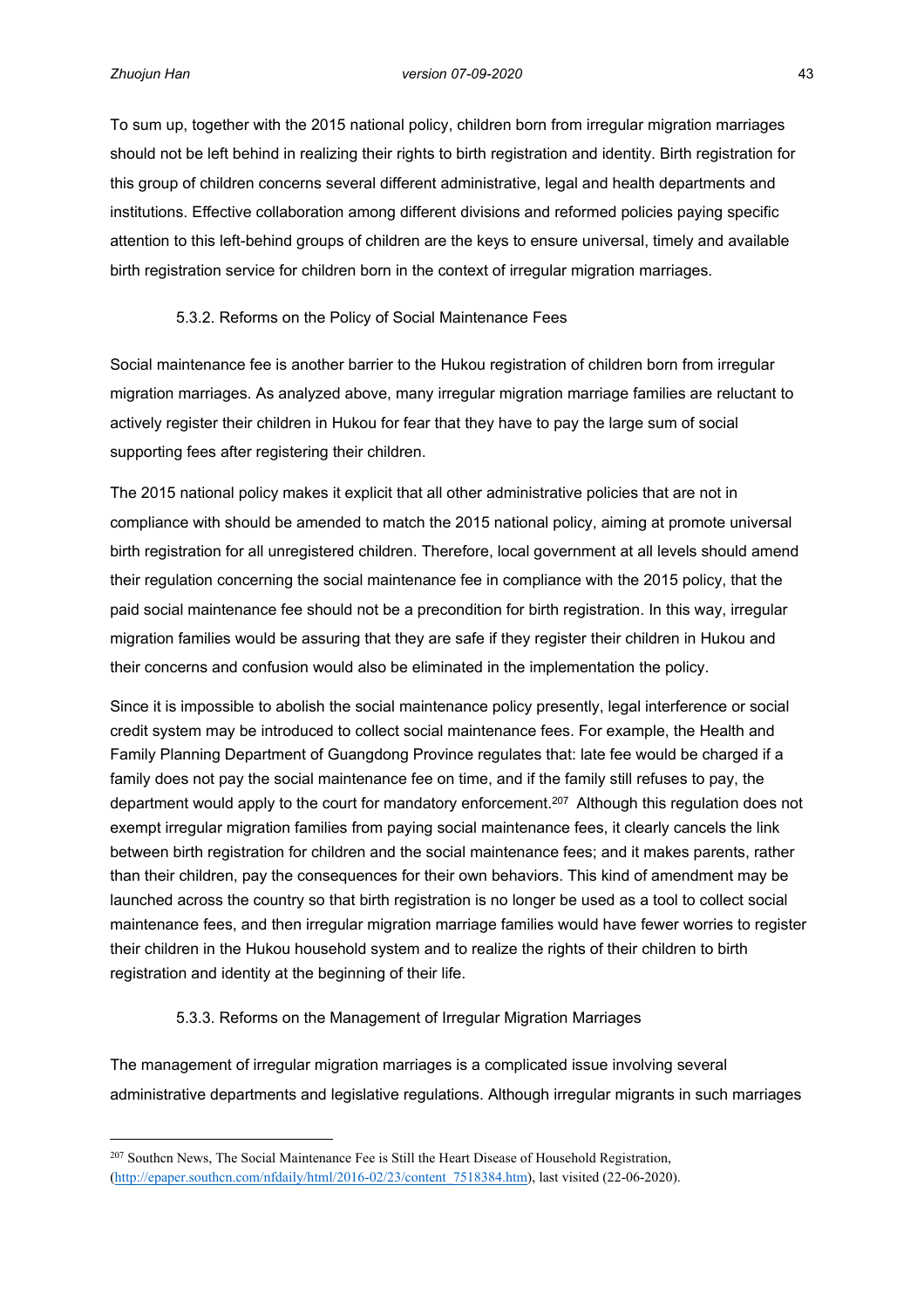have illegal statues due to domestic migrant management law and these marriages are undocumented, there are de facto marriages; and the fact that Chinese children are born from irregular migration marriages cannot be ignored. Therefore, further reforms on the legislative and administrative regulation on the management of irregular migration marriages are required so as to realize the human rights of children in the context of irregular migration marriages. Since a legally documented marriage is protected by Chinese laws and the family don't have to pay the social maintenance fees for their children.

Cooperation between and neighboring countries is the foundation to the management of irregular migration marriages. In essence, irregular migration marriages are the result of conflicts between China and neighboring countries on applying different marriage law and lack of mutual cooperation. To solve the issue, communication and negotiation with border countries are needed to reach agreement on cross-border marriages. Convenient and effective marriage registration channels should be provided for people residing in border areas from two countries. And two governments should also cooperate in file issuing and certification procedures. Such a cooperation mechanism would also help combat cross-border human trafficking activities.

Besides, special marriage registration agencies should be set in border rural areas to serve the registration of cross-border marriages. One important cause of undocumented irregular migration marriages is that the marriage registration agency at rural levels cannot register a marriage between a Chinese citizen and a foreigner.<sup>208</sup> These families are reluctant to spend much time and travel all the way to the agency at the municipal level just to get a piece of marriage certificate paper. Therefore, the function of marriage registration agencies in border villages should be improved and specialized in proving cross-border marriage registration services.

On the legal level, laws concerning the residence of irregular migrant mothers should be developed. Generally, China's policy dealing with "three-illegalities" (sanfei) issue is to firmly repatriate irregular migrants back to their origin countries.<sup>209</sup> However, in the context of migrants who already have a family and children with a Chinese citizen in China, the repatriation of these mothers face great resistance from both the family and the local rural officials since they are seen as members of the families.<sup>210</sup> Meanwhile, the repatriation of these mothers may also violate children's right to family reunification under Article 10 of the CRC.<sup>211</sup> Therefore, irregular migrant mothers with Chinses children should be treated as a special group of irregular migrants, and domestic policies should be developed to naturalize them in China's society. For example, under Article 7 of the Nationality Law,

<sup>208</sup> See Wu, *supra* note 44.

<sup>209</sup> See Wu, supra note 44.

<sup>210</sup> See Wu, *supra* note 44.

<sup>211</sup> See 55, *supra*.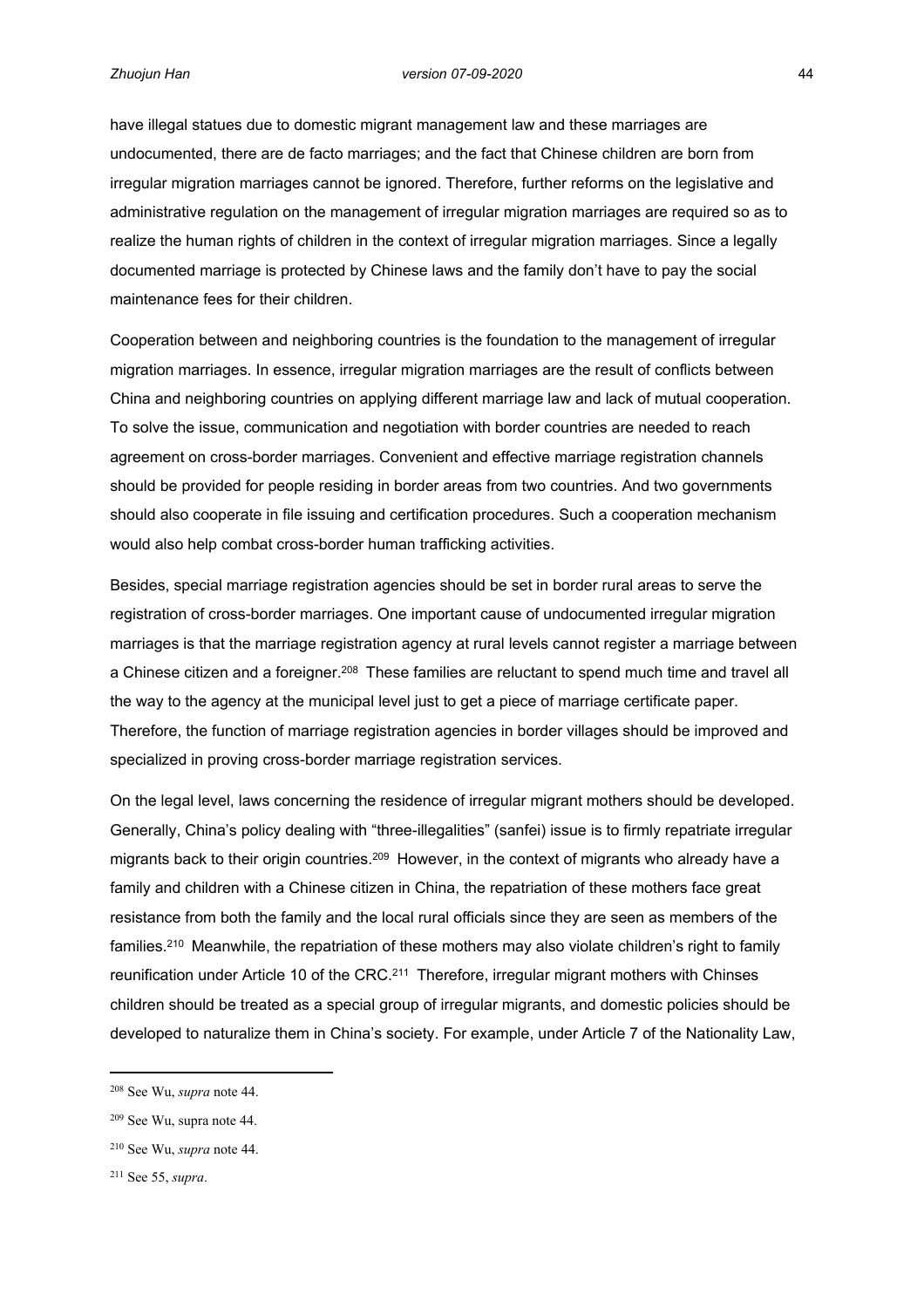they may get a Chinese nationality as they are near relative of their Chinese husbands. And to realize the best interests and the right to family reunification of children born with irregular migrant mothers, special formalization of family reunification policies and procedure shall be introduced in migration management of these families. Specific designed legislative and administrative policies should be launched to deal with the legal status of this group of irregular migration mothers, rather than just ignore them. Once these mothers have legal status, it is easier to register their children in the Hukou system since born, and this group of children also face fewer risks on their right to identity and birth registration.

## <span id="page-53-0"></span>**5.4. Concluding Remarks**

To realize the rights to identity and birth registration of children in the context of irregular migration marriages, one national policy is never sufficient. With large amounts of departments in all levels of government involved, detailed regulations and polices in each field and effective cooperative work paying special attention to the rights and actual needs of children born from irregular migration marriages are required. And it should not be ignored that the realization of children's rights is closely linked with their families. Therefore, the administrative management work of irregular migration families should never neglect the rights and best interests of children in the context of irregular migration families.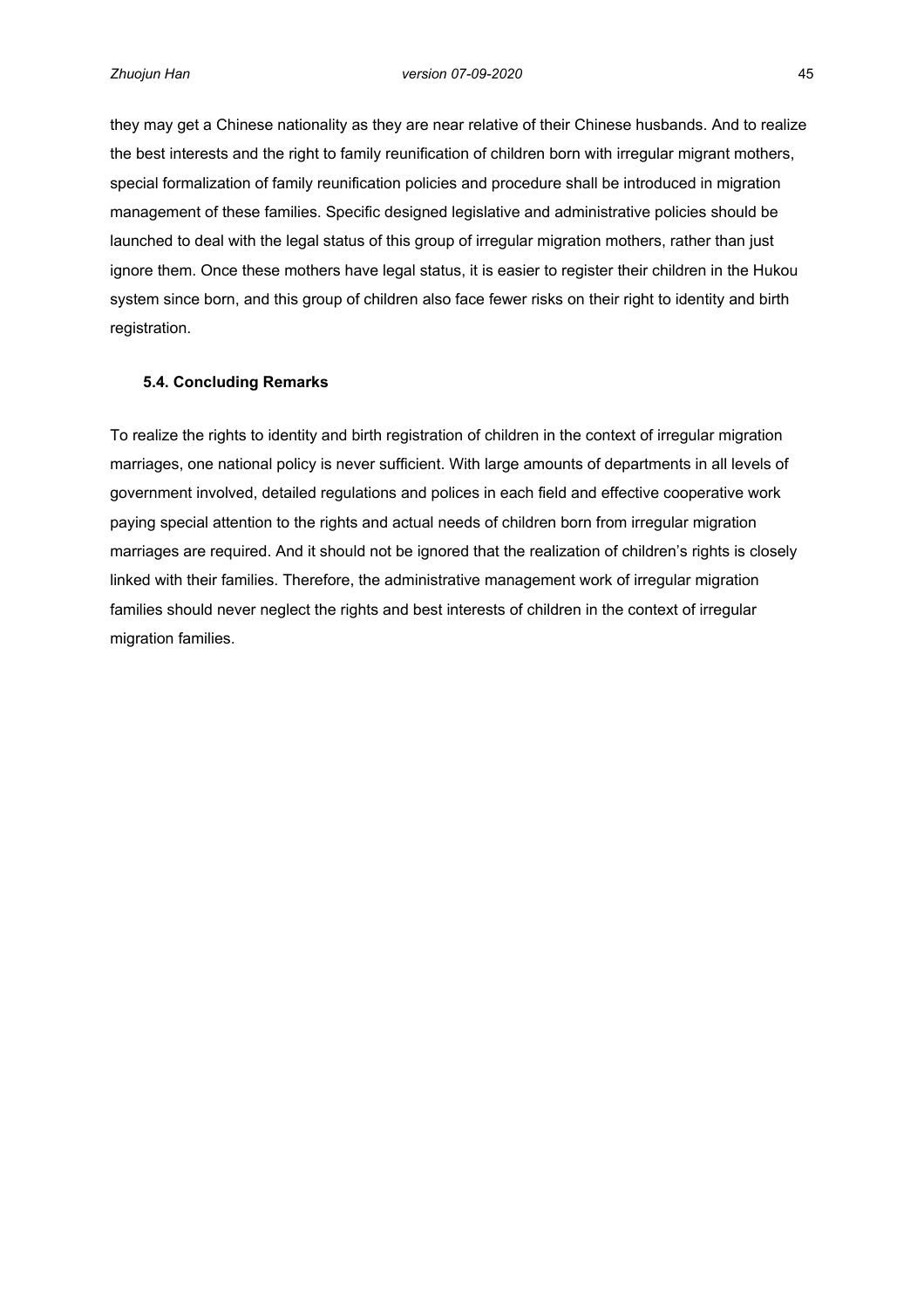## <span id="page-54-0"></span>**6. Conclusion**

Children born in the context of irregular immigration marriages are entitled to equal right to identity, birth registration and nationality under the CRC. China is a state party to the CRC and thus has the positive obligation to realize the rights to identity, birth registration, and nationality of children born from irregular migration marriages without any form of discrimination, regardless of status of their parents and families. According to domestic nationality law, this group of children are Chinese citizens since born. In practice however, irregular migration family are facing lots of barriers in register their children in the Hukou system since the birth of their children.

According to China's laws and policies, irregular migration brides can hardly get legal permanent residence permit in practice and have illegal status. The marriages between Chinese men and irregular migration brides cannot be registered in China's civil system and their marriages are not protected and legally supported by China's laws. Children born from irregular migration marriages are children born out of wedlock and their birth violates the national family planning policy, and a sum of social maintenance fees shall be paid to local family planning department. All these elements form the barriers to the birth registration of children born from irregular migration marriages. Without an identity certificate, irregular migration mothers can hardly get a medical certificate of birth for their children when they give birth at hospitals. Besides, the social maintenance fees impose huge financial burdens on irregular migration families, and thus these families are reluctant to register their children in the Hukou system to avoid the social maintenance fees and to avoid possible investigation on the irregular migrants in the family.

Since 2015, the state council launches a national policy aiming at registering all unregistered Chinese citizens in Hukou. According to the 2015 national policy, irregular migration families can simply register their children after taking a DNA paternity test indicting the kinship between the children and their Chinese fathers. However, some irregular migration families are still reluctant to pay the DNA test fees to register their children.

Unregistered children are called "black household children" in China. They are invisible in the national household system and their identity are denied. Without a Hukou booklet and an identity card, their social and economic rights recognized by the CRC are also difficult to realize in China. To enroll in 9 year compulsory education, schools always require a Hukou booklet to register the school-age children into the national education system, and unresisted children also face limited opportunities to further education which impacts the development of them. Besides, unregistered children have denied access to health services and institutions since their birth, and their right to highest attainable standard of health are greatly violated. Unregistered children born to poor irregular migration marriages are also excluded from the national social support and welfare policies, they thus suffer from great deprivation and poverty.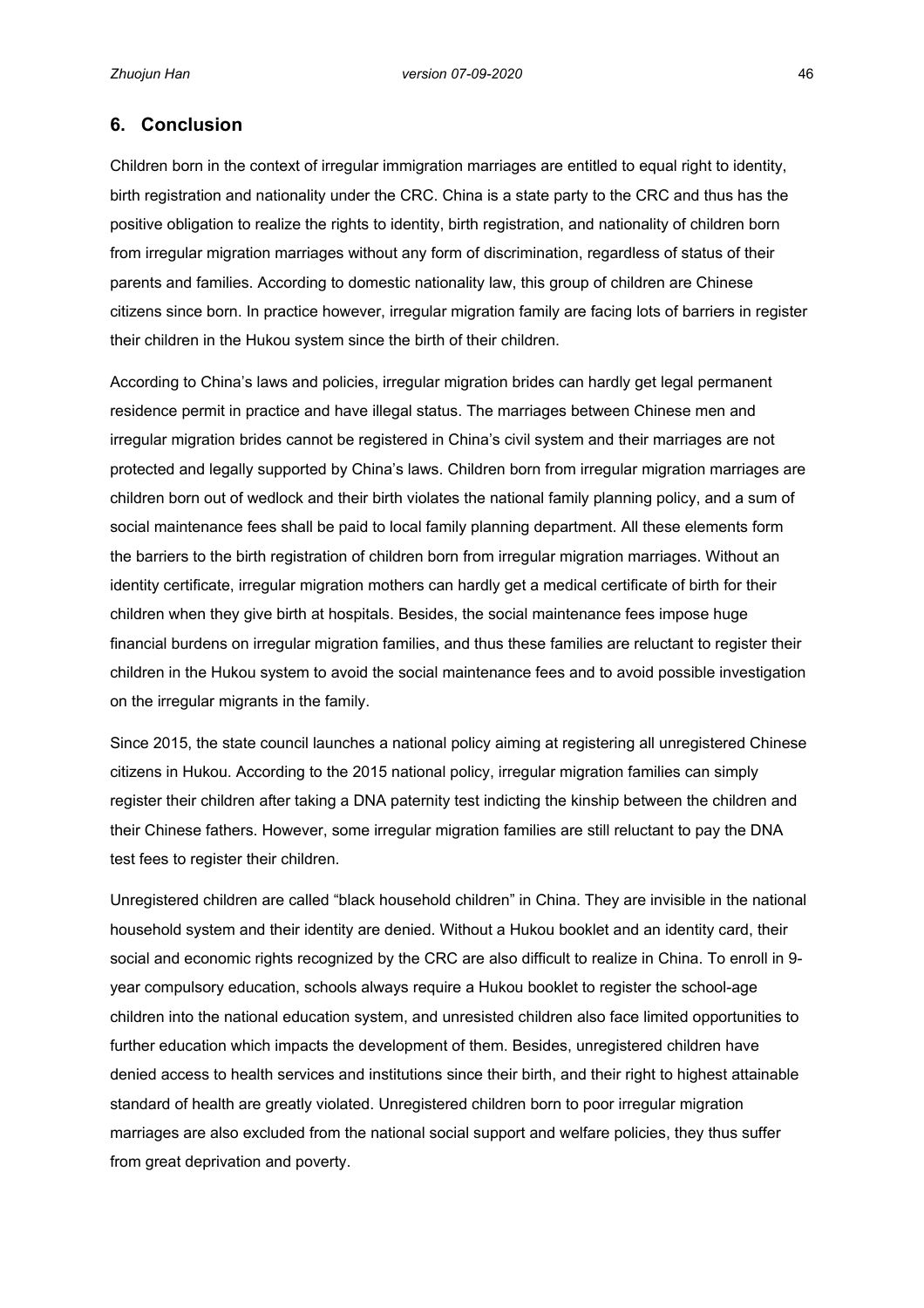As rights bearers, children born from irregular migration marriages shall enjoy equal rights like any other groups of children in China and they should not be left behind. To ensure the universal, free and accessible birth registration for children born from irregular migration marriages, reforms in legislative and administrative regulations and procedures should be adopted by the authority. First the government shall consider include general children's rights principles: best interests, participation and non-discrimination throughout the birth registration manage work. Besides, all levels of public security department may consider offering free DNA test and cooperation with local community to carry out investigation on unregistered children, in order to include this ignored and vulnerable group of children into the Hukou system and realize their equal right to birth registration. Furthermore, the social maintenance fees should be separated from birth registration procedure to encourage more families register their black household children. And reforms on the management of irregular migration marriages should also be launched to eliminate discriminations against children born from irregular migration marriages.

Children born from irregular migration marriages should never be overlooked and neglected as they are rights holders protected by the CRC. Their best interests shall always be a primary consideration in birth registration procedures. From a children's rights perspective, all levels of China government, legislative and administrative institutions have the positive obligation to adopt further effective measures and policies to realize the equal rights to identity, birth registration, and nationality of children born from irregular migration marriages as they are entitled by article 7 and 8 of the CRC, and their social and economic rights to education, health care, and social protection without any discrimination.

(19710 words)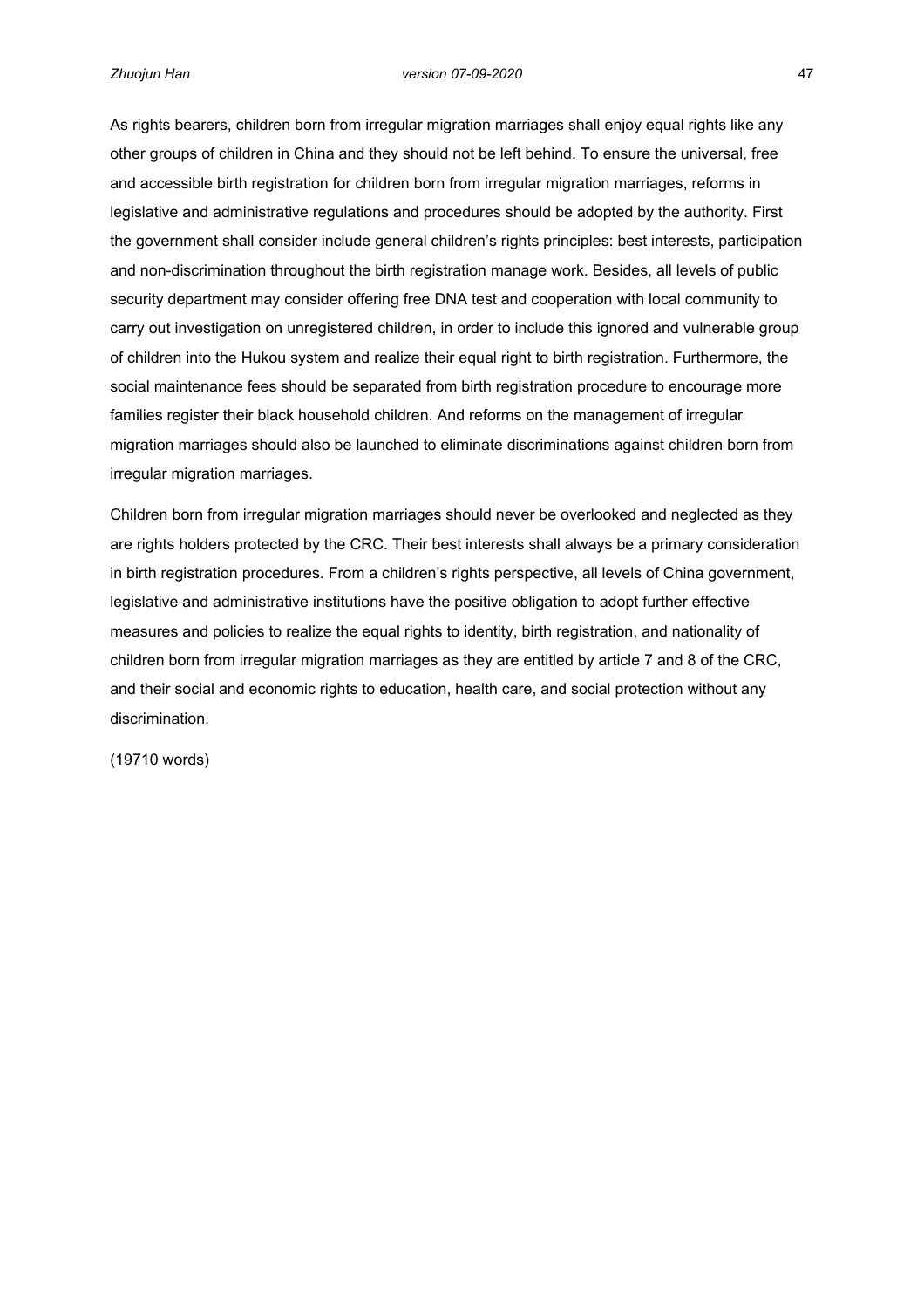## <span id="page-56-0"></span>**Bibliography**

## - **Articles**

- C. Wu, An Analysis of the Illegal Foreign Marriage in the Southwest Border Area of China, 29 *Journal of Hunan Public Academy* 15 (2017).
- Canada: Immigration and Refugee Board of Canada, China: Information on Birth Registration for Children Born out of Wedlock, (https://www.refworld.org/docid/5821defa4.html), last visited (30- 05-2020).
- D. Weissbrodt, J. Hansen, and N. Nesbitt, The Role of the Committee on the Rights of the Child in Interpreting and Developing International Humanitarian Law, 24 *HARV. HUM. RTS. J.* 115 (2011).
- H. Liu, The Child's Right to Birth Registration: International and Chinese Perspectives (2004).
- H. Zhuang, G. Du & H. Lin, Cross Border Marriage in Yunnan and the Construction of a Harmonious Border, *Yunnan Normal University Business School* (2015).
- L. Luo, The Foundation of Cross-border Marriage between China and Vietnam, *Guangxi Ethnic Studies* (2010).
- M. Hong, A Study on Illegal Immigration in Temporary China, *Minzu University of China* (2011).
- M. Lei, B. Wang, The Dilemma and Thinking of Cross-Border Marriage and Family of Border People in China: Analysis of Examples in Yunnan and Guangxi Provinces, *Journal of Minzu University of China Philosophy and Social Sciences Edition* (2016).
- M. Liang, Transnational Undocumented Marriages in the Sino-Vietnamese Border Areas of China, *Peking University Department of Sociology* (2018).
- OECD, Education in China: A Snapshot (2016).
- Q. Wan, A Study on the Irregular Migration Marriages in China, *Chinese Academy of Social Science Graduate School* (2017).
- R. Huang, J. Li & Y. Long, Sociological Thinking on Cross-border Barriage between China and Vietnam, *Journal of Liaoning Administration College* (2008).
- S. Li, Y. Zhang and H. Liu, Birth Registration of Chinese Children: Current situation, Problems and Policy Suggestions, *Population Research* (2006).
- S. Lin, Research on the Main Types and Governance of Illegal Immigration in China, *National Academy of Governance* (2019).
- Unicef, Birth Registration: Right from the Start (2002).
- Unicef, Child-Friendly, Equitable and Quality Basic Education: 6-12 Years (2017).
- Unicef, Children in China: An Atlas of Social Indicators 2018, National Immunization Programme (2018).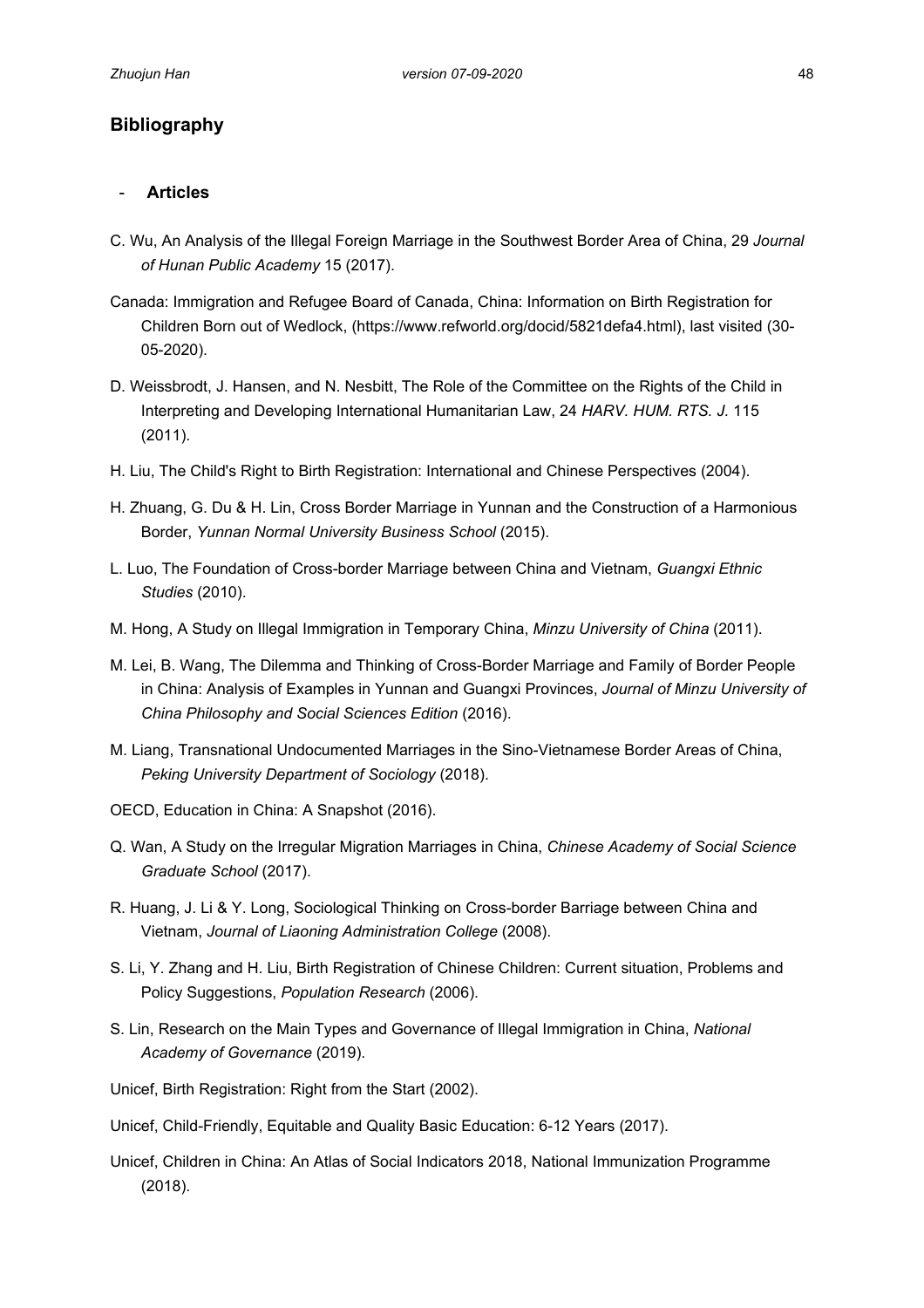Unicef, Is Health Care Accessible? (2017).

- X. Wang, A Study on the Legal System of China's Household Registration (2001).
- Z. Yue, A study on the Issue of Cross-Border Illegal Migration Marriages on China-Myanmar Border, *Central China Normal University* (2014).

## - **Books**

- C. Zuo, *The Evolution of China's Poverty Alleviation and Development Policy 2001-2015*, Springer (2019).
- L. Laura, and P. O'Lynn, *The Education Rights of Children, International human rights of children* (2018).
- S. Lobell, *The Political Economy of Regional Peacemaking*, Peace Research (2019).

## - **International Legal Instruments**

- United Nations Committee on Economic, Social and Cultural Rights, *General Comment No. 13: The right to education (article 13)*, E/C.12/1999/10 (1999).
- United Nations Committee on the Rights of the Child, *Concluding Observations on the Combined Third and Fourth Periodic Reports of China*, CRC/C/CHN/CO/3-4 (2013).
- United Nations Committee on the Rights of the Child, *Concluding Observations: China*, CRC/C/15/Add.56 (1996).
- United Nations Committee on the Rights of the Child, *Concluding Observations: China*, CRC/C/CHN/CO/224 (2005).
- United Nations Committee on the Rights of the Child, *General comment No. 7: Implementing Child Rights in Early Childhood*, CRC/C/GC/7 (2005).
- United Nations Committee on the Rights of the Child, *General Comment no. 1*, CRC/GC/2001/1 (2001).
- United Nations Committee on the Rights of the Child, *General Comment No. 15 on the Right of the Child to the Enjoyment of the Highest Attainable Standard of Health*, CRC/C/GC/15 (2013).
- United Nations Committee on the Rights of the Child, *General Comment No. 19 on Public Budgeting for the Realization of Children's Rights (art. 4)*, CRC/C/GC/19 (2016).
- United Nations Committee on the Rights of the Child, *Treaty-specific Guidelines Regarding the Form and Content of Periodic Reports to be Submitted by States Parties*, CRC/C/58/Rev.3 (2015).
- United Nations General Assembly, Birth Registration and the Right of Everyone to Recognition Everywhere as a Person Before the Law, A/HRC/27/22 (2014).

United Nations, *Convention against Discrimination in Education*, UNTS Volume 429 (1960).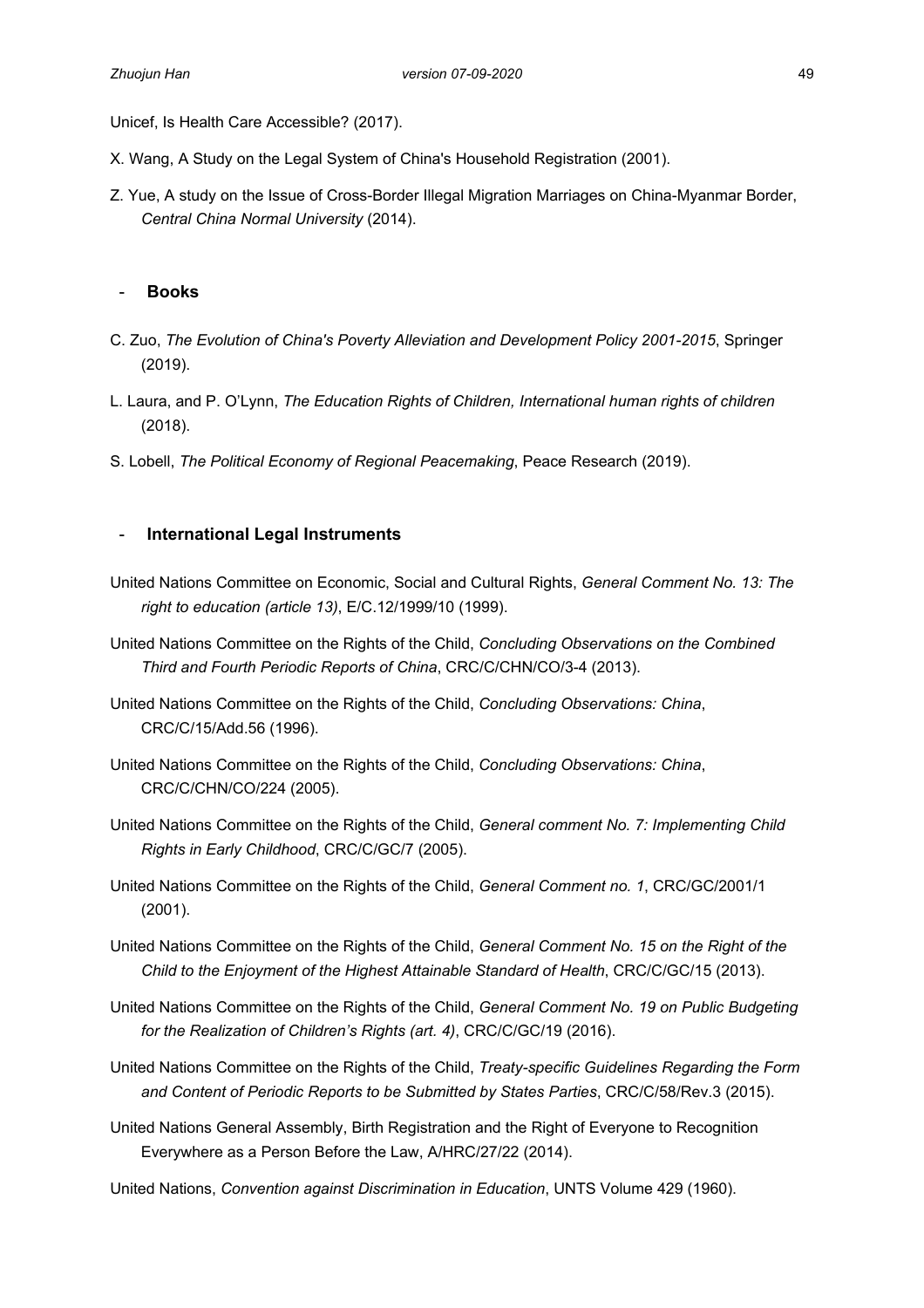United Nations, *Convention on the Rights of the Child*, UN Treaty Series vol. 1577 (1989).

United Nations, *International Covenant on Civil and Political Rights*, 2200A (XXI) (1966).

United Nations, *International Covenant on Economic, Social and Cultural Rights*, vol. 993, p. 3 (1966).

United Nations, *Treaty Body Database*,

(https://tbinternet.ohchr.org/\_layouts/15/TreatyBodyExternal/Treaty.aspx?Treaty=CRC&Lang=en ), last visited (29-05-2020)

United Nations, *Universal Declaration of Human Rights*, 217 A (III) (1948).

## - **National Legal Instruments**

Democratic People's Republic of Korea, *Criminal Law of the Democratic People's Republic of Korea* (2009), available at:

https://www.hrnk.org/uploads/pdfs/The%20Criminal%20Law%20of%20the%20Democratic%20R epublic%20of%20Korea\_ 2009\_%20(1).pdf, last visited (26-05-2020).

- People's Republic of China Ministry of Civil Affairs, *Measures for Registering the Marriage between Border Inhabitants of China and Neighboring Countries* (2012)
- People's Republic of China Ministry of Health, *Regulation on the Management of the National Immunization Program* (1998).
- People's Republic of China National Health and Family Planning Commission, *Notice on Starting Using and Regulating the Management of New Edition of Medical Certificate of Birth* (2013).
- People's Republic of China National People's Congress, *Constitution of the People's Republic of China* (1982).

People's Republic of China National People's Congress, *Exit and Entry Administration Law of the People's Republic of China* (2012), available at: http://english.www.gov.cn/archive/laws\_regulations/2014/09/22/content\_281474988553532.htm, last visited (26-05-2020).

- People's Republic of China National People's Congress, E*xit and Entry Administration Law of the People's Republic of China* (2012), available at: http://cs.mfa.gov.cn/zlbg/flfg/crjxg/t1054650.shtml
- People's Republic of China National People's Congress, M*arriage Law of the People's Republic of China* (2001), available at: http://www.chinalawedu.com/new/23223a23228a2010/20101219shangf16569.shtml
- People's Republic of China National People's Congress, N*ationality Law of the People's Republic of China* (1980), available at: http://www.npc.gov.cn/wxzl/gongbao/2000- 12/11/content\_5004393.htm

People's Republic of China National Working Committee on Children and Women under State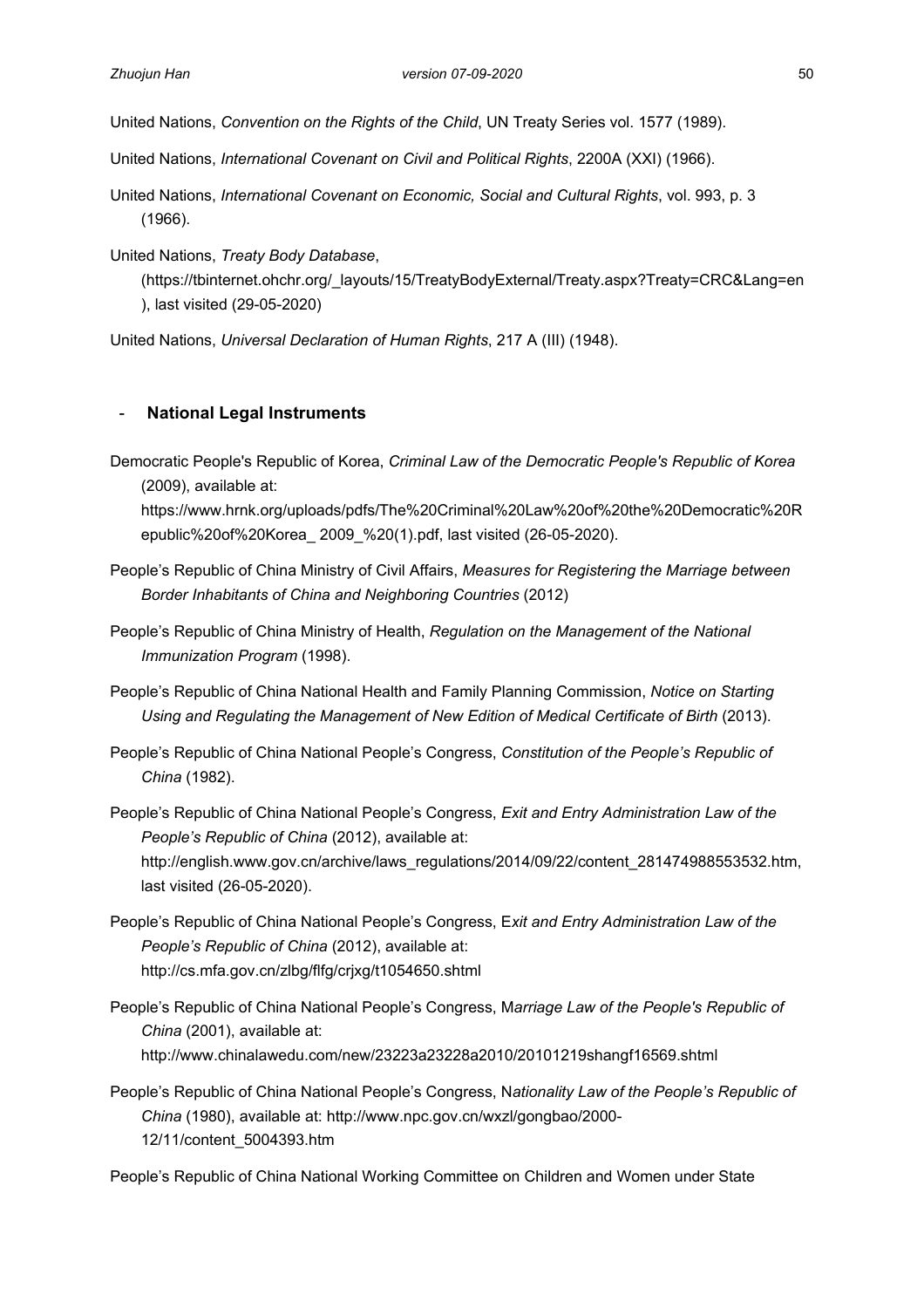Council, C*hina National Program for Child Development 2011-2020* (2001).

- People's Republic of China Standing Committee of the National People's Congress, C*ompulsory Education Law of the People's Republic of China* (2015).
- People's Republic of China Standing Committee of the National People's Congress, *Law of the People's Republic of China on Choice of Law for Foreign-related Civil Relationships* (2010), available at: https://www.baidu.com/link?url=aNseYtH2V-KbF4ljJ4aKi7aXXKryoK2W\_QL6zOtAbc6b0vPvyfcwNUHUyBnB7B-3qiPqYRzCXecw6u8bbyYC3a&wd=&eqid=bd633343000d4e10000000065ece7f43
- People's Republic of China Standing Committee of the National People's Congress, *Law of the People's Republic of China on Resident Identity Cards* (2011).
- People's Republic of China Standing Committee of the National People's Congress, L*aw of the People's Republic of China on Population and Family Planning (2015).*
- People's Republic of China Standing Committee of the National People's Congress, L*aw of the People's Republic of China on the Protection of Minors* (2012).
- People's Republic of China Standing Committee of the National People's Congress, *Law of the People's Republic of China on Maternal and Infant Health Care* (2017).
- People's Republic of China Standing Committee of the National People's Congress, *Law of the People's Republic of China on the Promotion of Basic Medical and Health Care* (2019).
- People's Republic of China Standing Committee of the National People's Congress, *Law of the People's Republic of China on the Prevention and Treatment of Infectious Diseases* (2004).
- People's Republic of China Standing Committee of the National People's Congress, *Passport Law of the People's Republic of China* (2006).
- People's Republic of China Standing Committee of the National People's Congress, *Regulation of the Peoples' Republic of China on Household Registration* (1958).
- People's Republic of China State Council, *Measures for Administration of Collection of Social Maintenance Fees* (2002).
- People's Republic of China State Council, *Opinion on Resolving Issues of Hukou Registration for Unregistered Citizens* (2015).
- People's Republic of China State Council, *Regulation on Marriage Registration* (2003), available at: http://www.gov.cn/gongbao/content/2003/content\_62350.htm
- People's Republic of China State Council, *Regulations of the People's Republic of China on Administration of the Entry and Exit of Foreigners* (2013), available at: http://cs.mfa.gov.cn/zlbg/flfg/crjxg/t1060665.shtml
- People's Republic of China Supreme People's Court, *Interpretation No. I of the Supreme People's Court on Several Issues in the Application of Marriage Law of the People's Republic of China*  (2001), available at: https://www.chinacourt.org/law/detail/2001/12/id/41906.shtml

People's Republic of China, Bureau of Statistics, *7 th National Population Census*,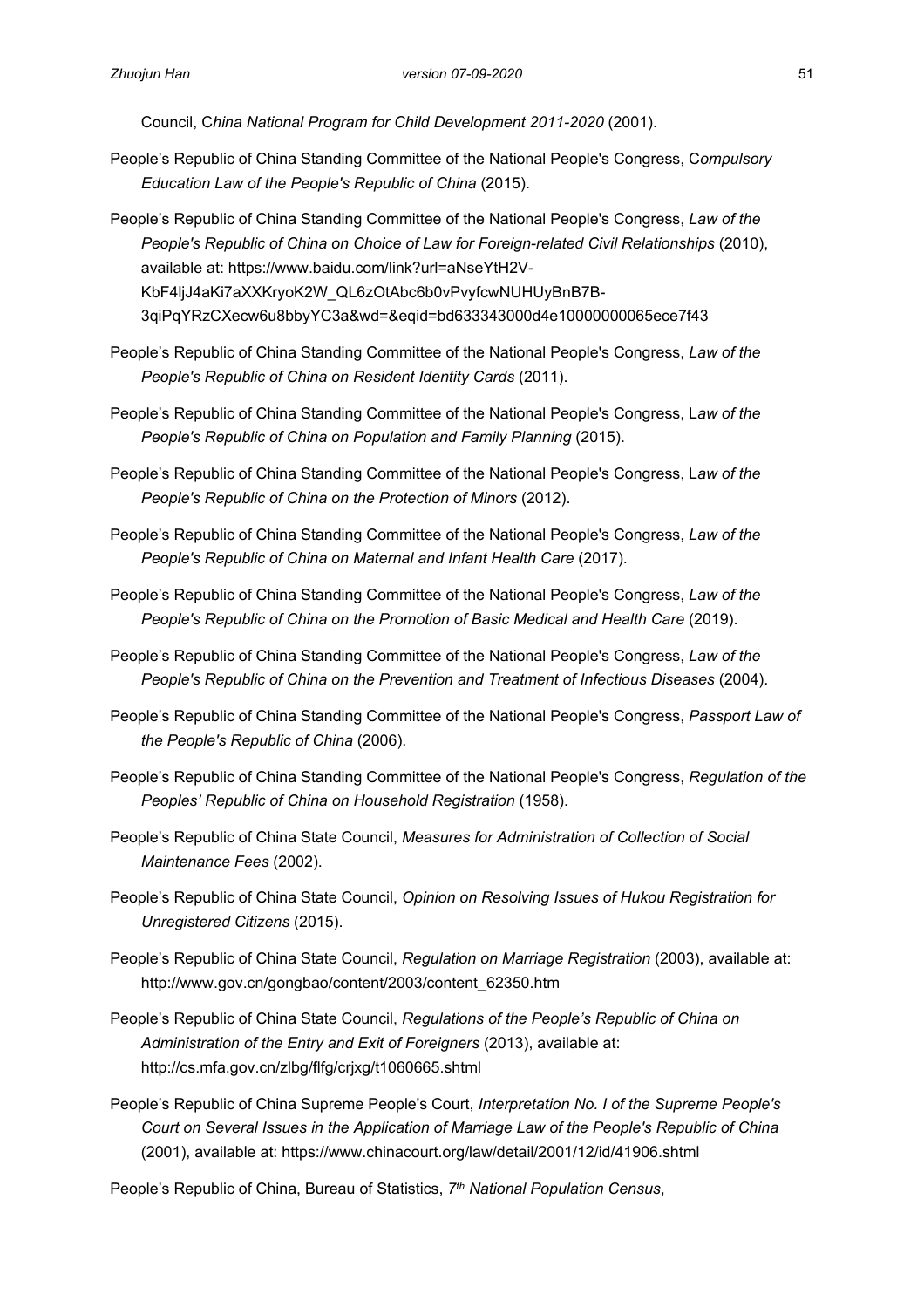(http://www.stats.gov.cn/ztjc/zdtjgz/zgrkpc/dqcrkpc/dqcrkpcrpzs/202005/t20200507\_1743565.ht ml), last visited (12-06-2020).

- People's Republic of China, Central Government, T*racking the Implementation of Settlement Policy for Unregistered Citizens*, (http://www.gov.cn/xinwen/2016-02/22/content\_5044740.htm), last visited (10-06-2020).
- People's Republic of China, Department of Public Security of Dandong City, O*pinions of Dandong Government on the Implementation of National Policy of Solving the Problem of Unregistered Citizens*, (http://dd110.dandong.gov.cn/m/news/78193), last visited (07-06-2020).
- People's Republic of China, Department of Public Security of Guangdong Province, O*pinions of Guangdong Government on the Implementation of National Policy of Solving the Problem of Unregistered Citizens*, (http://www.gd.gov.cn/gkmlpt/content/0/144/post\_144881.html#7), last visited (06-06-2020).
- People's Republic of China, Department of Public Security of Guangxi Province, O*pinions of Guangxi Government on the Implementation of National Policy of Solving the Problem of Unregistered Citizens*,

(http://www.gxzf.gov.cn/zwgk/zfwj/zzqrmzfbgtwj/2016gzbwj/201605/P020160514319281547615. pdf), last visited (06-06-2020).

- People's Republic of China, Department of Public Security of Jilin Province, *Opinions of Jilin Government on the Implementation of National Policy of Solving the Problem of Unregistered Citizens*, (http://gat.jl.gov.cn/zwgk/zcfg/hzgl/201604/t20160429\_2228477.html), last visited (06- 06-2020).
- People's Republic of China, Department of Public Security of Liaoning Province, O*pinions of Liaoning*  Government on the Implementation of National Policy of Solving the Problem of Unregistered *Citizens*, (https://www.meipian.cn/ayo0owq), last visited (06-06-2020).
- People's Republic of China, Department of Public Security of Yunan Province, O*pinions of Yunan Government on the Implementation of National Policy of Solving the Problem of Unregistered Citizens*, (http://www.yndzj.gov.cn/yndzj/\_300579/482732/index.html), last visited (06-06-2020).
- People's Republic of China, Mistry of Education, A*nswers about the Management of Enrolling Primary and Secondary Schools*,

(http://www.moe.gov.cn/jyb\_xwfb/gzdt\_gzdt/s5987/201608/t20160831\_277196.html), last visited (17-06-2020).

- People's Republic of China Ministry of Foreign Affair Consular Department, *Required Documents List for Family Reunification Visa,* (https://www.fmprc.gov.cn/ce/cetur/chn/xwdt/P020171225819738504919.pdf) , last visited (29- 06-2020).
- People's Republic of China, National Health Commission, N*otice on the Management of New Edition of Birth Medical Certificate*,

(http://www.nhc.gov.cn/fys/s3585/201401/9289ca9fc9fc429c995dcf94de4eb740.shtml), last visited (30-05-2020).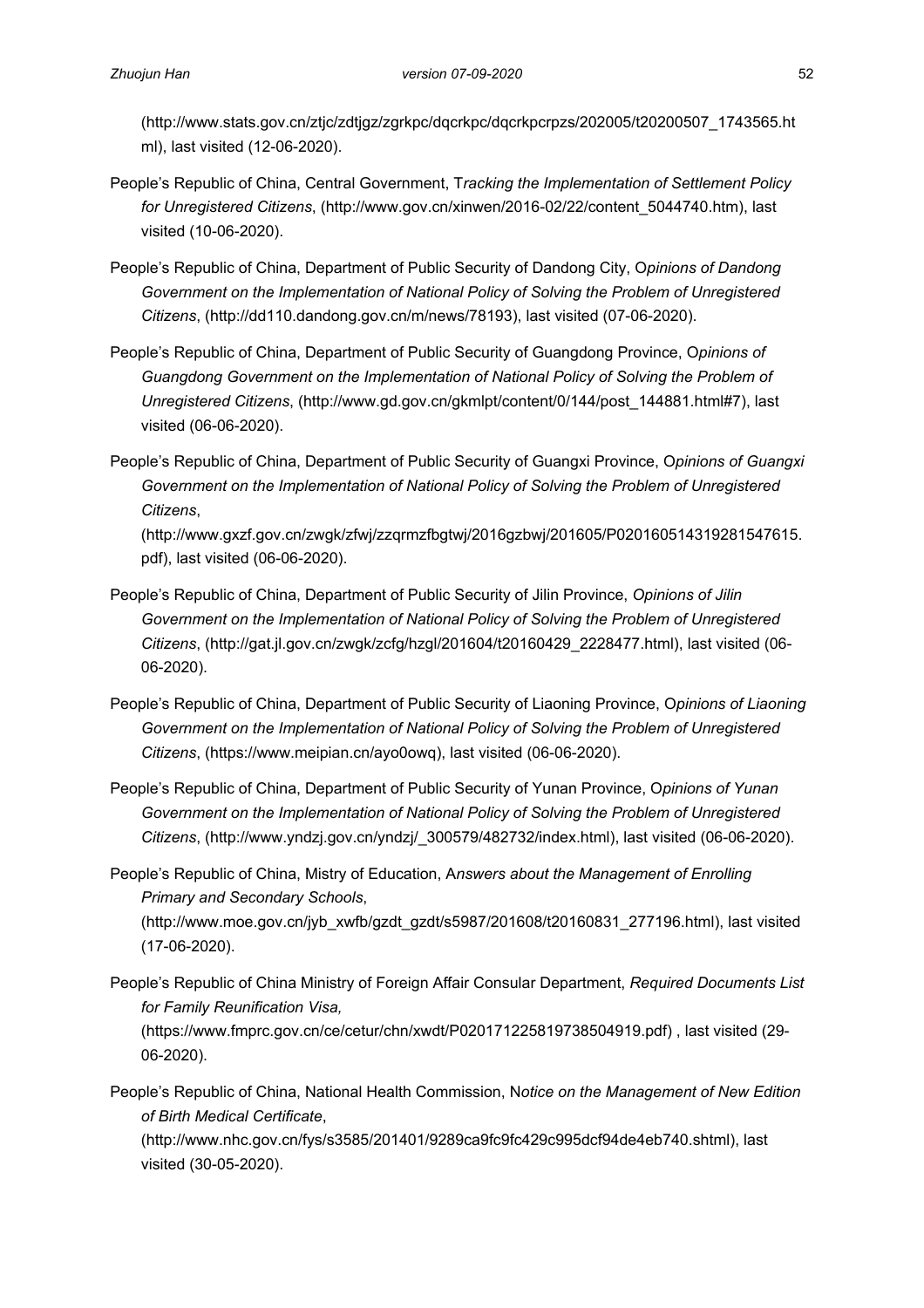## - **Online Source**

- C. Ngeow, *The Residents' Committee in China's Political System: Democracy, Stability, Mobilization*, (https://www.researchgate.net/publication/286989663\_The\_Residents'\_Committee\_in\_China's\_P olitical System Democracy Stability Mobilization), last visited (30-05-2020).
- China Family Planning Association, P*opulation and family planning regulations of Sichuan Province*, (http://www.chinafpa.org.cn/zcfg/gdfg/201901/t20190124\_42901.html), last visited (30-05-2020).
- ChinaLaw, *How to Register Children Born out of Wedlock*, (http://www.chinalawedu.com/web/3500/wl1508284919.shtml), last visited (01-06-2020).
- Chinanews.com, 2*0 Provinces Issue Detailed Rules for Hukou Registration for Unregistered citizens*, (http://www.chinanews.com/gn/2016/09-13/8002210.shtml), last visited (06-06-2020).
- Fenghuang Hainan, D*ifficulties in Turning Black Households into Regular Ones*, (http://hainan.ifeng.com/a/20160115/4200274\_0.shtml), last visited (10-06-2020).
- Fenghuang News, T*roubles Faced by Black-household:Cannot Enroll in Schools or Buy Medicine*, (http://phtv.ifeng.com/a/20160101/41533132\_1.shtml), last visited (21-06-2020).
- HealthChina.com, L*et Black Households Enjoy the Right to Health Equally as Soon as Possible*, (http://health.china.com.cn/2016-01/18/content\_8524495.htm), last visited (21-06-2020).
- Hualv.com, *Circular of the State Council on Approving and Transmitting the Opinions of the Ministry of Public Security on Solving Several Outstanding Problems in the Current Household Registration Administration*, (https://www.66law.cn/laws/92951.aspx), last visited (30-05-2020).
- Hualv.com, R*equire Documents for Birth Registration in 2020*, (https://www.66law.cn/laws/139596.aspx), last visited (30-05-2020).
- Migration Policy Institute, C*hina: An Emerging Destination for Economic Migration*, (https://www.migrationpolicy.org/article/china-emerging-destination-economic-migration), last visited (29-06-2020).
- Oushinet.com, M*ore than 100000 Vietnamese Brides Have Been Illegally Married in China*, (http://www.oushinet.com/news/china/chinanews/20150428/191488\_4.html), last visited (27-05- 2020).
- Reuters, S*outheast Asia Urged to Improve Women's Rights to Stop China Bride Trafficking*, (https://www.reuters.com/article/us-china-crime-humantrafficking-asia/southeast-asia-urged-toimprove-womens-rights-to-stop-china-bride-trafficking-idUSKCN1TQ19R), last visited (27-05- 2020).
- Sina News, *10-year-old Black-household Boy Still Has Not Entering Schoo*l, (http://edu.sina.com.cn/news/temp/2016-11-29/doc-ifxyawmm3763386.shtml), last visited(17-06- 2020).
- Sina News, *Prohibition on Any Preconditions for Household Registration*, (http://news.sina.com.cn/o/2016-01-15/doc-ifxnqrkc6436330.shtml), last visited (10-06-2020).